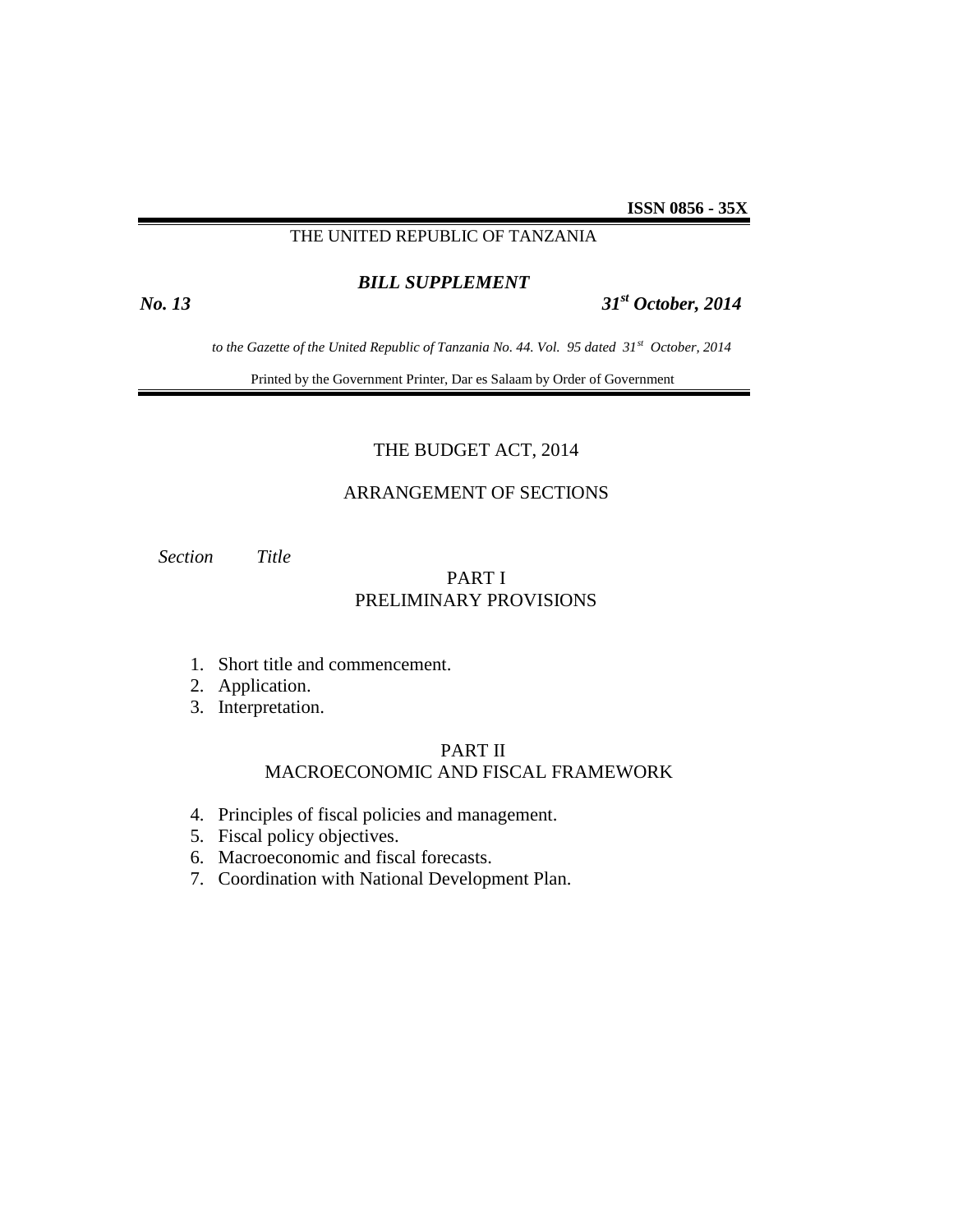# PART III MANAGEMENT OF BUDGET PROCESS

- 8. Responsibilities of the National Assembly;
- 9. Powers and functions of the Minister.
- 10. Responsibilities of the Minister responsible for Planning
- 11. Powers and functions of the Permanent Secretary and Paymaster-General.
- 12. Powers and functions of the Planning Commission.
- 13. The Commissioner for Budget.
- 14. The National Plan and Budget Guidelines Committee.
- 15. The Commissioner for Policy Analysis.
- 16. Powers and functions of Treasury Registrar.
- 17. Powers and functions of accounting officers.

## PART IV

## BUDGET PREPARATION AND APPROVAL PROCESS

- 18. Stages in the budget process.
- 19. National Development Plan.
- 20. Plan and Budget Guidelines.
- 21. Budget of public entities.
- 22. Submission of budget estimates and related documents for approval.
- 23. Submission of other budget documents to the National Assembly.
- 24. Approval of the national budget by the National Assembly.
- 25. Expenditure appropriation.
- 26. Where Appropriation Act is not yet in force.
- 27. Appropriations to lapse at the end of financial year.
- 28. Duration of appropriations and warrants.
- 29. Submission of budget policy highlights.
- 30. Submission of the Finance Bill.
- 31. Withholding of approval.
- 32. Government deviation from financial objectives.
- 33. Sources of Contingency Fund.
- 34. Minister to administer the Contingency Fund.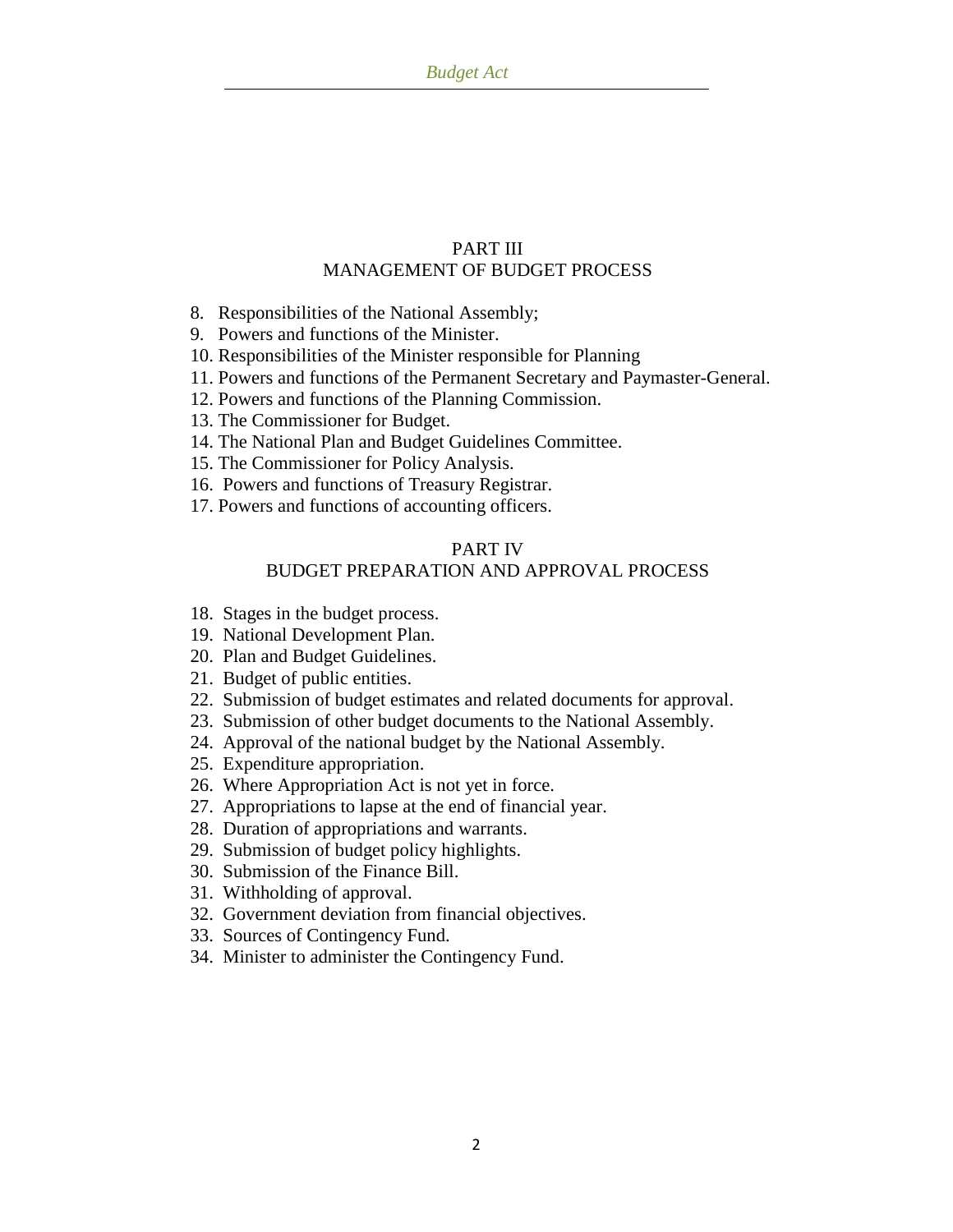- 35. Advances from the Contingency Fund.
- 36. Parliamentary approval for payments made from Contingency Fund.
- 37. Financial statements in respect of the Contingency Fund.
- 38. Accruals and investments.
- 39. Reallocation of funds.
- 40. Excess revenues.
- 41. Submission of supplementary budget.

# PART V BUDGET EXECUTION, MONITORING, EVALUATION AND REPORTING

- 42. Authorities for expenditure.
- 43. Grants of credit.
- 44. Withdrawal from the Consolidated Fund.
- 45. Accountant-General"s Warrants.
- 46. Assumption of commitments.
- 47. Multi-annual commitments.
- 48. Commitment control system.
- 49. Development project contracts.
- 50. In-year reporting.
- 51. Compliance report.
- 52. Quarterly statements of the Government.

## PART VI MANAGEMENT OF REVENUES

- 53. Principles for management of revenues.
- 54. Responsibility in revenue collection and management.

## PART VII

## OVERSIGHT OF PUBLIC ENTITIES AND EXTRA BUDGETARY AGENCIES

- 55. Budgetary and financial management of local government authority
- 56. Budgetary and financial management of extra-budgetary agencies.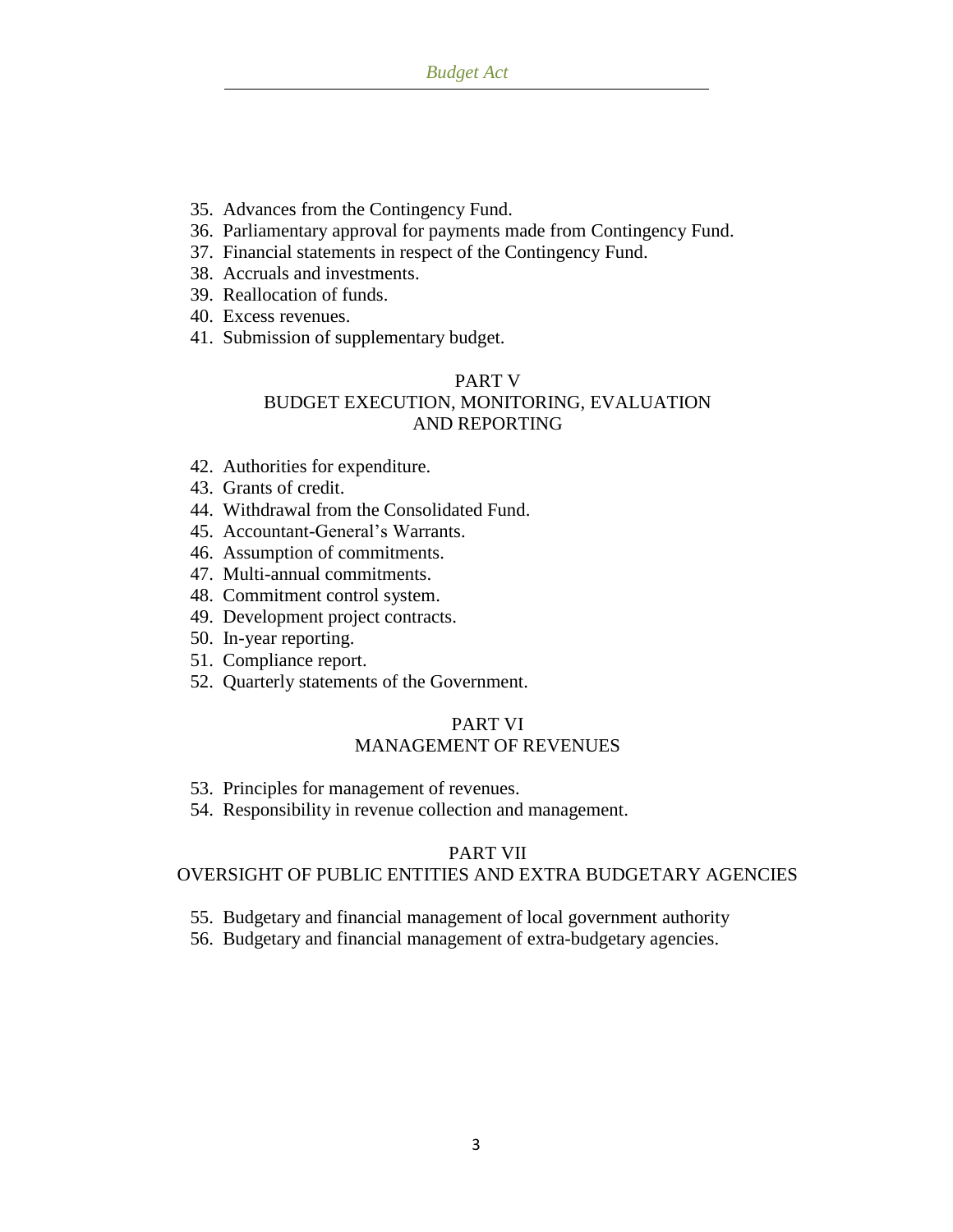# PART VIII GENERAL PROVISIONS

- 57. Regulations, instructions, and directions.
- 58. Extension of time.
- 59. Liability on failure to meet requirements of this Act.
- 60. Corrective measures against entities included in the Government and public entities.
- 61. Indemnity of public officers.
- 62. Overriding effect of the Act.
- 63. Transitional provisions.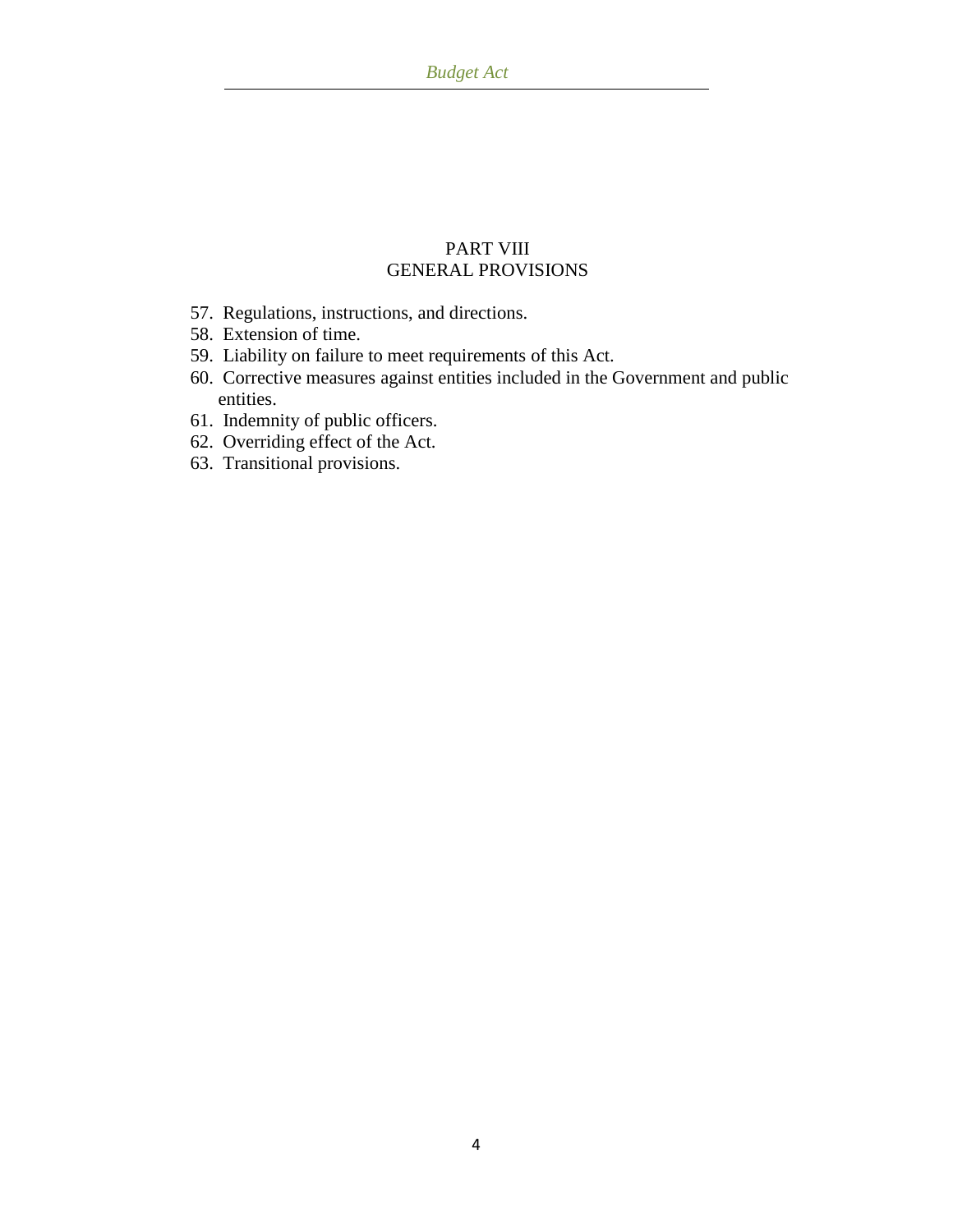## \_\_\_\_\_\_\_\_ **NOTICE**  $\overline{\phantom{a}}$  . The set of the set of the set of the set of the set of the set of the set of the set of the set of the set of the set of the set of the set of the set of the set of the set of the set of the set of the set o

This Bill to be submitted to the National Assembly is published for general information to the general public together with a statement of its objects and reasons.

Dar es Salaam, **OMBENI Y. SEFUE**<br>30<sup>th</sup> October, 2014 Secretary to the Cabinet  $S**ecretary** to the Cabinet$ 

## **A BILL**

*for*

**An Act to provide for the regulation and oversight of the national budget process, principles of fiscal management, plan and budget guidelines, powers of the National Assembly in relation to budget; to provide for powers and functions of the Minister, Permanent Secretary, Planning Commission and Commissioner for Budget in relation to preparation and approval of the national budget and expenditure appropriation; to provide for establishment and administration of Contingent Fund, withdrawal from Consolidated Fund, management of revenues, oversight of subsections and public entities and to provide for other related matters.**

**ENACTED** by Parliament of the United Republic of Tanzania.

## PART I PRELIMINARY PROVISIONS

| Short title<br>and | 1. This Act may be cited as the Budget Act, 2014 and shall come<br>into operation on the $1st$ day of January, 2015. |
|--------------------|----------------------------------------------------------------------------------------------------------------------|
| commen-<br>cement  |                                                                                                                      |
| Application        | 2. This Act shall apply to Mainland Tanzania.                                                                        |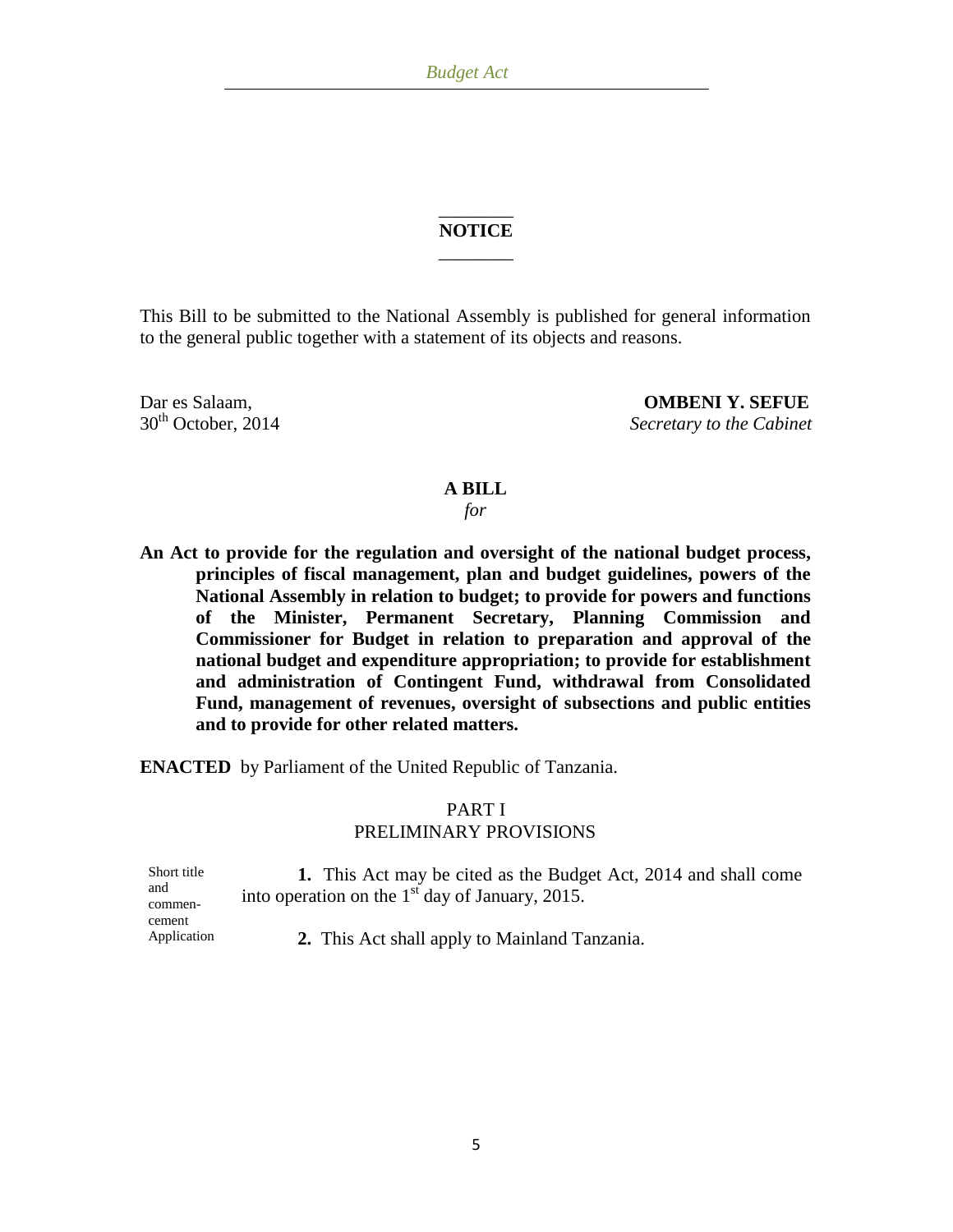| Interpretation | 3. In this Act, unless the context otherwise requires-                                 |
|----------------|----------------------------------------------------------------------------------------|
| Cap. 348       | "Accountant-General" has the meaning ascribed to it under the Public                   |
|                | Finance Act;                                                                           |
| Cap. 348       | "accounting officer" has the meaning ascribed to it under the Public                   |
|                | Finance Act;                                                                           |
|                | "Appropriation Act" means any Act which authorises expenditure of                      |
|                | public monies out of the Consolidated Fund for the supply of                           |
|                | services for financial year;                                                           |
|                | "budget" means the annual estimates of the revenues and other receipts                 |
|                | and the expenditures of the Government, including grants to local                      |
|                | authorities submitted for the approval of Parliament;                                  |
|                | "budget cycle" means series of activities and timeframes involved in the               |
|                | budget process from preparation, approval, execution, monitoring                       |
|                | and reporting;                                                                         |
|                | "compliance report" means one of several reports submitted to the                      |
|                | National Assembly by the Minister under section 50;                                    |
|                | "Consolidated Fund" has the meaning ascribed to it in the Constitution;                |
| Cap. 2         | "Constitution" means the Constitution of the United Republic of Tanzania;              |
|                | "extra budgetary agency" means an agency which operates outside the                    |
|                | government budget system;                                                              |
|                | "financial year" means, in relation to-                                                |
|                | (a) the Government, other than local government authority, a                           |
|                | period of twelve months ending on 30th June of each year;                              |
| Cap 290        | (b) a local government authority, has the same meaning ascribed to                     |
|                | under the Local Government Finances Act; and                                           |
|                | (c) a public authority or other body, the period specified by or                       |
|                | under the relevant law or instrument relating to that authority or                     |
|                | body or as determined by the competent authority of that                               |
|                | authority or body;<br>"Government" means ministries, independent departments, regional |
|                | secretariat, local government authorities and public entities;                         |
|                | "Minister" means the Minister responsible for finance;                                 |
|                | "Money Bills" means the Finance Bill, the Appropriation Bill or any other              |
|                | bill which is providing for financial matters;                                         |
|                | "next financial year" means a period commencing on the 1 <sup>st</sup> July of the     |
|                | next calendar year and ending on 30 <sup>th</sup> June of the next following           |
|                |                                                                                        |
|                |                                                                                        |
|                |                                                                                        |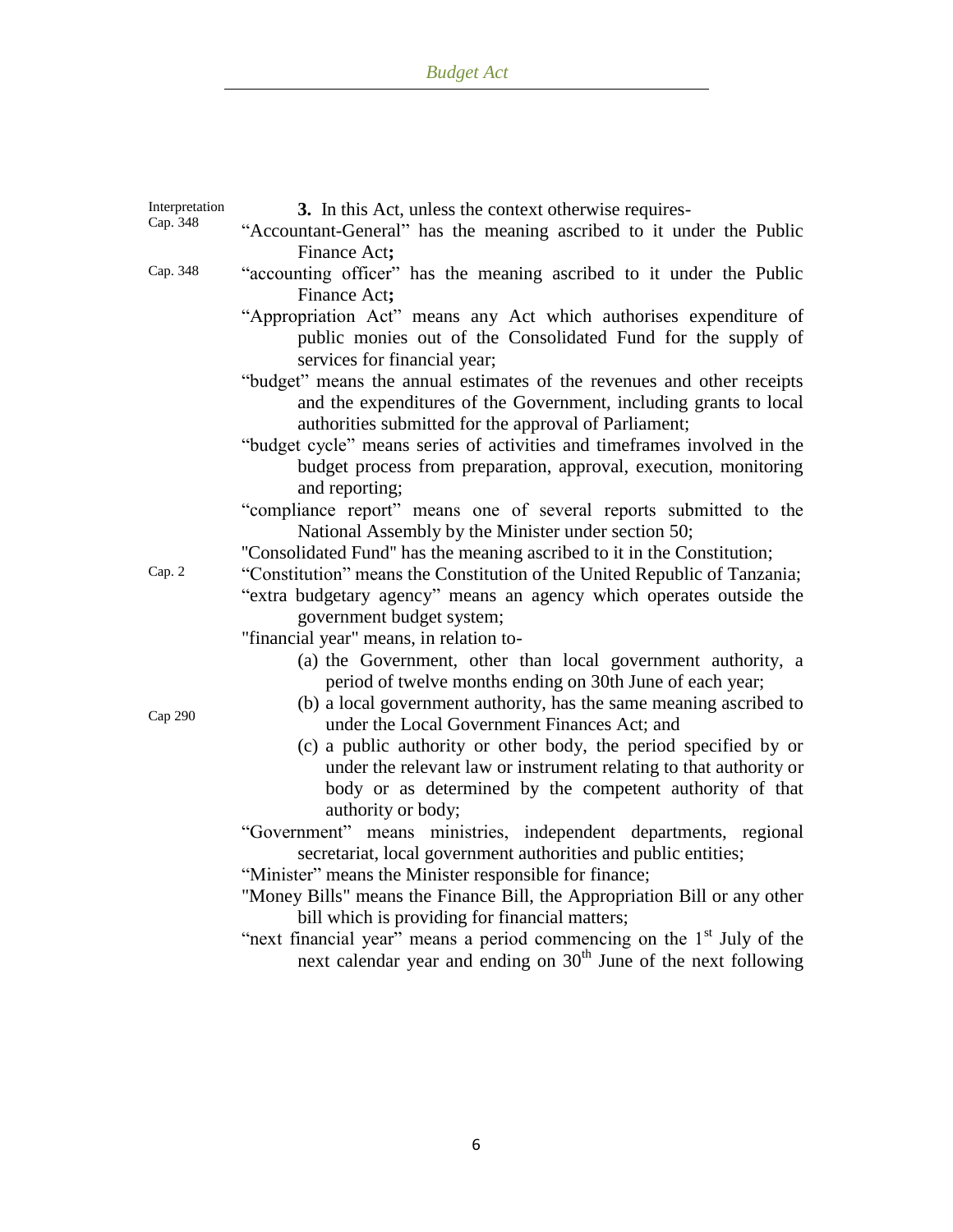calendar year;

- Cap 348 "Paymaster**-**General" means an officer who is vested with power**s** to control the issue of public money to accounting officers and who**,** in that capacity and subject to the directions of the Minister, control the issue of public moneys to ministries and departments of the Government, and perform such other functions as the minister may by **re**gulations prescribe**;**
	- "Permanent Secretary" means the Permanent Secretary to the Treasury;
	- "public entities" means public institutions including parastatals, government agencies, local government authorities and social security schemes;

''public moneys'' include-

- (a) the public revenues of the United Republic; and
- (b) any trust or other money held, whether temporarily or otherwise, by an officer in his official capacity either alone or jointly with any other person, whether an officer or not;
- "regional economic blocks" includes East African Community, Southern Africa Development Committee and Common Market for Eastern and Southern Africa and such others economic blocks;
- "supplementary appropriation Act'' means any Act, the purpose of which is to supplement the appropriation already granted by an Appropriation Act;
- Cap 370 "Treasury Registrar" has the same meaning ascribed to it in the Treasury Registrar (Powers and Functions) Act.

## PART II

## MACROECONOMIC AND FISCAL FRAMEWORK

Principles of fiscal policies and management

**4.**-(1) The Government and public entities shall, in their policy objectives, adhere to the principles of prudent fiscal management.

- (2) The principles of prudent fiscal management shall include-
- (a) a borrowing policy which ensures that public debt is sustainable;
- (b) a fiscal policy that achieves and maintains an adequate buffer of the State"s total net worth in the future;
- (c) minimization of fiscal risk to the country in respect of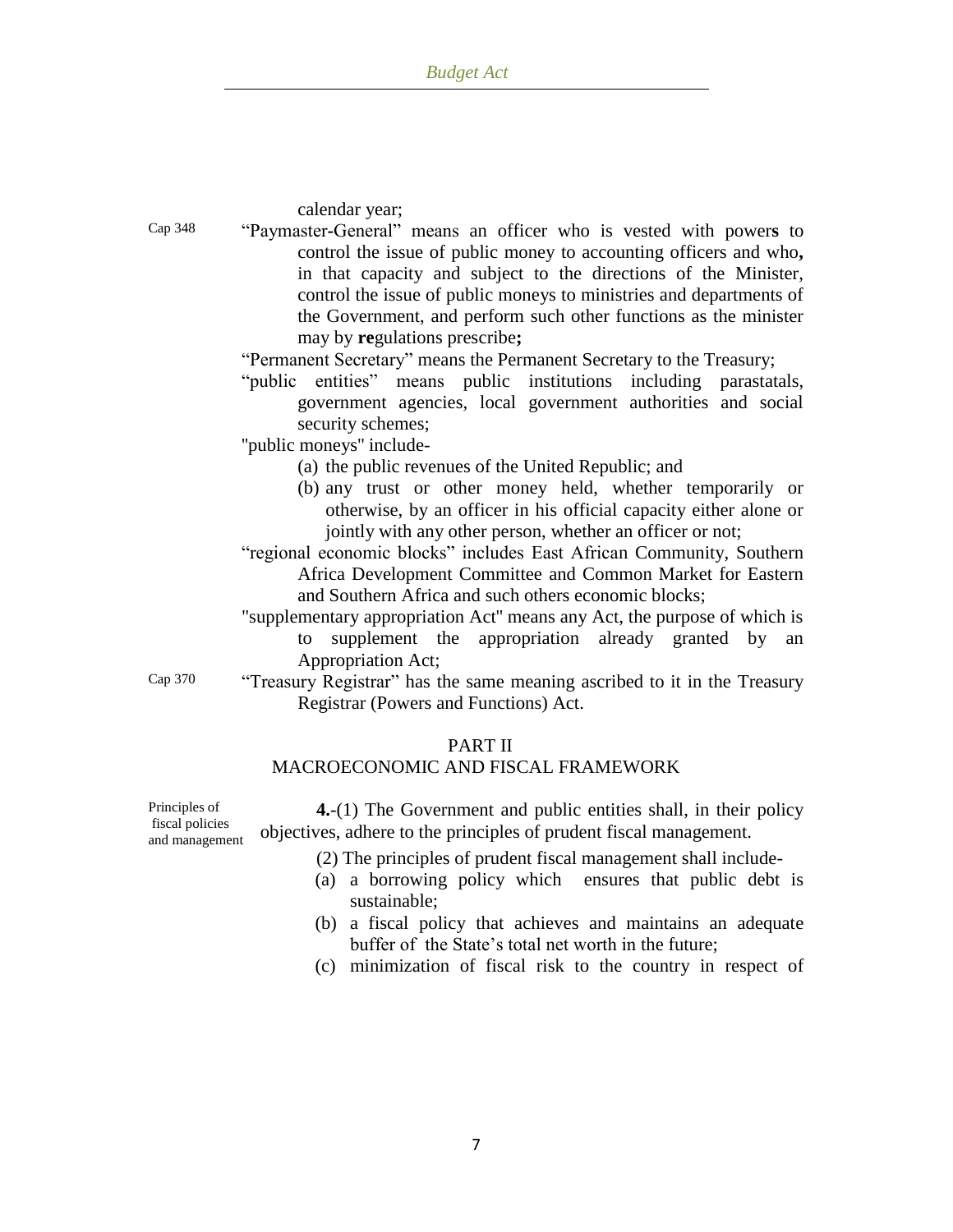guaranteed loans, pension obligations and pending bills;

- (d) a wage policy that is sustainable, attractive, not wasteful pegged to the size of the economy, and ensures retention of competent staff;
- (e) policies that ensure a reasonable degree of future predictability about the level and stability in tax rates;
- (f) a national budget and budgetary process that promotes transparency, accountability and effective management of the economy and the public sector;
- (g) prioritization of productive expenditures rather than expenditures geared towards present consumption, in allocation of resources; and
- (h) observance of the doctrine of separation of powers by ensuring that National Assembly only gets involved in the management of public resources in the instances set out by the Constitution and any other written law.

(3) The Minister shall ensure that the principles of prudent fiscal management are taken into account in the preparation of and reporting to the National Assembly on all matters required to be reported under this Act.

(4) The Government may deviate from the principles of prudent fiscal management if the Minister-

- (a) states the reasons for the departure including a plan of action and duration within which Government will revert to the principles of prudent financial management; and
- (b) tables such reasons, plan of action and duration of deviation to the National Assembly for approval before such fiscal management policies are implemented.

(5) Deviation from the fiscal objectives shall be assessed and explained in the subsequent year"s Plan and Budget Guidelines.

Fiscal policy objectives

**5.** The Plan and Budget Guidelines shall set out fiscal objectives based on the following criteria:

- (a) promote sustainable macroeconomic stability and noninflationary and inclusive economic growth;
- (b) establish and maintain sustainable and low risk debt budget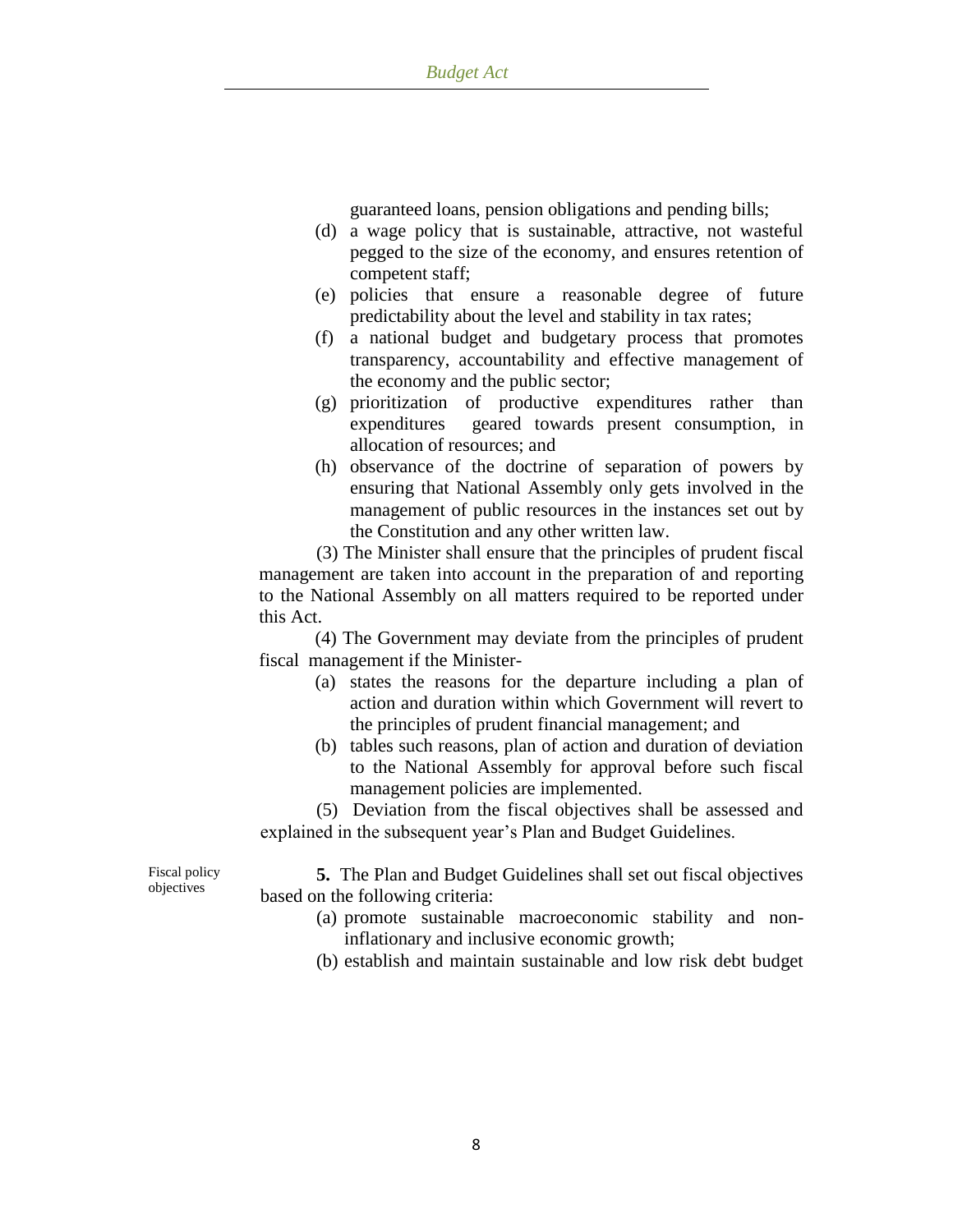financing mechanism;

- (c) maintain a ceiling on fiscal deficit, including grants;
- (d) maintain sufficient level of gross official reserves to cover for imports of goods and services; and
- (e) sustain monetary and financial stability.

Macroeconomic and fiscal forecasts

**6.** The financial programming and macroeconomic modeling used quarterly as an inputs for preparation of the macroeconomic framework, plan and budget guidelines shall involve:

- (a) assessing the world economic dynamics and its impacts on the national economy;
- (b) preparing macroeconomic assumptions and outlook for the coming fiscal year;
- (c) preparing medium term macroeconomic framework that is used for the preparation of the plans and budget guidelines;
- (d) preparing requirements relating to the macroeconomic and fiscal forecasts underlying the Plan and Budget Guidelines and national budget documents; and
- (e) specifying Minister"s responsibility to produce macroeconomic and fiscal forecasts over a medium-term time horizon.

**7**.-(1) The Government and public entities shall prepare annual budget based on the approved medium and long term plan.

(2) The budget prepared under subsection (1) shall focus on the implementation of the National Development Plan.

(3) In preparing budget under this section, the Government and public entities shall not include in the budget estimates any project which is not listed in the National Development Plan or which can be financed by private sector or public private partnership in a manner satisfactory to the Government.

(4) The Government and public entities shall ensure that-

- (a) only approved integrated development plans are implemented;
- (b) financial resources required by National Development Plan are consistent with ceilings indicated in the Plan and Budget

Coordination with National Development Plan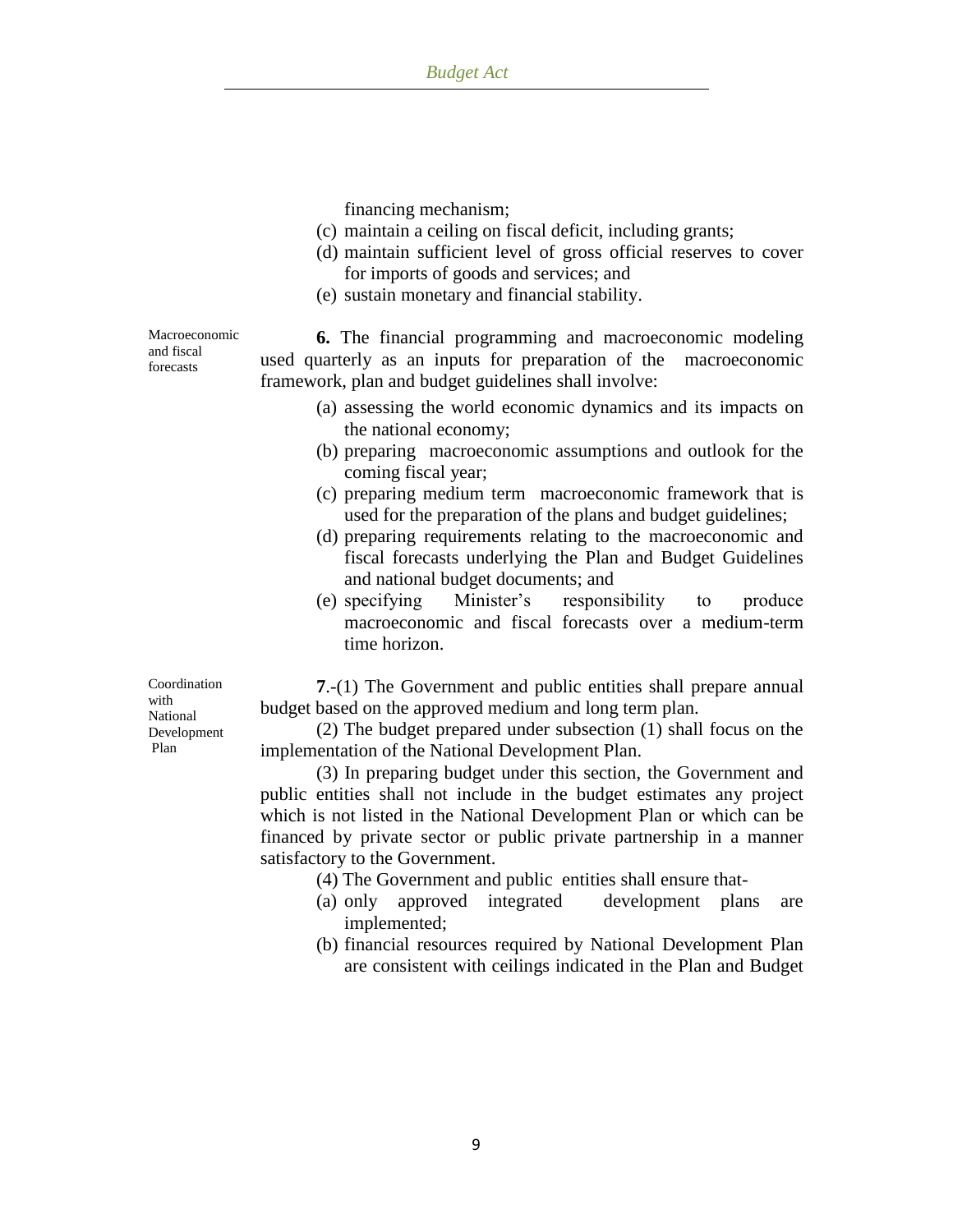Guidelines prescribed under this Act;

- (c) development projects are implemented in the order of priority;
- (d) a mechanism for implementation of development and recurrent budgets is established;
- (e) mechanism of reviewing any new development projects before implementation is established;
- (f) development projects are to be approved by the Planning Commission before being included in the budget;
- (g) involvement of the private sector in the financing and implementation of big development projects through public private partnership to the extent that this promotes efficiency and has minimum financial risk to the government;
- (h) criteria of devolving financial resources to local government authorities are set;
- (i) grading of local government authorities is made for planning and allocation of financial resources;
- (j) timeframe for the preparation and distribution of the Plan and Budget Guidelines is set; and
- (k) criteria by which amounts to be allocated for investing in development projects are set.

### PART III

## MANAGEMENT OF BUDGET PROCESS

Responsibilities of the National Assembly

**8.-**(1) The National Assembly shall have the following responsibilities:

- (a) to consider the budget estimates, macroeconomic plan and programs;
- (b) to discuss and review the Plan and Budget Guidelines and budget estimates;
- (c) to monitor all budgetary matters falling within the competence of the National Assembly under this Act;
- (d) to examine financial statements and other documents submitted to it and make recommendations to the Government for improving the public finance management;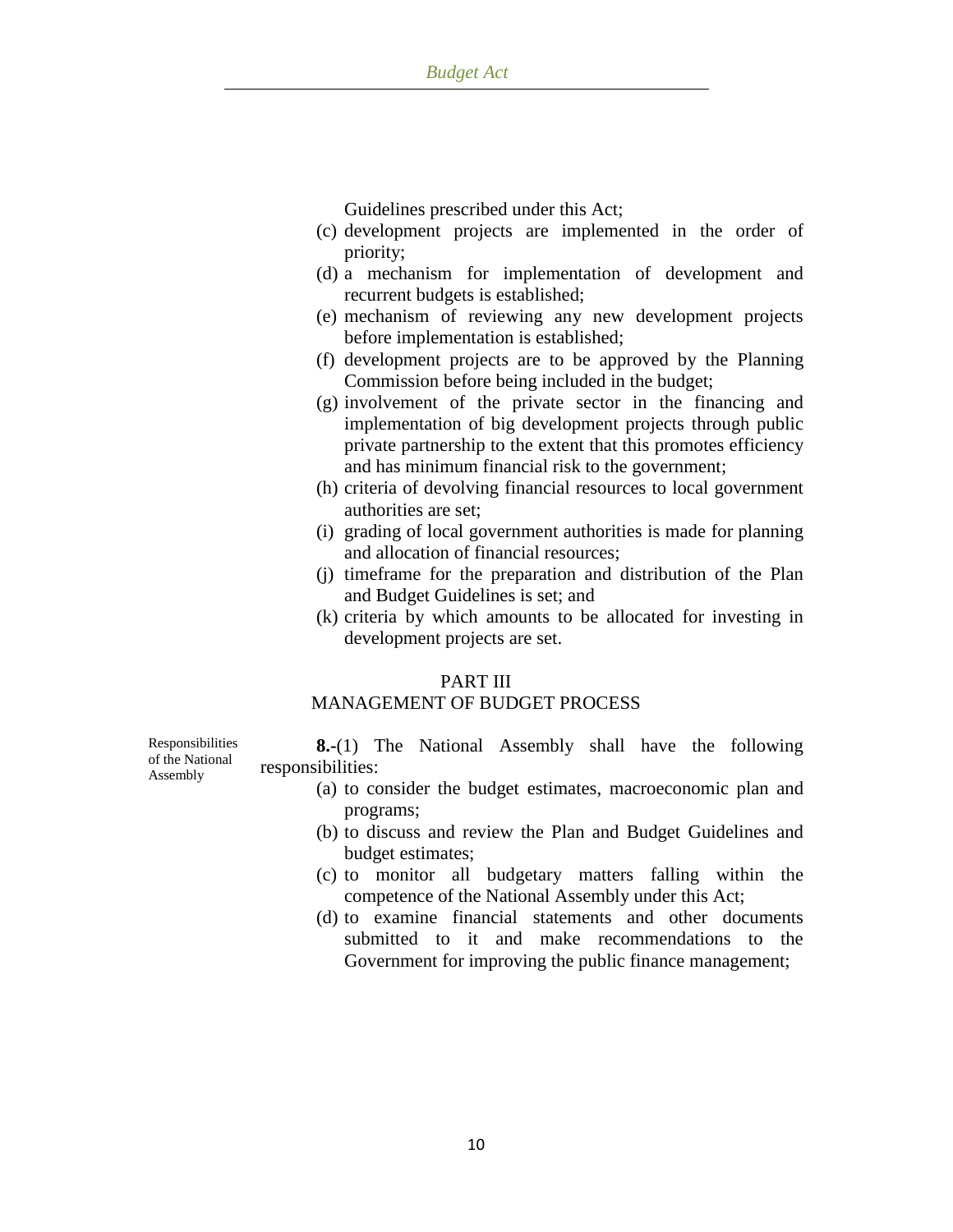- (e) to make recommendations to the Government on money Bills after taking into account the views of the Minister;
- (f) to provide recommendations on fiscal prudence on budgetary matters; and
- (g) to carry on such other functions relating to the Budget as may be assigned to or by any other law in force.

(2) In carrying out its functions, the National Assembly shall observe the principle of fiscal prudency in the budgetary process.

(3) The Minister shall prescribe procedure by which the National Assembly shall submit proposals and recommendations that may be taken into consideration in the preparation of national budget estimates.

Powers and functions of the Minister

**9.-**(1) The Minister shall, before the commencement of each financial year cause to be prepared and laid before the National Assembly-

- (a) estimates of the revenue; and
- (b) expenditure estimates and financing requirements for the Government of the United Republic for that year.

(2) Without prejudice to the generality of subsection (1), the Minister shall be responsible for-

- (a) developing the Government"s macro-fiscal policy and the medium-term expenditure framework for the budget;
- (b) controlling and supervising the preparation, execution and monitoring of the budget, including any adjustments to the budget;
- (c) ensuring that all stakeholders are able to participate and are informed on the decisions taken on the budget within the medium term expenditure framework developed by the Minister under paragraph (a);
- (d) publishing by any appropriate means, the progress of budget execution on a quarterly basis;
- (e) managing and controlling Government funds, banking and payment arrangements, forecasting of cash flows, public sector accounting, public debt and Government financial assets and liabilities; and
- (f) promoting and enforcing transparency and sound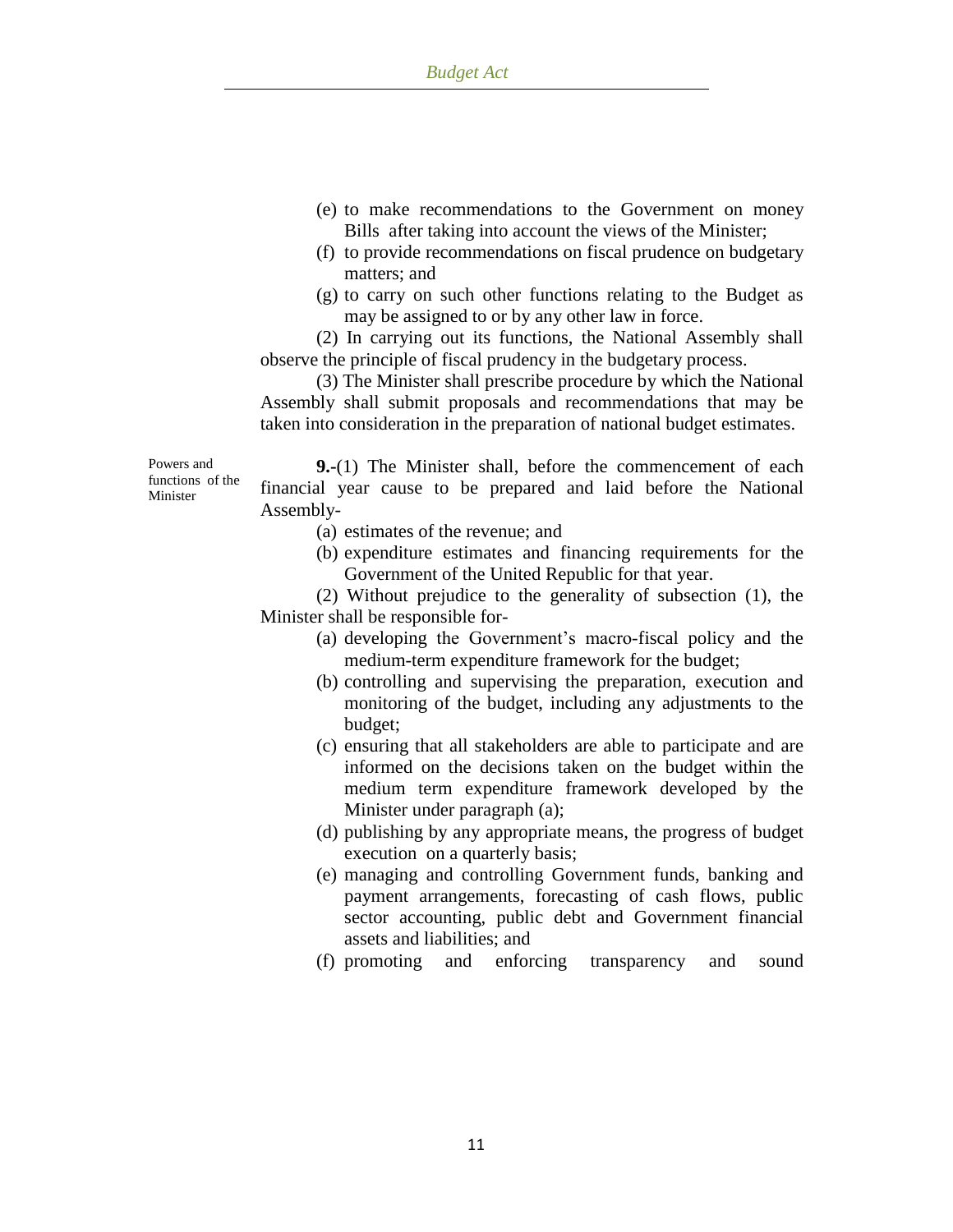management in respect of the revenue, expenditure, assets and liabilities of Government.

- (3) The Minister shall, by regulations-
- (a) prescribe procedures specifying how, when and where members of the public shall participate in the budget process at the national level; and
- (b) provide for the monitoring of budget by the Commissioner for Budget and the Internal Auditor-General to ensure personal involvement of the accounting officers in the work of the budget committees.

**10.-**The Minister responsible for Planning shall be responsible

- (a) preparation of the National Development Plan;
- (b) submission of the National Development Plan to the Cabinet for approval;
- (c) submission of the approved National Development Plan for the approval to the National Assembly;
- (d) coordination of the implementation of the National Development Plan; and
- (e) submission of the Statement of State of the Economy to the National Assembly.

Powers and functions of the Permanent Secretary and Paymaster General

**11.-**(1) The Permanent Secretary and the Paymaster-General shall, for the purpose of ensuring effective application of this Act and any subsidiary legislation made or issued under the Act, be responsible to the Minister.

(2) The Permanent Secretary and the Paymaster-General shall ensure that-

- (a) there is timely and effective preparation of annual estimates of expenditure for consideration and approval by the Minister subject to approval by Cabinet before submission to the National Assembly;
- (b) annual estimates of expenditure are prepared in conjunction with any general or specific direction of the Minister and reflect, as can best be ascertained at the time, good value for

Responsibilities of the Minister responsible for Planning for: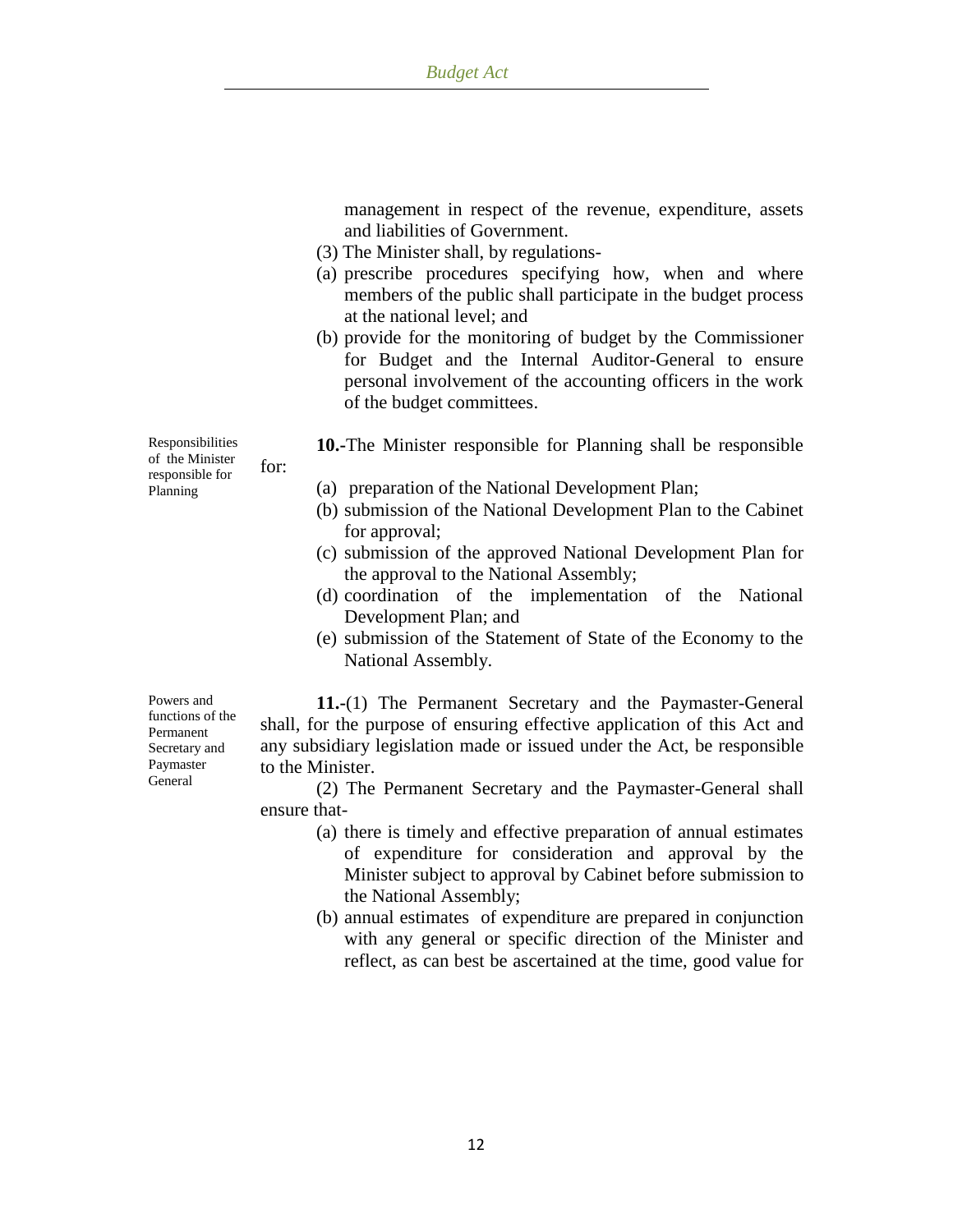money and the effective use of Government's resources;

(3) The Permanent Secretary and the Paymaster-General shall, subject to the directions of the Minister, control the issue of public funds to Government and public entities and perform such other functions as the Minister may prescribe.

(4) The Permanent Secretary and the Paymaster-General may request for information that is necessary for the purposes of preparing any report that is required to be prepared under this Act from any public entity.

(5) A request made under subsection (4) shall be in writing providing guidance in terms of the date by which, and the format in which the information shall be provided and a public entity so requested shall comply with the request.

(6) Any public officer who**,** without reasonable cause, fails to provide information requested under this section commits a disciplinary offence and is liable to disciplinary penalty that may be appropriate within the circumstances.

(7) The Permanent Secretary and the Paymaster-General shall, for the purpose of ensuring efficient use of public funds by public entities, conduct periodical review of revenue and expenditure of public entities.

(8) In the cause of periodical review, the Permanent Secretary may order any amount of funds to be included in the general national budget.

(9) The Minister may, by regulations published in the *Gazette,* prescribe mechanism for conducting periodical review of revenues and expenditures of public entities

Commission **12.** The powers and functions of the Planning Commission shall be to- (a) assess the state of the national resources for development and

- advise the Government on the efficient utilization of those resources;
- (b) monitor the implementation of government decisions on matters of planning and the management of the economy;
- (c) analyse the development project for inclusion in the

Powers and functions of the Planning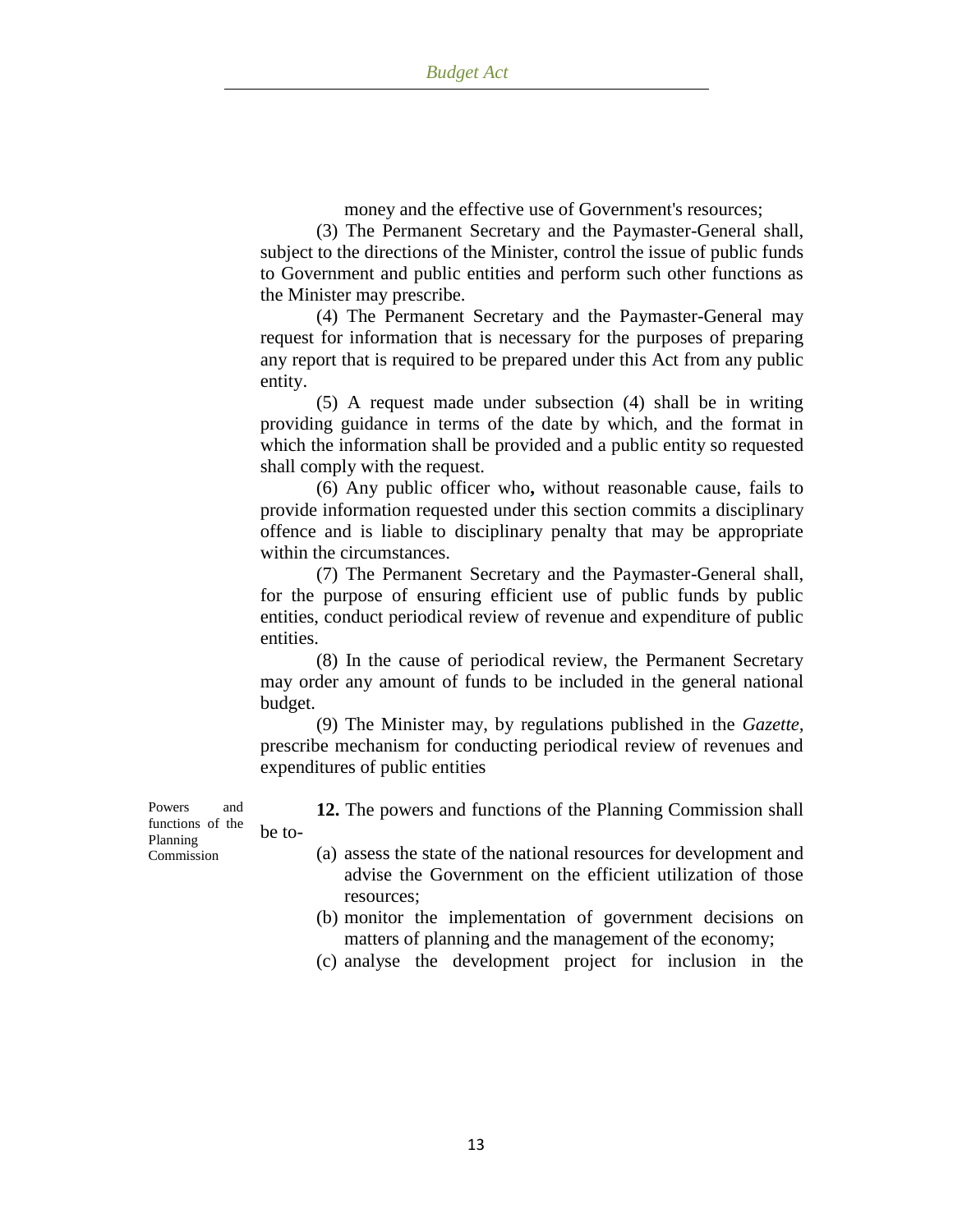development budget; and

(d) issue guidelines for the formulation of the National Plan and monitor the preparation process of long-term, medium term and short term annual plans.

The Commissioner for Budget

**13.-**(1) There shall be the Commissioner for Budget.

(2) The Commissioner for Budget under the direction of the Permanent Secretary shall be responsible for the preparation, execution, monitoring, evaluation and reporting of the budget.

(3) In the discharge of duties, the Commissioner for Budget shall be answerable to the Permanent Secretary.

(4) Without prejudice to the generality of this section, the Commissioner for Budget shall be responsible for-

- (a) reviewing of budgetary policies and provide guidelines in this area;
- (b) analysing votes estimates during the process of budget scrutinazation;
- (c) overseeing and managing the implementation of the Government and public entities budget;
- (d) preparing reallocation to the budget;
- (e) monitoring, evaluation and reporting of the Government budget;
- (f) consolidating and managing cash flow plan and performance; based disbursement; and
- (g) advising on budgetary commitments of the Government and financial obligations.

**14**.-(1) There shall be a National Plan and Budget Guidelines Committee.

(2) Composition of the National Plan and Budget Guidelines Committee shall be prescribed by the Minister in the regulations.

(3) The National Plan and Budget Guidelines Committee shall be responsible for advising the Government in the preparation of the National Budget.

(4) The powers and functions of the National Plan and Budget Guidelines Committee shall be to-

National Plan and Budget Guidelines Committee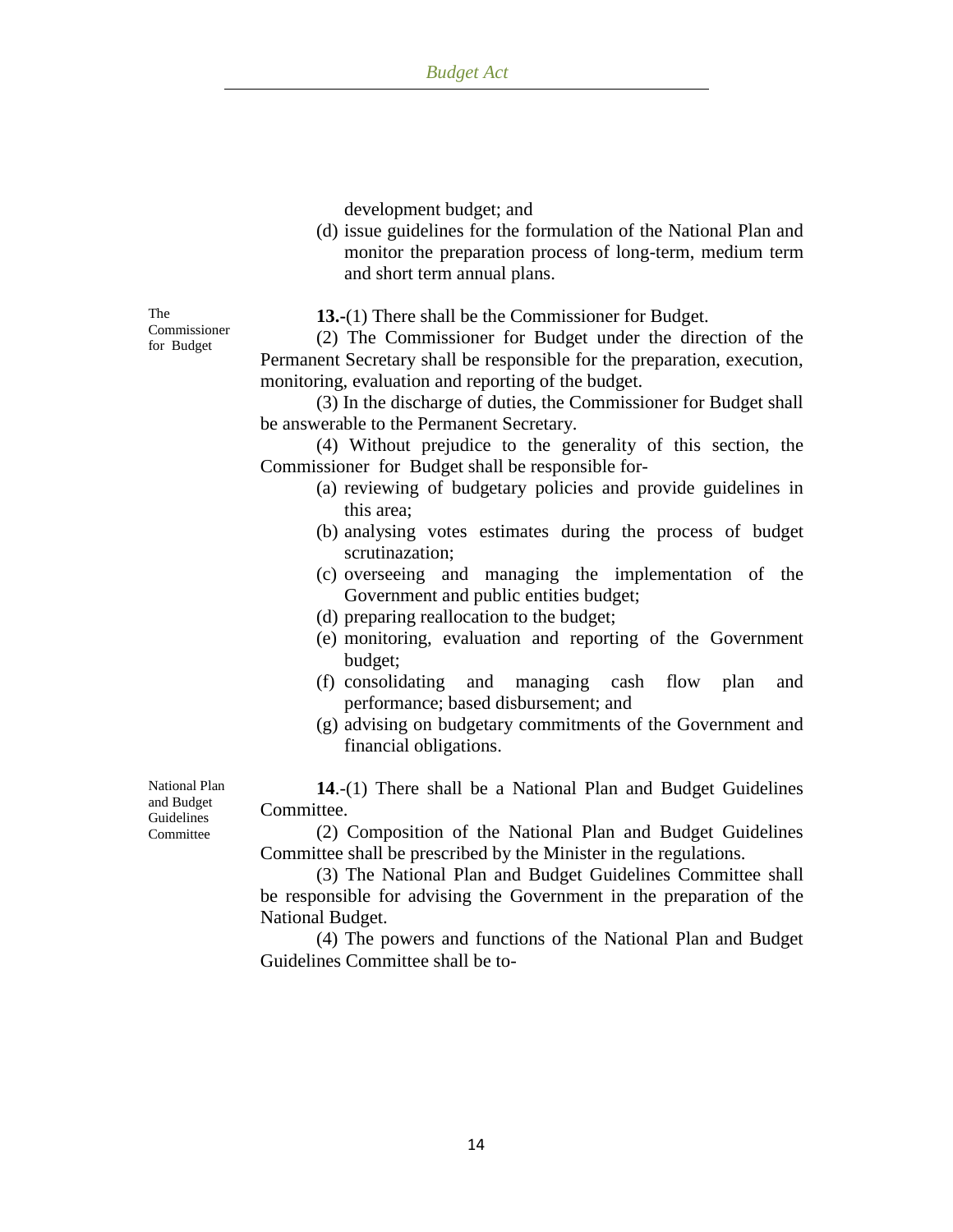- (a) prepare the Plan and Budget Guidelines; and
- (b) request for information in writing from Government or public entities that is necessary for purposes of preparing the Plan and Budget Guidelines.

**15.-**(1) There shall be a Commissioner for Policy Analysis.

 (2) In the discharge of duties, the Commissioner for Policy Analysis shall be answerable to the Permanent Secretary.

(3) The functions of the Commissioner for Policy Analysis shall be responsible to provide expertise in-

- (a) policy issues concerning fiscal matters including revenue mobilization, expenditure allocation and sources of financing and regional and International economic cooperation; and
- (b) macroeconomic issues regarding to policy formulation and implementation, data base management and periodical reporting.

**16.** The powers and functions of the Treasury Registrar shall be

- (a) review, approve strategies, annual plans and budgets of public entities which are under the supervision of Treasury Registrar and incorporate into the National Development Plan;
	- (b) supervise public entities investment funds;
	- (c) ensure that surplus, contributions and dividends from public entities are paid when due;
	- (d) direct or approve the adoption, application or amendment of financial regulation to ensure the proper accounting of the income and expenditure of public entities;
	- (e) monitor capital grants, subsides, capital funds, reserves or retained earnings, earned by a corporation and other public investments;
	- (f) examine and approve organization structure, salary structure, scheme of service in public entities;
	- (g) to manage and control privatization funds received from divesture process of public entities, assets and shares;

The Commissioner for Policy Analysis

Powers and functions of Treasury Registrar

to-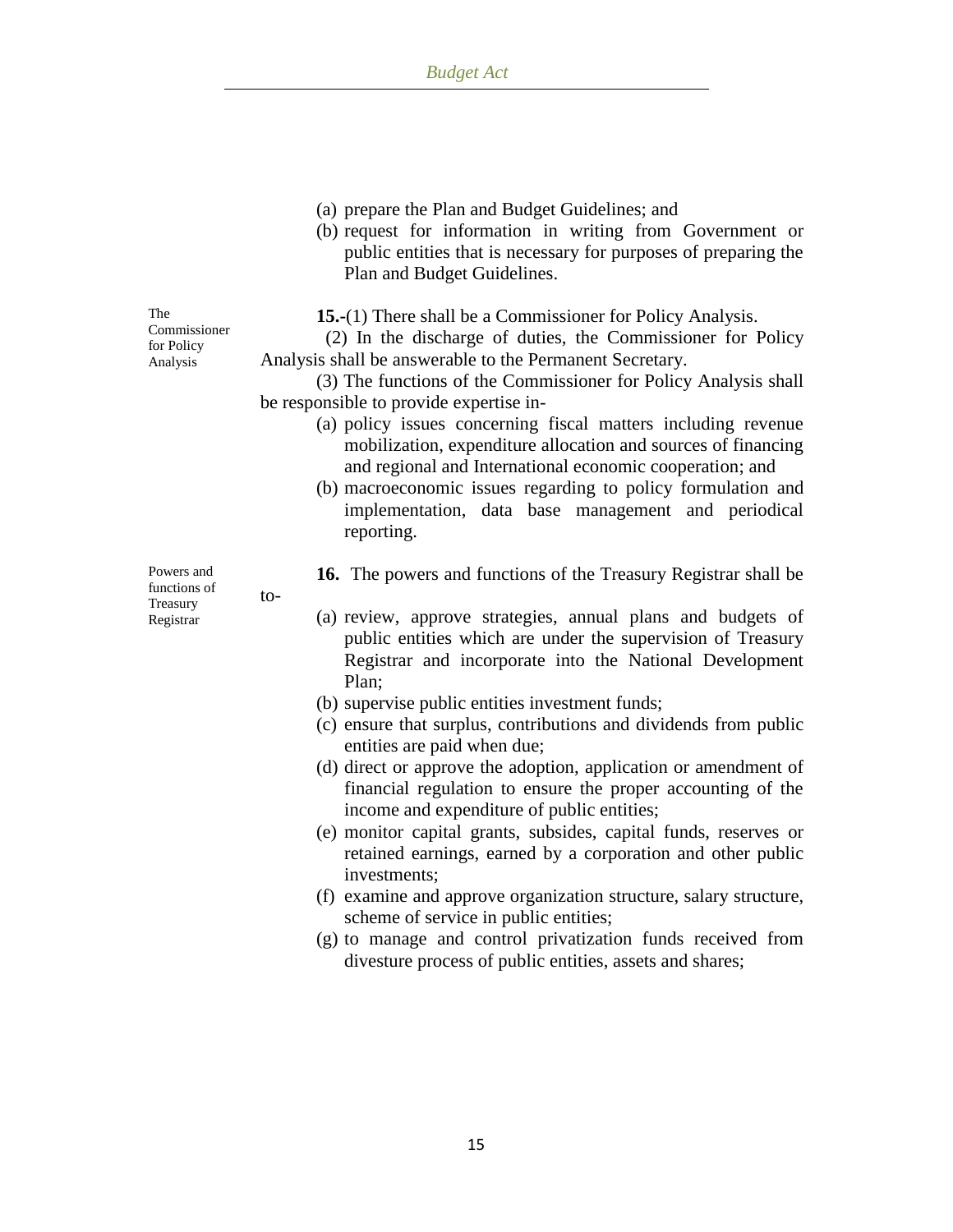(h) ensure review and signing of every public corporation performance contract geared towards revenue improvement; and

Powers and functions of accounting officers

**17.** (1) The powers and functions of the accounting officer shall be to ensure that-

- (a) budget of votes and public entities is prepared as per Plan and Budget Guidelines;
- (b) public funds and resources are properly managed and safeguarded; and
- (c) arrangement for collection of revenue from the public are conducive to its collection.

(2) Accounting officers of the respective ministries and public entities shall establish a budget committee the composition of which shall be prescribed in the regulations.

#### PART IV

## BUDGET PREPARATION AND APPROVAL PROCESS

Stages in the budget process

**18.-**(1) The budget process in any financial year shall comprise of the following stages:

- (a) integrated development planning process which shall include long term and medium term planning;
- (b) planning and determining financial and economic policies and priorities at national level over the medium term;
- (c) approval of Plan and Budget Guidelines by Cabinet;
- (d) adoption of Plan and Budget Guidelines by National Assembly as a basis for future deliberations;
- (e) approval of the revenue measures by Cabinet;
- (f) preparing budget estimates of the government for the approval by the Cabinet;
- (g) submitting budget estimates to the National Assembly for approval;
- (h) preparing the Appropriation Bill, the Finance Bill and subsidiary legislation required to implement Government's budgetary proposals; and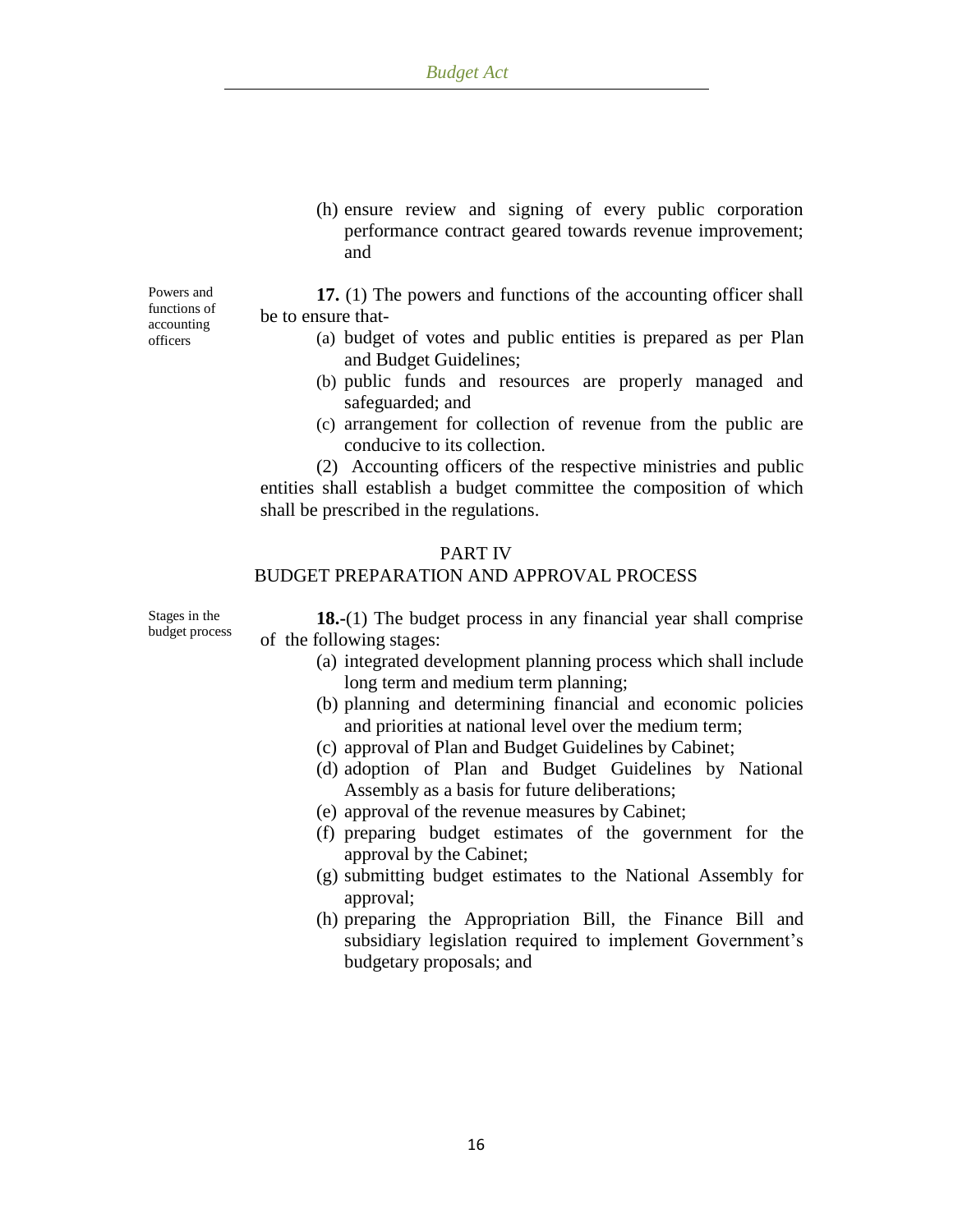(i) enacting the Appropriation Act and the Finance Act.

(2) There shall be an advisory committee to the Minister on revenue measures for the respective financial year.

(3) The composition of the advisory committee shall be prescribed by the Minister in the regulations.

**19.** The Minister responsible for Planning Commission shall prepare and lay before the National Assembly the National Development Plan which shall be the basis for the preparation of the National Budget.

**20.-**(1) The Minister shall prepare and lay before the National Assembly Plan and Budget Guidelines.

(2) The Plan and Budget Guidelines shall be laid before the National Assembly by February each year or, in the event that the National Assembly is not in session by February, within the first week upon the convergence of the National Assembly.

(3) The Plan and Budget Guidelines shall state the broad strategic macroeconomic issues which shall be the basis of the budget of the succeeding financial year and the medium term and shall include-

- (a) an assessment of the current financial year and the projected state of the economy for the succeeding three financial years;
- (b) the macroeconomic and fiscal policies for the period specified under paragraph (a);
- (c) targets for overall revenues, total aggregate expenditure, domestic and external borrowing for the succeeding financial year and the medium term;
- (d) the total resources to be allocated to individual programmes within a sector or Ministry for the period identified under paragraph (a) indicating the outputs expected from each such programme during that period;
- (e) the criteria used to allocate or apportion the available public resources among the various programmes;
- (f) the estimates of interest and debt servicing charges and loan

Plan and budget Guidelines

National Development

Plan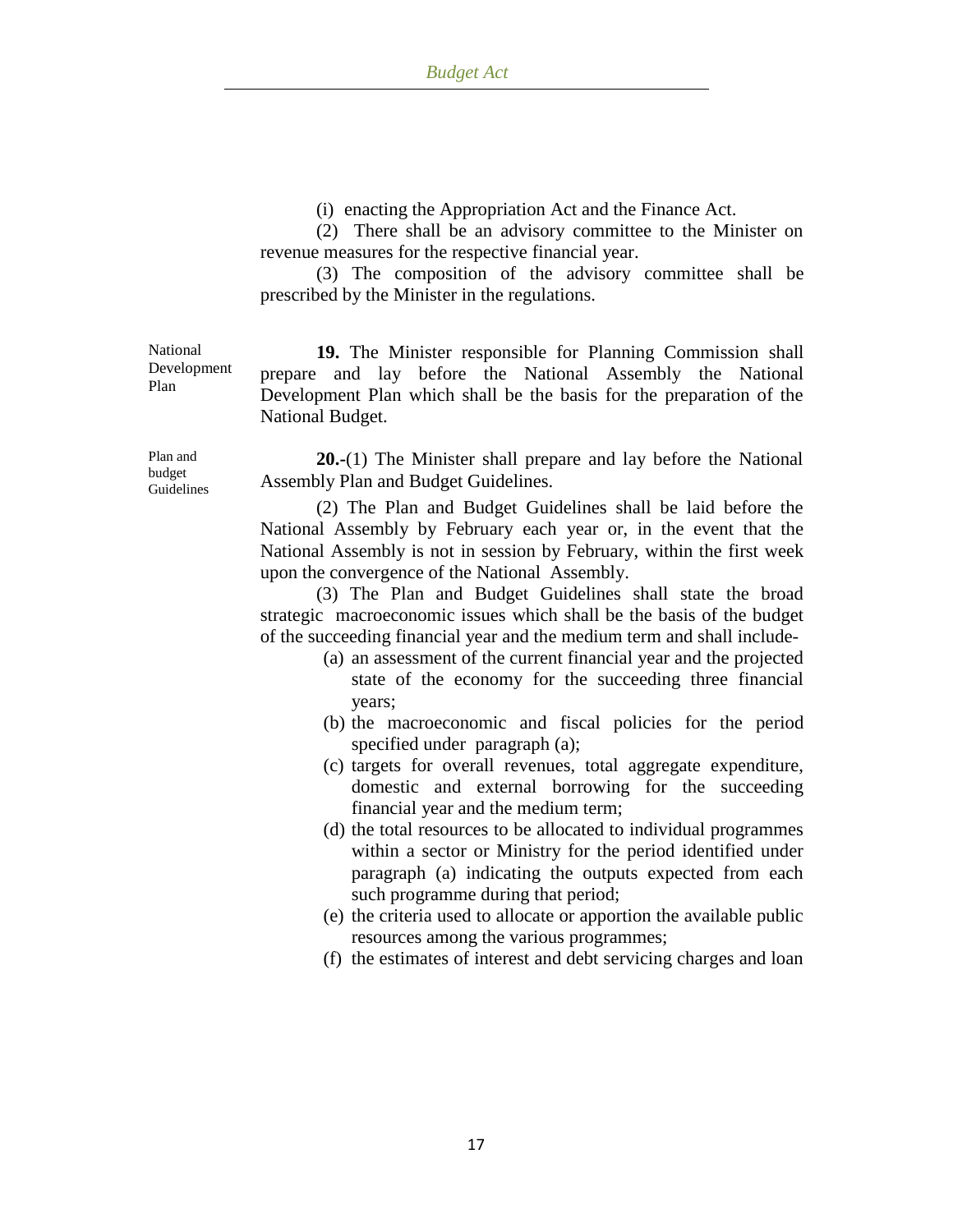repayments for the financial year to which the budget relates and the two succeeding financial years;

- (g) proposal for financing any deficits for the financial year;
- (h) indication of the intention regarding borrowing and actions that may increase public debt for the financial year;
- (i) budgeted and actual revenue levels for the two preceding financial years;
- (j) budgeted and actual expenditure for the two preceding financial years by vote and main divisions;
- (k) forecast financial position for the financial year to which the budget relates and the two succeeding financial years; and
- (l) the policy objectives that guide the Government"s budget decisions during the financial year and the policy areas that the Government focuses on during the financial year.

**21.-**(1) Public entities shall prepare budget estimates and submit to the Permanent Secretary for scrutiny and approval in accordance with this Act and receive funds from the Consolidated Fund based on approved budget.

(2) On receipt of budget estimates, the Permanent Secretary, may-

(a) approve the budget estimates with or without variation; or

(b) reject the budget estimates and give reason for the rejection.

(3) The Permanent Secretary may make variation or reject budget estimates on the ground that matters specified in line items:

- (a) do not fall within principal functions of the public entity concerned;
- (b) are over-budgeted expenditure or are not commensurate within supply or service obtaining in the market; or
- (c) do not correspond to austerity measures outlined in the National Development Plan.

(4) The Permanent Secretary may order revenues collected by a public entity in excess of budget estimates to be remitted to the Consolidated Fund.

Budget of public

entities

Submission of **22.**-(1) The Minister shall, within a period allowing time to meet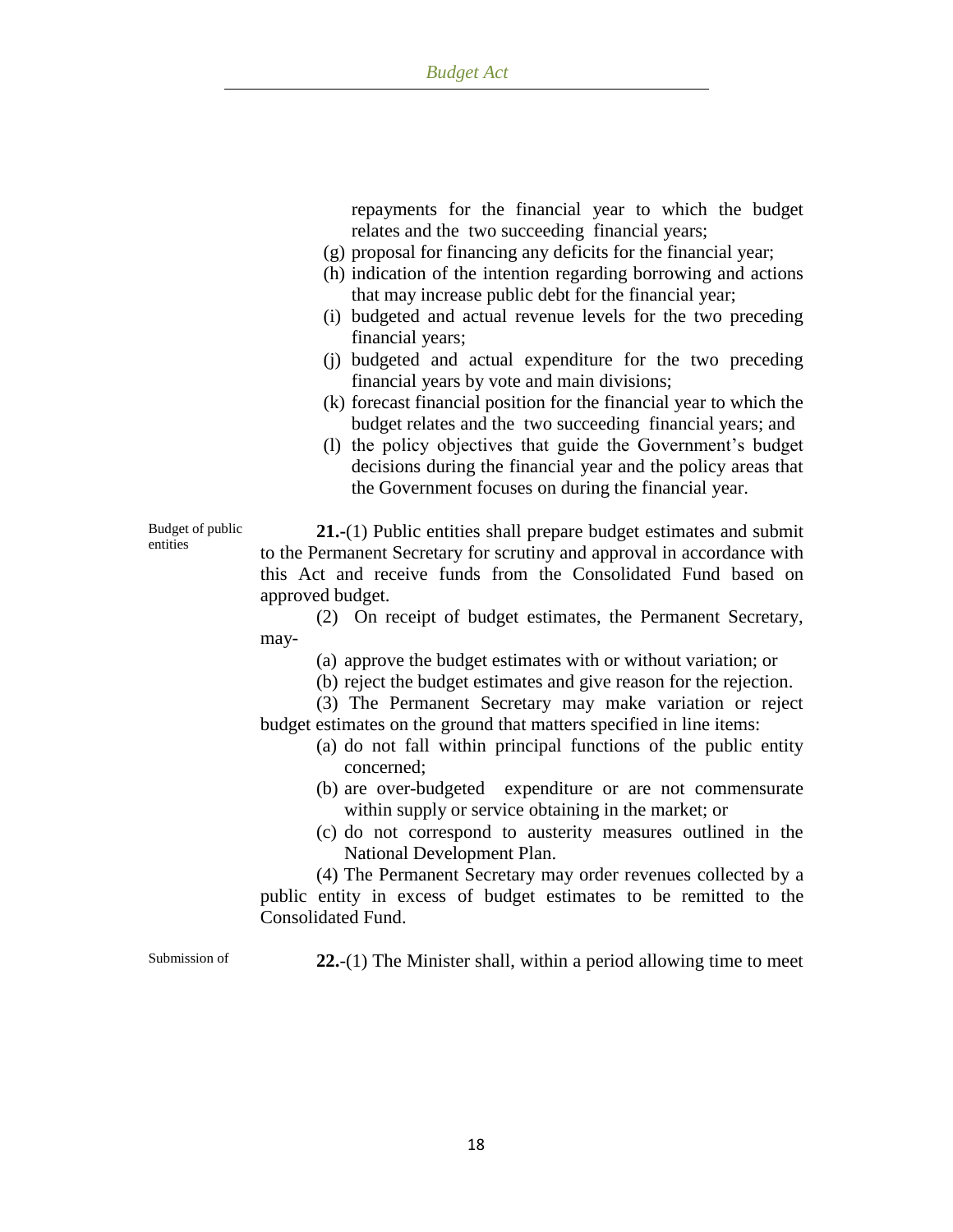budget estimates and related documents for approval

the deadlines specified in this section, submit to Cabinet for its approval, the budget estimates and other documents supporting the budget estimates.

(2) Where the Cabinet has approved the budget estimates all Ministers shall be collectively responsible to-

(a) observe, support and advocate the budget estimates; and

(b) supervise the implementation of the budget estimates.

(3) The Minister shall, by the  $30<sup>th</sup>$  April in each year, submit to the National Assembly the following documents-

(a) the budget estimates; and

(b) documents supporting the submitted estimates required to implement the budget.

(4) The Government and the National Assembly shall ensure that the budget process is conducted in a manner and within budget cycle that permits various participants in the process to comply with the requirements of this Act.

(5) The Minister shall, after the budget estimates and other documents have been submitted to the National Assembly cause the documents to be published in the *Gazette* and publicise the documents.

(6) The Minister shall, on approval of budget estimates by the National Assembly, prepare and submit an Appropriation Bill of the approved estimates to the National Assembly.

Submission of other budget documents to the National Assembly

**23.-**(1) In addition to the documents submitted in terms of section 22, the Minister shall submit to the National Assembly the following budget documents for each financial year:

- (a) the budget summary that includes:
	- (i) a summary of budget policies including policies on revenue, expenditure, debt and deficit financing;
	- (ii) an explanation of how the budget relates to the fiscal responsibility principles and to the financial objectives; and
	- (iii) a memorandum by the Minister explaining how the resolutions adopted by the National Assembly on the Plan and Budget Guidelines have been taken into account;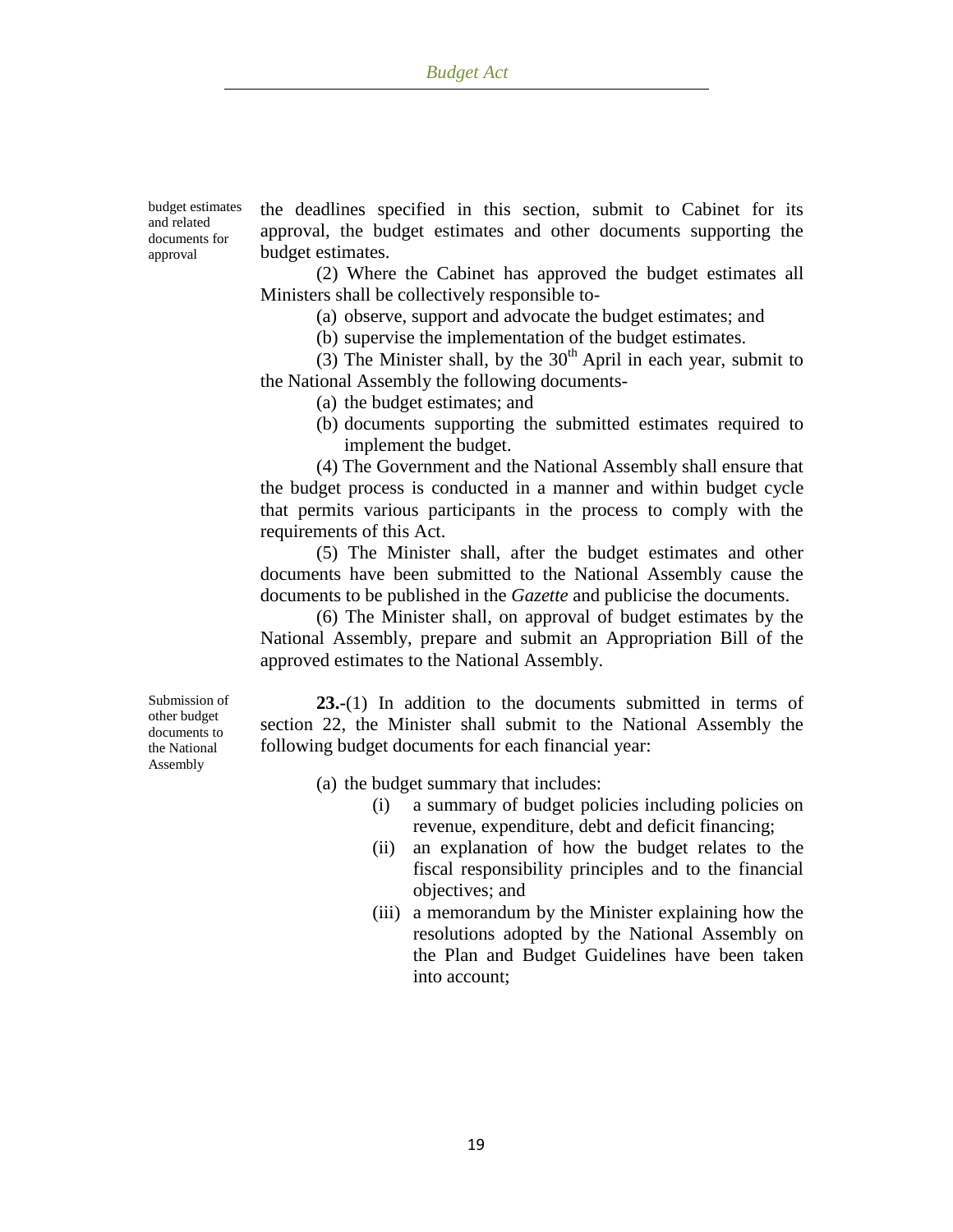- (b) the format of the budget estimates that includes-
	- (i) a list of all entities that are to receive funds appropriated from the budget of the Government;
	- (ii) all estimated revenue by broad economic classification;
	- (iii) all estimated expenditure, by vote and by programme, clearly identifying both recurrent and development expenditures; and
	- (iv) an estimate of any budget deficit or surplus for the financial year and medium term and the proposed sources of financing;
- (c) information regarding loans made by the Government budget, including an estimates of principal, interest and other charges to be received by the Government in the financial year in respect of those loans;
- (d) information regarding loans and guarantees made to and by the Government, including an estimate of principal, interest and other charges to be paid by the Government in the financial year in respect of those loans;
- (e) information regarding any payments to be made and liabilities to be incurred by the Government for which an Appropriation Act is not required which shall include the constitutional or legislative authority for any such payments or liabilities; and
- (f) a statement by the Minister specifying the measures taken by the Government to implement any recommendations made by the National Assembly with respect to the Government budget for the previous financial year or years.

(2) The Minister shall prescribe nature of information that is to be presented in the budget estimates and the form of presentation.

Approval of national budget by National Assembly

**24.-**(1) The National Assembly shall, by  $30<sup>th</sup>$  of June each year, approve the annual national budget and work plans of government for the next financial year and the Appropriation Bill, The Finance Bill, and other legislative instrument that may be necessary to implement the annual national budget.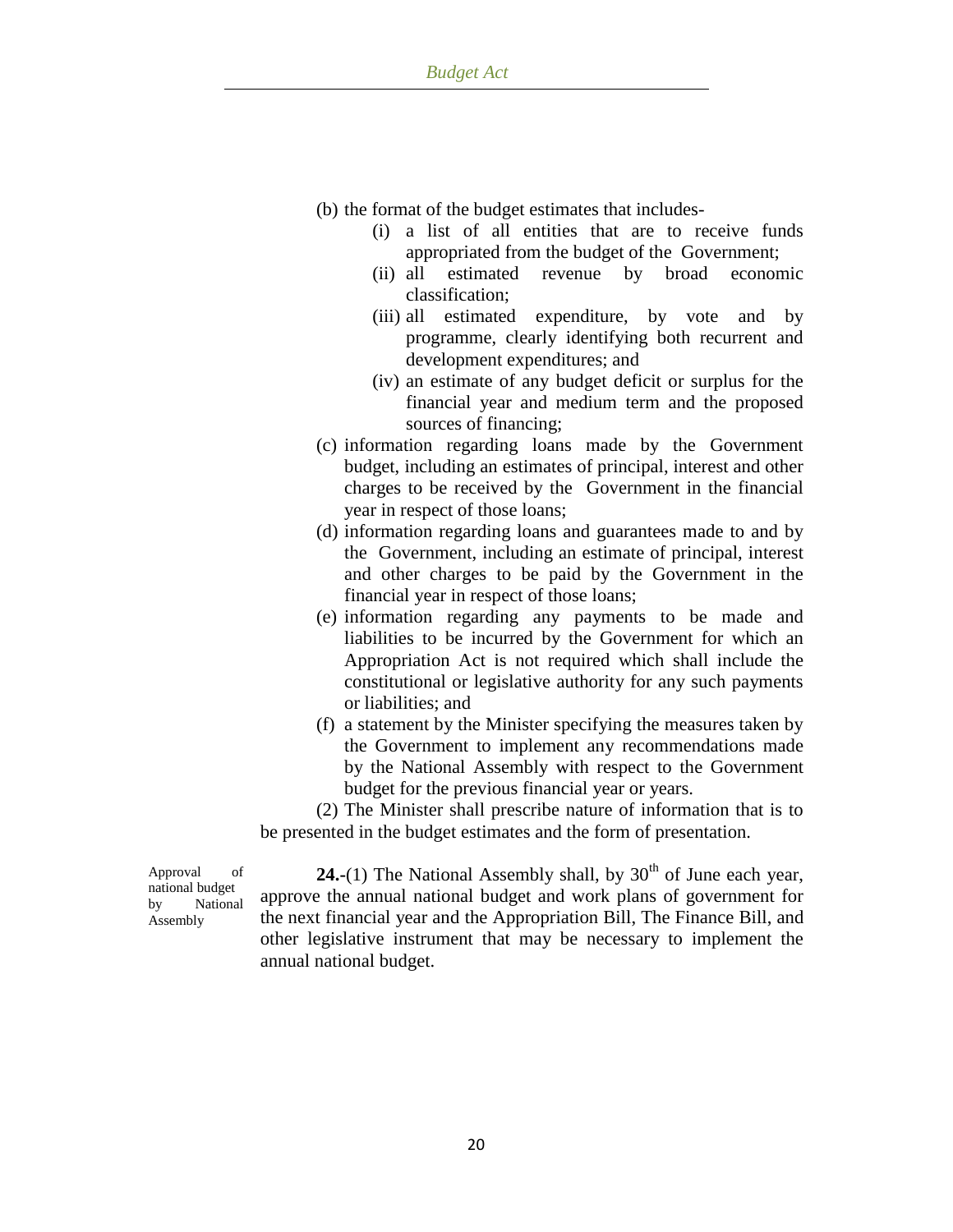(2) The National Assembly shall approve the annual national budget by way of an open vote by call of names of a members the National Assembly.

Expenditure appropriation

of-

**25.-**(1) The Minister shall ensure that the expenditure appropriations and the budget estimates in an Appropriation Bill are presented in a way that-

- (a) is accurate, precise, informative and pertinent to budget issues; and
- (b) clearly identifies the appropriations by vote and programme.
- (2) The appropriation to the National Assembly shall consist
- (a) recurrent expenditure of each programme, broken down by expenditure items; and
- (b) development expenditure of each development project, broken down by expenditure items;

(3) Where budget estimates of expenditure are approved by the National Assembly public moneys shall be deemed to have been appropriated for the service of the Government and public entities.

(4) Where an appropriation for the Government and public entities has been approved, it shall be used only in accordance with the purpose described and within the limits set by different classifications within the Government and public entity estimates.

(5) The Minister shall, within thirty days after the National Assembly has approved the budget estimates, consolidate, publish and publicise the budget estimates.

(6) The Minister shall take all reasonably practicable steps to ensure that the approved budget estimates are prepared and published in a form that is clear and easily understood by, and readily accessible to, members of the public.

Where Appropriation Act is not yet in force

**26.-**(1) Where the Appropriation Act has not come into force at the commencement of any financial year, the President may, by Warrant signed by the President addressed to the Minister, authorise a withdrawal from the Consolidated Fund for the purposes of meeting the expenditure, necessary to carry on the services of the Government until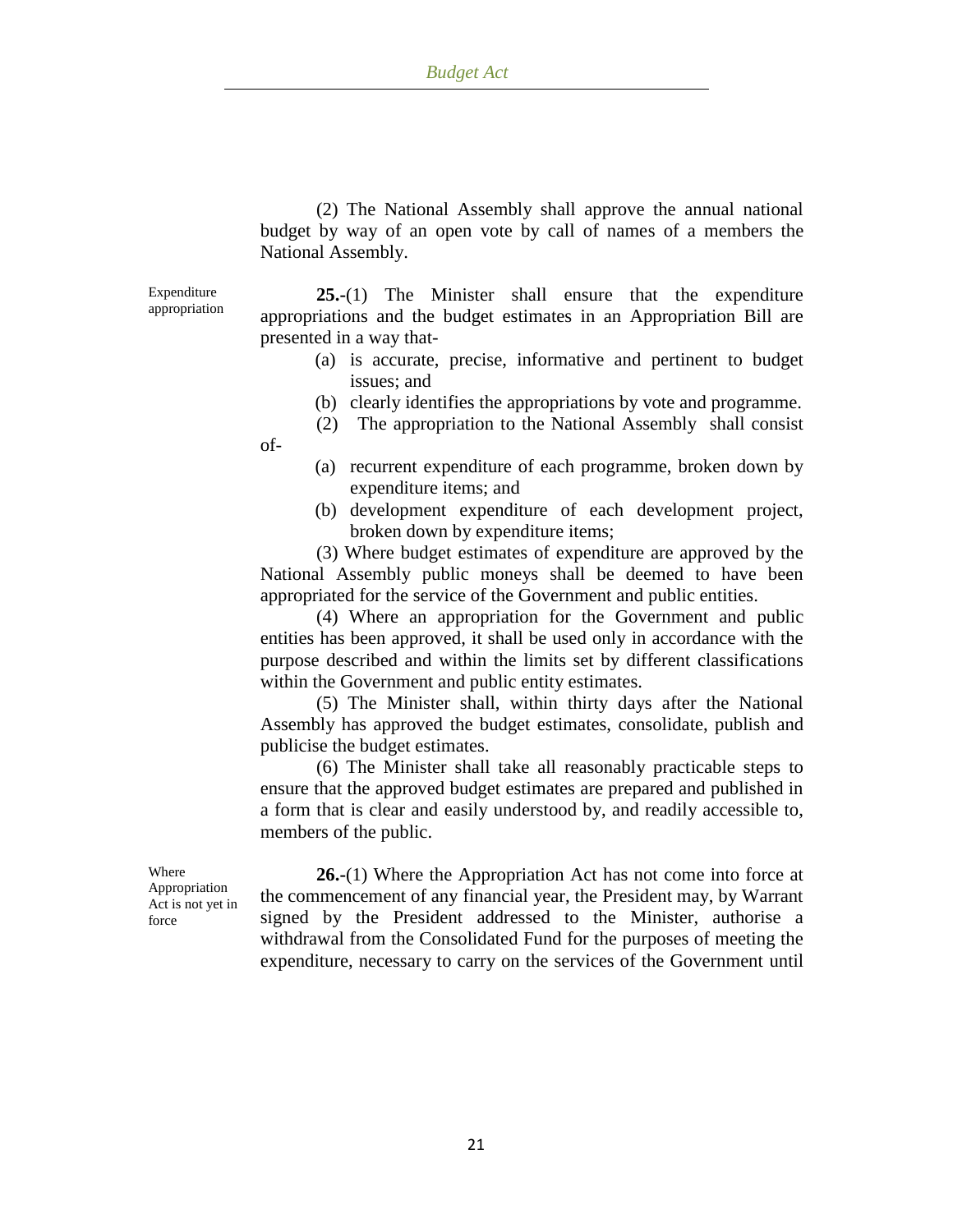$31<sup>st</sup>$  October of the relevant financial year or the coming into operation of that Act, whichever event occurs earlier.

(2) Any sum so authorised shall not exceed the sum specified for such service, in the estimates presented for the current year or one-third of the sums provided in the Appropriation Act.

(3) Funds expended under subsection (1) shall be regarded as forming part of appropriation for the financial year to which the Appropriation Act relates.

**27.-**(1) An appropriation that has not been spent at the end of the financial year for which it was appropriated shall lapse immediately at the end of that financial year.

(2) Subject to any other written laws, where at the end of a financial year, the Government or public entity is holding appropriated money that was withdrawn from the Consolidated Fund but has not been spent, it shall repay the unspent money into the Consolidated Fund, prepare and submit a statement of the same to the Commissioner for Budget.

(3) Subsection (2) shall not apply to approved carry- over prescribed in the regulation.

**28.-**(1) Every appropriation by the National Assembly of public moneys for the service of a financial year and every warrant or other authority issued under this Act in respect of such financial year, shall lapse and cease to have any effect at the close of that financial year.

(2) The unexpended balance of any moneys withdrawn from the Consolidated Fund shall be repaid to the Consolidated Fund.

**29.-**(1) The Minister shall, in each financial year and with the approval of Cabinet, make public pronouncement of the budget policy highlights and revenue raising measures for the Government.

(2) The Minister shall, in making the pronouncement, take into account any regional or international agreements that the United Republic has ratified, including the Treaty for the Establishment of the East African Community, 1994 and where such agreements prescribe the date when the budget policy highlights and revenue raising measures

Appropriations to lapse at the end of financial year

Submission of budget policy highlights

Duration of appropriations and warrants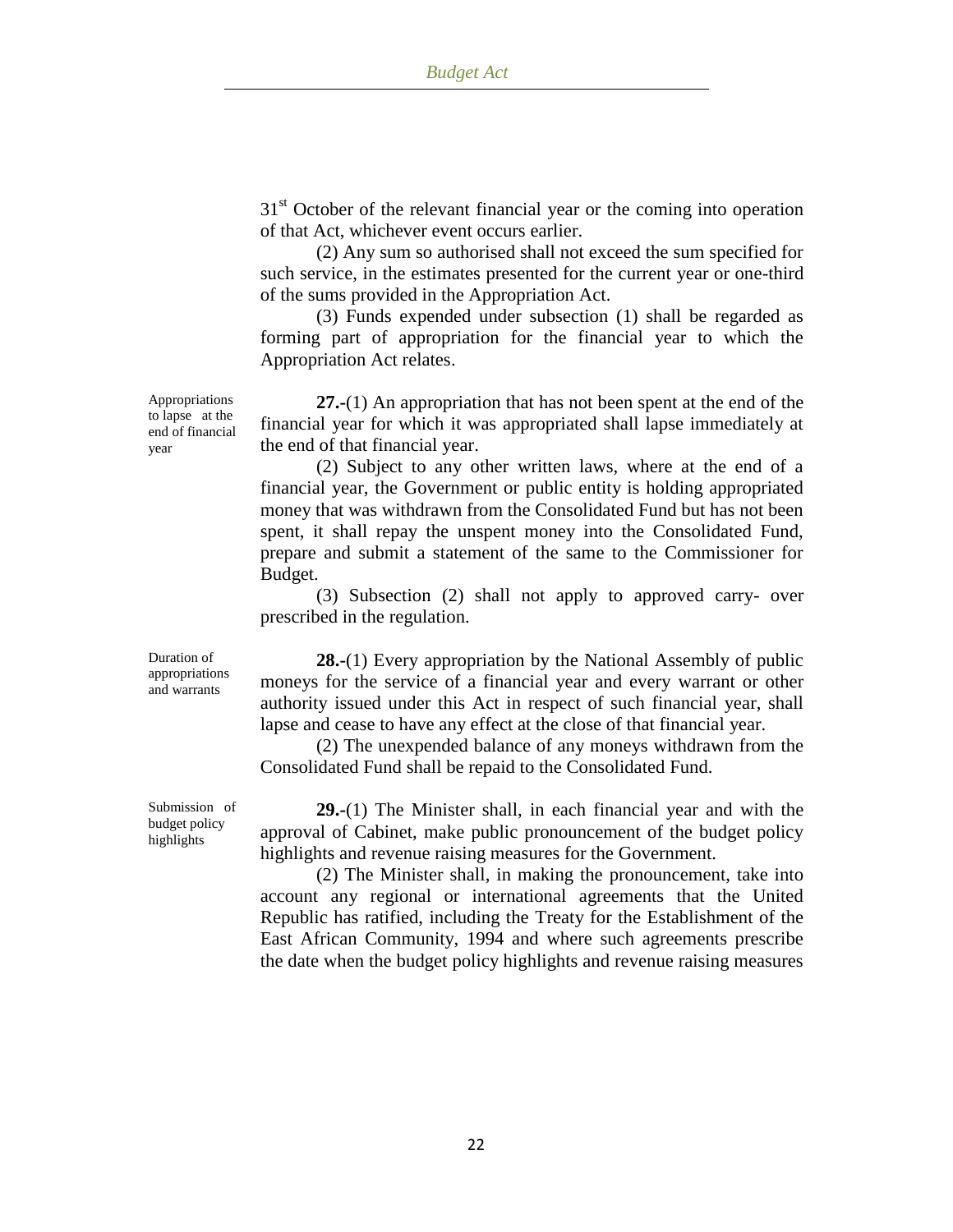are to be pronounced, the Minister shall ensure that the measures are pronounced on the prescribed date.

Submission of Finance Bill

**30.-**(1) The Minister shall prepare and submit to the National Assembly, the Finance Bill setting out the measures for raising revenue for the Government.

(2) Upon submission of the Finance Bill, the National Assembly shall present its recommendations on the Finance Bill.

(3) Any of the recommendations made by the National Assembly or adopted by the National Assembly on revenue matters shall-

- (a) ensure that the total amount of revenue raised is consistent with the approved fiscal framework;
- (b) take into account the principles of equity, certainty and ease of collection;
- (c) consider the impact of the proposed changes on the composition of the tax revenue with reference to the direct and indirect taxes;
- (d) consider domestic, regional and international tax trends;
- (e) consider the impact on development, investment, employment and economic growth; and
- (f) take into account taxation and other tariff agreements and obligations which the United Republic has undertaken, including taxation and tariff agreements under the Treaty for the Establishment of the East African Community, 1994.

(4) The recommendation made under this section shall adhere to the principles for management of revenues.

Withholding of approval

**31.-**(1) Where the National Assembly is satisfied that there has been material failure to implement previous audit recommendations made by the National Assembly, the National Assembly may withhold the withdrawal of specific line items on a vote on account, from the Consolidated Fund such moneys, as it may determine for the purpose of meeting any expenditure of such vote.

(2) Where a vote has wilfully and persistently failed to implement or respond to audit questions and recommendations, the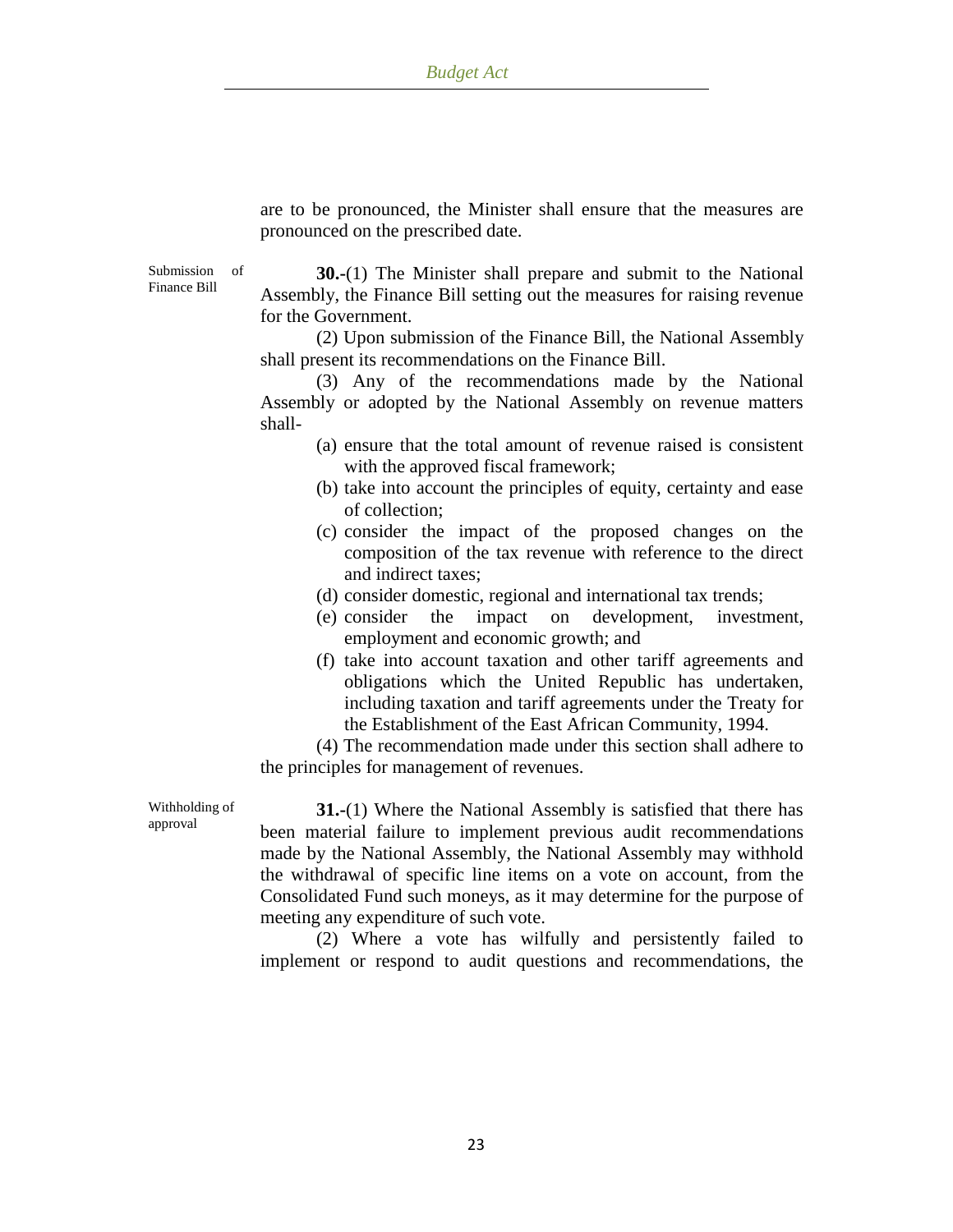National Assembly may, subject to such conditions as it thinks expedient, withhold such amounts from the vote for the year as are commensurate to the amounts in the audit queries regarding that vote.

(3) Where the National Assembly is satisfied that a vote has wilfully and persistently failed to-

- (a) practise the principles of prudence and sound fiscal management;
- (b) adhere to proper accounting and financial management practices; or
- (c) meet fiscal objectives and goals,

it may, subject to such conditions as it considers expedient, withhold any one or more of the line items in votes for the several services under that vote.

(4) Where the wilful and persistent failure of a department have been shown to be caused by persistent misconduct of any public officer, the National Assembly may, by a simple majority vote, and subject to such conditions as it may impose, withhold any of the emoluments and benefits of such officer for such period as it deems fit.

(5) Where the vote lays a report before the National Assembly showing that it has subsequently implemented the audit recommendations, the National Assembly may, if the Appropriation Act has not come into force authorise such withdrawals on a vote on account by that vote as it may determine.

(6) The Controller and Auditor-General may, in a report to the National Assembly, recommend for the withholding of any line item in accordance with this section.

- (7) In this section-
- (a) "withholding" means the withholding in part or in whole, temporarily or permanently, any one or more of the line items in the votes included in the annual estimates; and
- (b) "vote" includes ministries and public entities.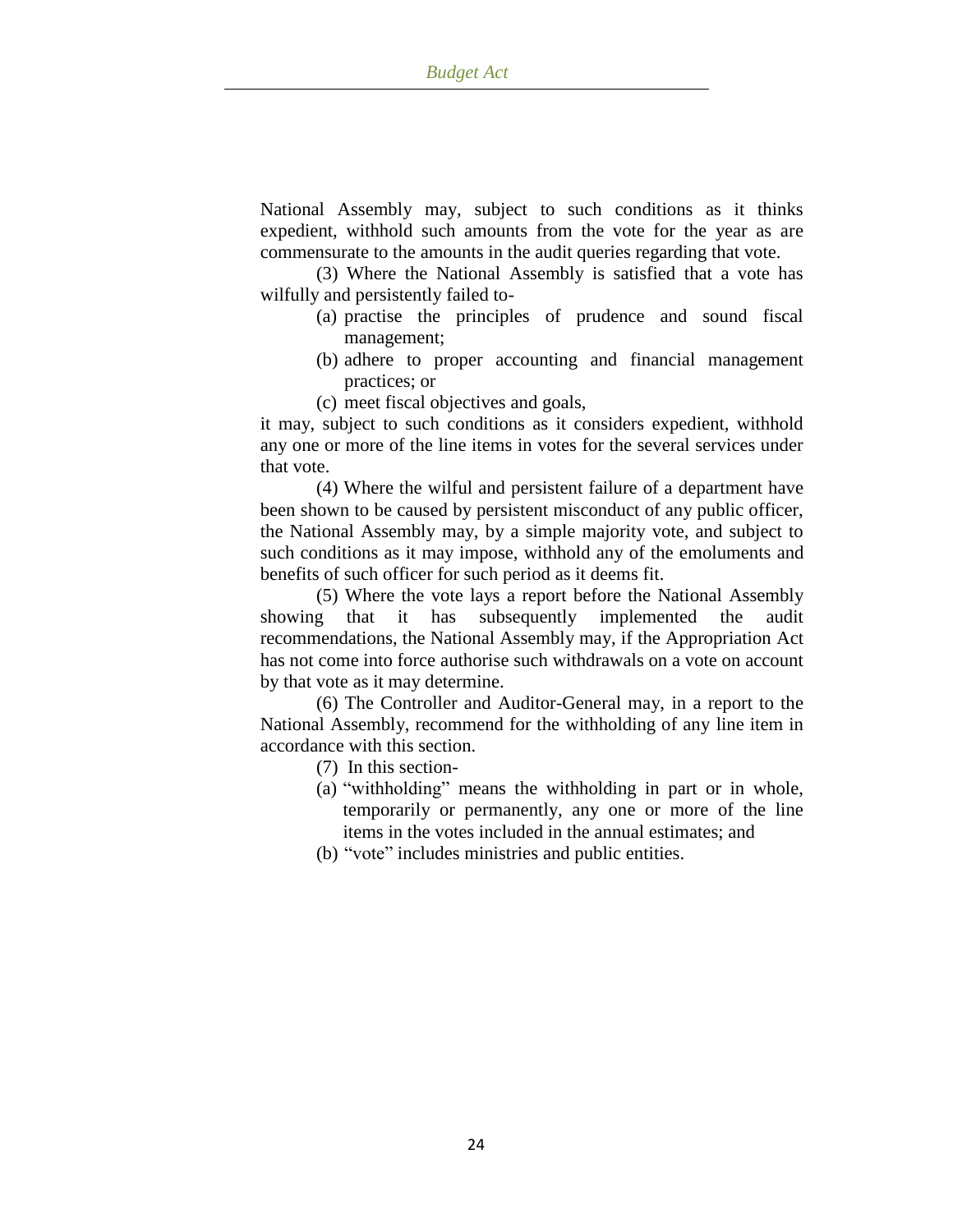Government deviation from financial objectives

**32.-**(1) The Government may, with the approval of the National Assembly, deviate from the financial objectives in a Plan and Budget Guidelines on a temporary basis where such deviation is necessitated by a major natural disaster or other significant unforeseen event as stipulated under section 35.

(2) Where there is a change of the Government, the new Government may, with the approval of the National Assembly, deviate from the financial objectives in a Plan and Budget Guidelines but shall not deviate from the fiscal responsibility principles.

(3) The Minister shall provide a report to the National Assembly regarding the deviation, and shall include in the report-

(a) the reasons for and the implications of the deviation;

- (b) proposals to address the deviation;
- (c) the period the deviation is estimated to last; and
- (d) the status of development projects initiated by the Government and if any project has been stopped, the reasons for doing so.

**33.-**(1) The Contingency Fund established shall consist of funds appropriated from the Consolidated Fund by an Appropriation Act in any financial year.

(2) The Contingency Fund shall be replenished annually with amount of the initial approved budget of the previous financial year.

(3) The Contingency Fund shall form part of the annual budget and the National Assembly, in addition to amount under subsection (2), appropriate such other moneys as it may deem necessary.

(4) The Controller and Auditor-General shall, in accordance with the Public Audit Act, make a report to the National Assembly on the accounts of the Contingency Fund.

Minister to administer the **Contingency** Fund

Cap 418

**34.-**(1) The Minister shall administer the Contingency Fund.

(2) The permanent capital of the Contingency Fund shall not exceed the total amount as may be prescribed by the Minister upon approval of the National Assembly.

(3) The Minister shall keep the Contingency Fund in a separate account, maintained at the Bank of Tanzania and shall pay-

Sources of Contingency Fund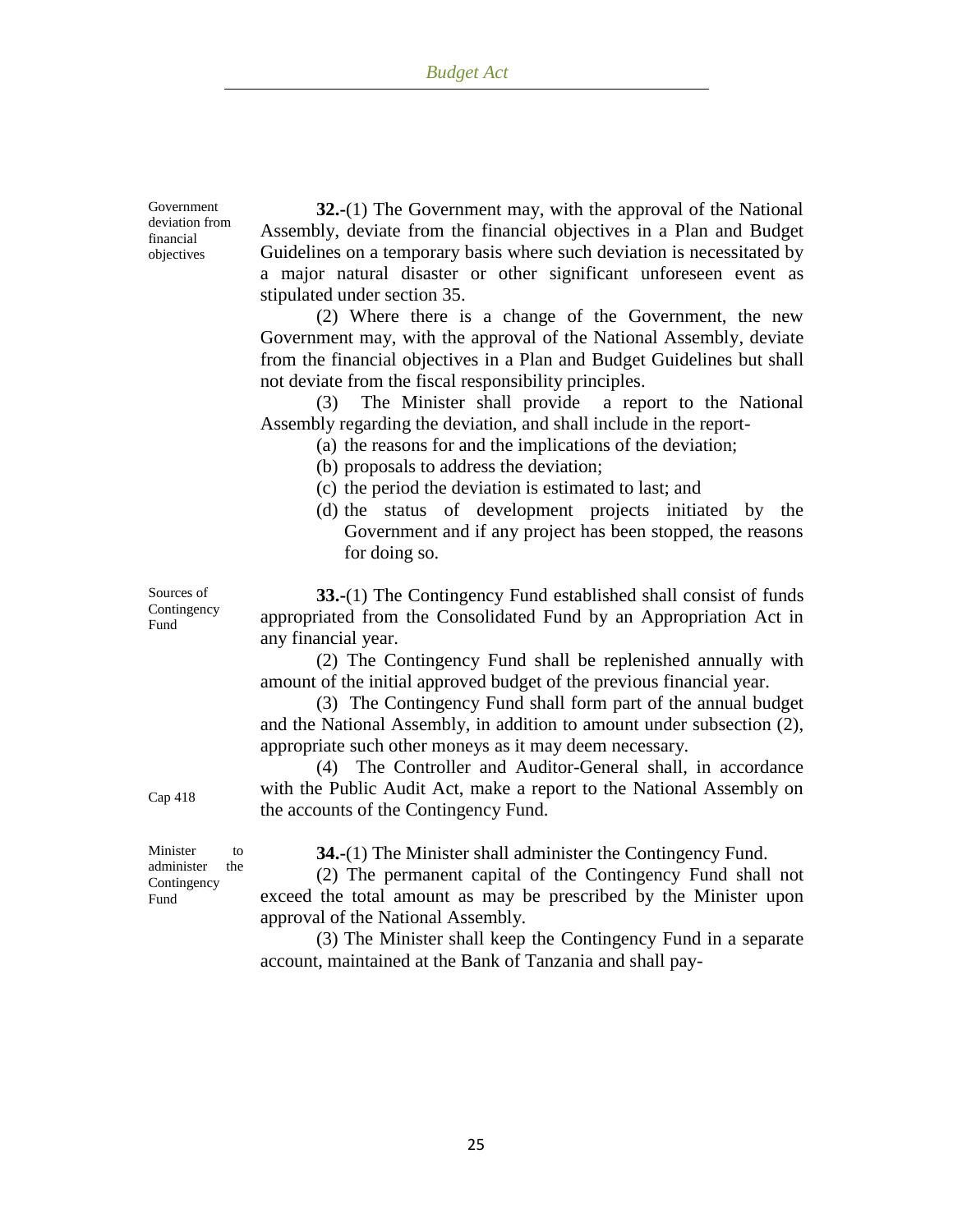- (a) into that account all moneys appropriated to the Contingency Fund by an Appropriation Act; and
- (b) from the Contingency Fund, without undue delay, all advances made under section 35.

Advances from the **Contingency** Fund

**35.-**(1) The Minister may make advances from the Contingency Fund where, on the basis of set criteria and the process and operational guidelines prescribed in regulations and the laws relating to disaster management, is satisfied that an urgent and unforeseen need for expenditure has arisen for which there is no specific legislative authority.

(2) For the purpose of subsection (1), the Minister shall by regulations, make guidelines on advance payments on matters which shall to considered to be-

- (a) unforeseen and cannot be delayed until a later financial year without affecting the general public interest; and
- (b) an event that was unforeseen.

(3) In addition to regulations and relevant laws, and for the purposes of this section, an unforeseen event is one which-

- (a) threatens serious damage to human life or welfare;
- (b) threatens serious damage to the environment; and
- (c) is meant to alleviate the damage, loss, hardship or suffering caused directly by the event.

(4) An event shall be considered as threatens damage to human life or welfare only if it involves, causes or may cause-

- (a) loss of life, human illness or injury;
- (b) homeless or damage to property; or
- (c) disruption to services, including health services.

(5) The moneys in the Contingency Fund which is reserved to finance natural disasters may be used to evacuate a citizen of the United Republic who is affected by a natural disaster that occurs outside the United Republic, where the conditions of subsection (1) are met.

(6) A financial donation to a vote, toward a natural disaster shall be declared to the Minister within thirty days of receipt.

(7) Subject to subsection (2), the Minister shall, by regulations, prescribe the criteria for making advance under subsection (1).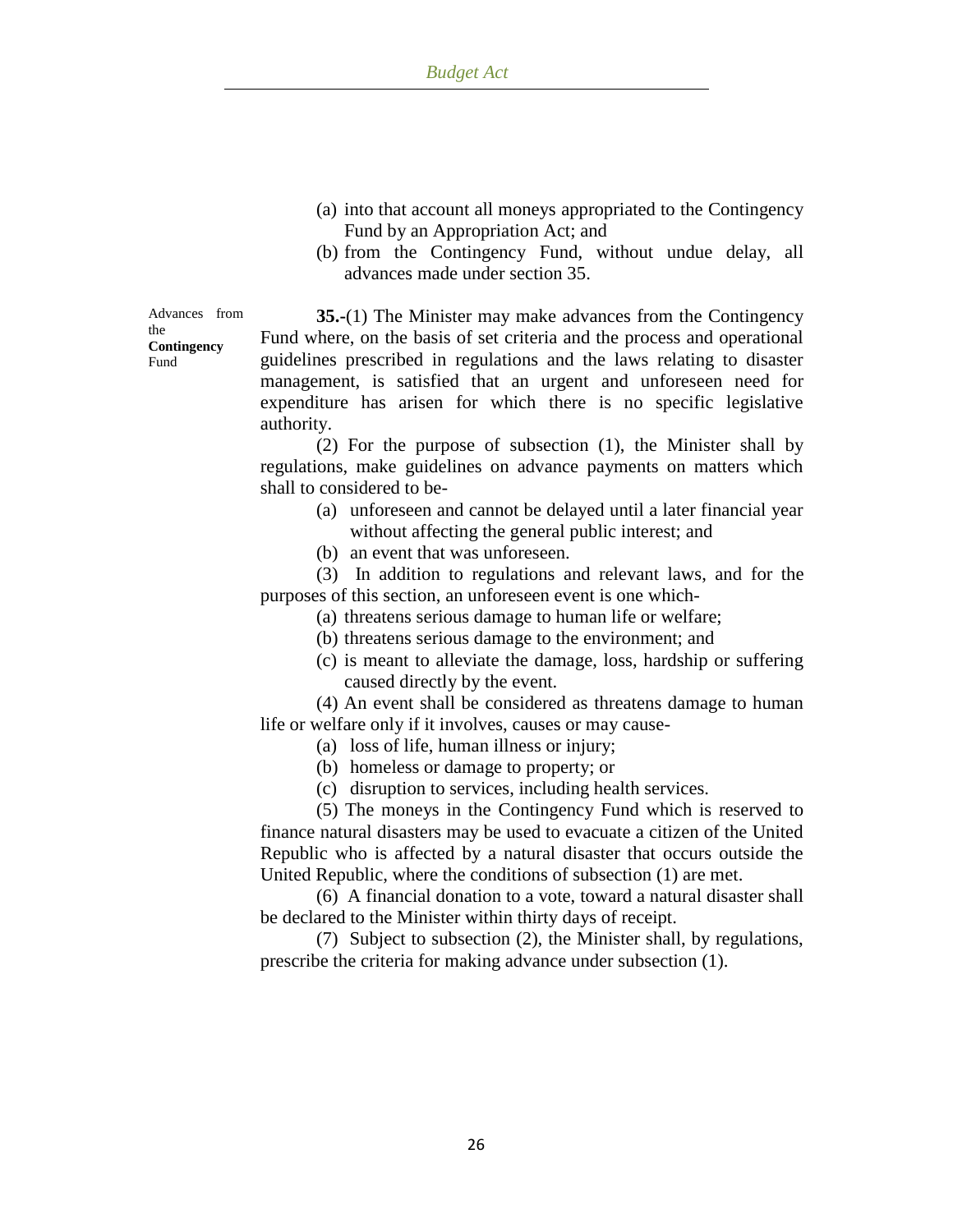Parliamentary approval for payments made from Contingency Fund

**36**.-(1) The Minister shall, within two months after a payment from the Contingency Fund is made submit to the National Assembly a detailed report in respect of the payment setting out the information specified in section 37(2) and move the National Assembly to approve the payment.

(2) Where the National Assembly does not sit during the period referred to in subsection (1), or is not sitting at the end of that period and the Minister has not sought the approval of National Assembly before the end of that period, the Minister shall seek the approval for the payment not later than fourteen days of the setting of the next National Assembly.

(3) As soon as practicable after the National Assembly has approved the payment, the Minister shall cause an appropriation Bill to be introduced in the National assembly for the appropriation of the money paid and for the replenishment of the Contingency Fund to the extent of the amount of the payment.

**37**.-(1) The Minister shall, within three months after the end of each financial year, prepare and submit to the Controller and Auditor-General financial statements for that year in respect of the Contingency Fund.

(2) The Minister shall include the following information in the financial statements prepared under subsection (1)-

- (a) the date and amount of each payment made from the Contingencies Fund;
- (b) the person to whom the payment was made;
- (c) the purpose for which the payment was made;
- (d) if the person to whom the payment was made has spent the money for that purpose, a statement to that effect;
- (e) if the person to whom the payment was made has not yet spent the money for that purpose, a statement specifying the reasons for not having done so; and
- (f) a statement indicating how the payment conforms to the criteria for which the advance was made.

Financial statements in respect of the Contingency Fund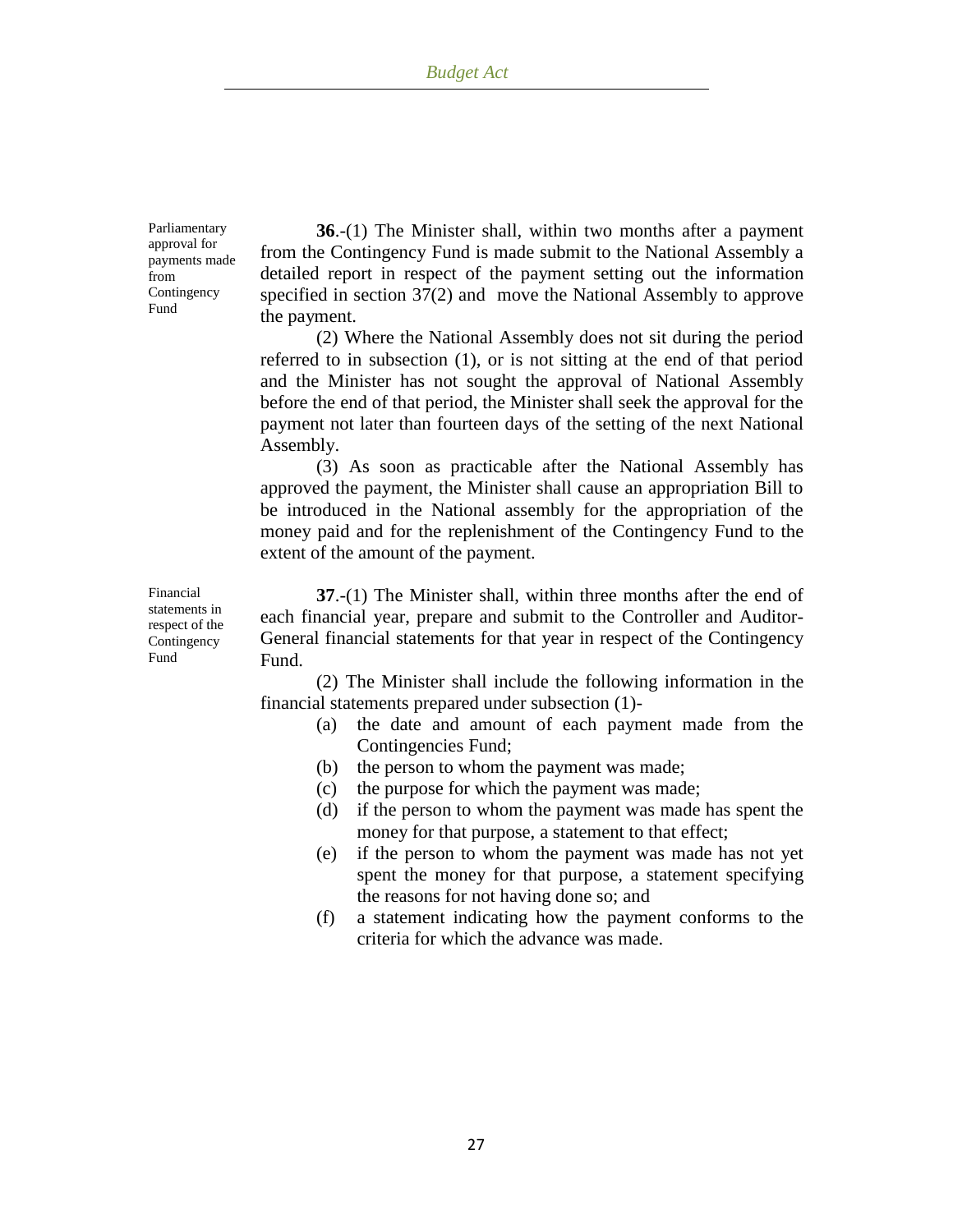| Accruals and<br>investments | 38. Moneys shall not accrue to the Contingency Fund other than<br>moneys appropriated by an enactment of Parliament and any interest or<br>other accruals which might otherwise be received by that Contingencies<br>Fund and such moneys shall be paid into the Consolidated Fund.                                                                                                                                                                                                                                                                                                                                                                                                                                                                                                                                                                                                                                                                                                                                                                                                                                                                                                                                                                                                                                                                  |
|-----------------------------|------------------------------------------------------------------------------------------------------------------------------------------------------------------------------------------------------------------------------------------------------------------------------------------------------------------------------------------------------------------------------------------------------------------------------------------------------------------------------------------------------------------------------------------------------------------------------------------------------------------------------------------------------------------------------------------------------------------------------------------------------------------------------------------------------------------------------------------------------------------------------------------------------------------------------------------------------------------------------------------------------------------------------------------------------------------------------------------------------------------------------------------------------------------------------------------------------------------------------------------------------------------------------------------------------------------------------------------------------|
| Reallocation of<br>funds    | $39-(1)$ An accounting officer may, upon approval by the<br>Minister, reallocate funds from the authorised expenditure.<br>(2) Notwithstanding the provisions of subsection (1), an<br>accounting officer shall not reallocate funds where-<br>funds are appropriated for transfer to another government<br>(a)<br>entity or person;<br>funds are appropriated for capital expenditure except to<br>(b)<br>defray other capital expenditure;<br>reallocation of funds is from wages to non-wages<br>(c)<br>expenditure; or<br>transfer of funds may result in contravention of fiscal<br>(d)<br>responsibility principles.<br>(3) An accounting officer for a Government all public entities<br>may reallocate funds between programs, or between sub-votes, in the<br>budget for a financial year, if-<br>(a) there are provisions in the budget of a program or sub-vote<br>which are unlikely to be utilised;<br>(b) a request for the reallocation has been made to the Treasury<br>explaining the reasons for the reallocation and the Treasury<br>has approved the request; and<br>(c) the total sum of all reallocations made to or from a program<br>or sub-vote does not exceed the total expenditure approved<br>for that program or sub-vote for that financial year.<br>$(4)$ The Minister may by regulations authorise the real ocation |

(4) The Minister may, by regulations, authorise the re-allocation of expenditure within the ambit of budgetary agency"s appropriation and reallocation of funds within sub-votes or programs.

(5) Powers of the Minister for reallocation of amounts under the budget shall not be exercised-

(a) in the amount of line items between different votes;

(b) from capital expenditures to recurrent expenditures,

Provided that the reallocation shall be authorized by a supplementary

28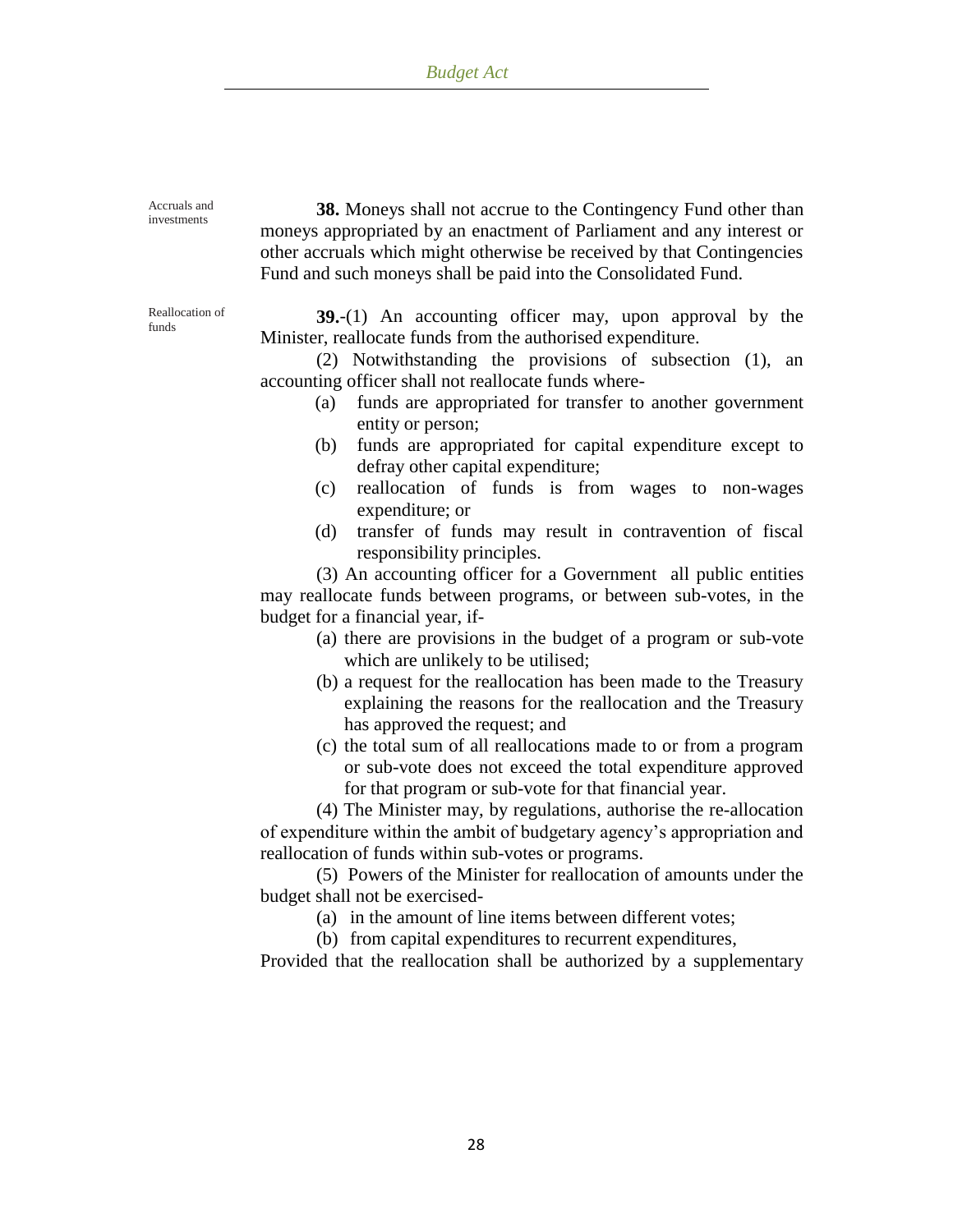estimate; and shall not exceed the approved vote;

(6) Accounting officer may reallocate amount of line items within the same vote without obtaining authorization of the Minister not exceeding the percent prescribed in the re**g**ulations of the approved vote budget and provide a report to the Paymaster-General on quarterly basis of such reallocations.

(7) Any reallocations of funds shall be-

- (a) made in consultation with all affected Government ministries and Government entities; and
- (b) submitted to the National Assembly a quarterly report on reallocation.

Excess revenues **40.-**(1) All revenues collected in excess of the amount mentioned in the estimates shall be remitted to the Consolidated Fund.

(2) A statement of expenditure in excess shall be accompanied by a report of the relevant accounting officer explaining the cause of the excess expenditure and the measures to be implemented for preventing its reoccurrence.

Submission of supplementary budget

**41.-**(1) The Government shall submit to the National Assembly for approval, a supplementary budget in support of money spent in excess of the approved budget or to meet unplanned expenditure.

- (2) A Supplementary budget shall be required for-
- (a) increasing or decreasing of an appropriation, change its purpose, or create a new appropriation under an Appropriation Act;
- (b) increasing or decreasing the amount of a line item under the estimates if it cannot be achieved through virements or change of its purpose; or

(c) indicating the manner in which Contingency Fund was used.

(3) Where the National Assembly has approved the spending, an Appropriation Bill shall be introduced for the appropriation of the moneys spent.

(4) The supplementary budget shall include a statement of additional expenditure and revenues relating to the fiscal responsibility principles and financial objectives.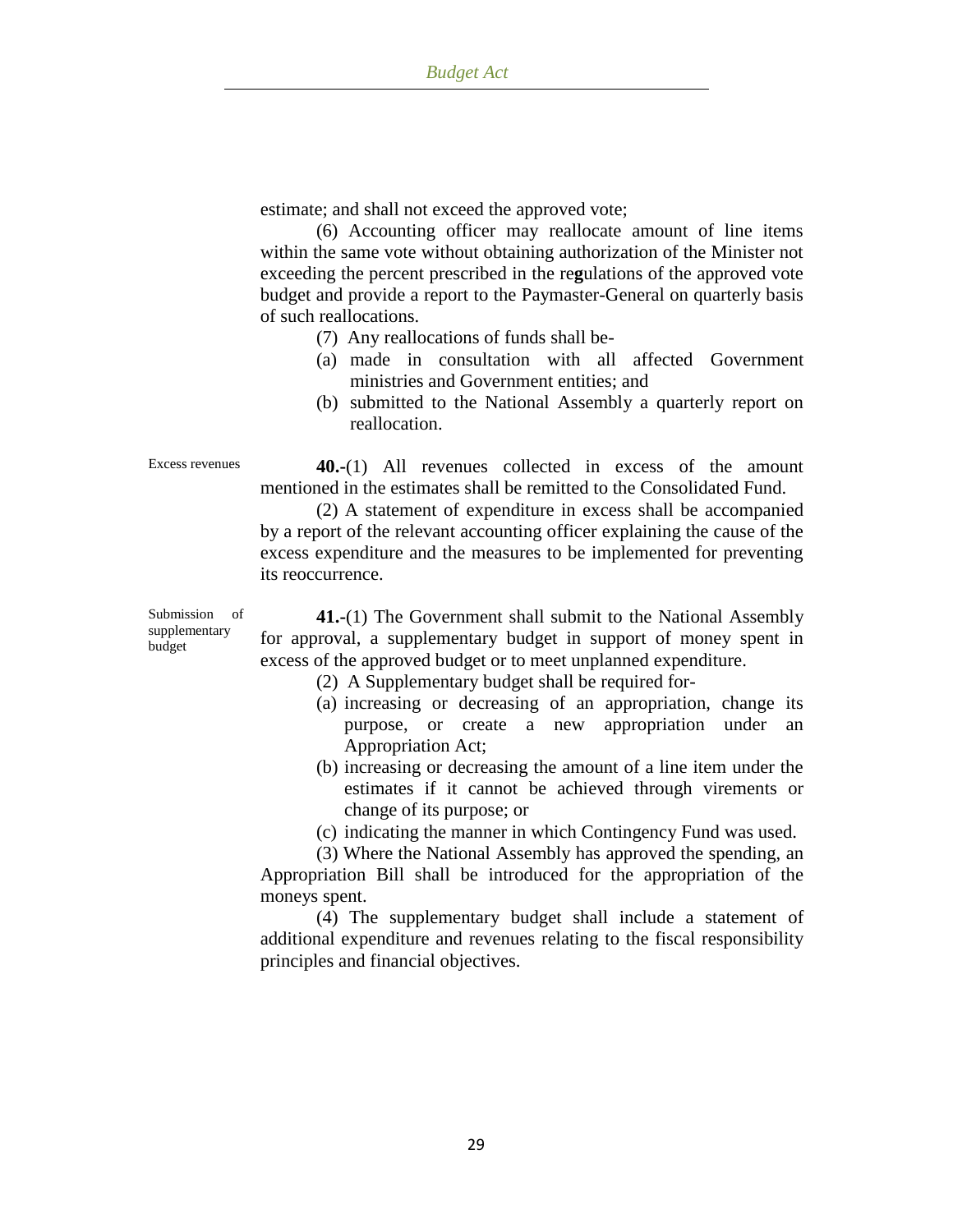# PART V BUDGET EXECUTION, MONITORING, EVALUATION AND REPORTING

| Authorities for<br>expenditure             | 42. Where the Government and public entity have expenditures<br>that are charged on the Consolidated Fund under an enactment of<br>Parliament-<br>(a) an accounting officer has the authority to spend the money in<br>accordance with the purposes specified in the legislation; and<br>(b) funds disbursement to votes shall be based on performance,<br>approved budgets and funds availability.               |
|--------------------------------------------|-------------------------------------------------------------------------------------------------------------------------------------------------------------------------------------------------------------------------------------------------------------------------------------------------------------------------------------------------------------------------------------------------------------------|
| Grants<br>of<br>credit                     | 43. The Controller and Auditor-General shall, by Warrant under<br>his hand, issue grants of credit on the Consolidated Fund to the Minister<br>for-                                                                                                                                                                                                                                                               |
|                                            | (a) the amounts becoming payable during the ensuring three<br>months for statutory expenditure; and<br>(b) the amounts becoming payable for the service of a financial<br>year under the authority of an Appropriation Act.                                                                                                                                                                                       |
| Withdrawal<br>from<br>Consolidated<br>Fund | 44.-(1) Payment shall not be made-<br>(a) out of the Consolidated Fund except in the manner provided<br>for by an enactment of Parliament; and<br>(b) in excess of the amount granted under an appropriation for                                                                                                                                                                                                  |
| Cap. 348                                   | any service.<br>(2) The provisions of the law relating to public expenditure shall<br>apply in relation to withdrawal of funds from the Consolidated Fund.                                                                                                                                                                                                                                                        |
| Accountant-<br>General's<br>Warrants       | 45.-(1) The Accountant-General shall, by Warrant under his hand,<br>authorise accounting officers to incur expenditure up to the limits and for<br>the purposes and subject to the conditions set in the Warrant.<br>(2) The Warrant shall not be issued by the Accountant-General<br>unless the sum and purpose for which it is issued have been clearly stated<br>in a Warrant issued by the Paymaster-General. |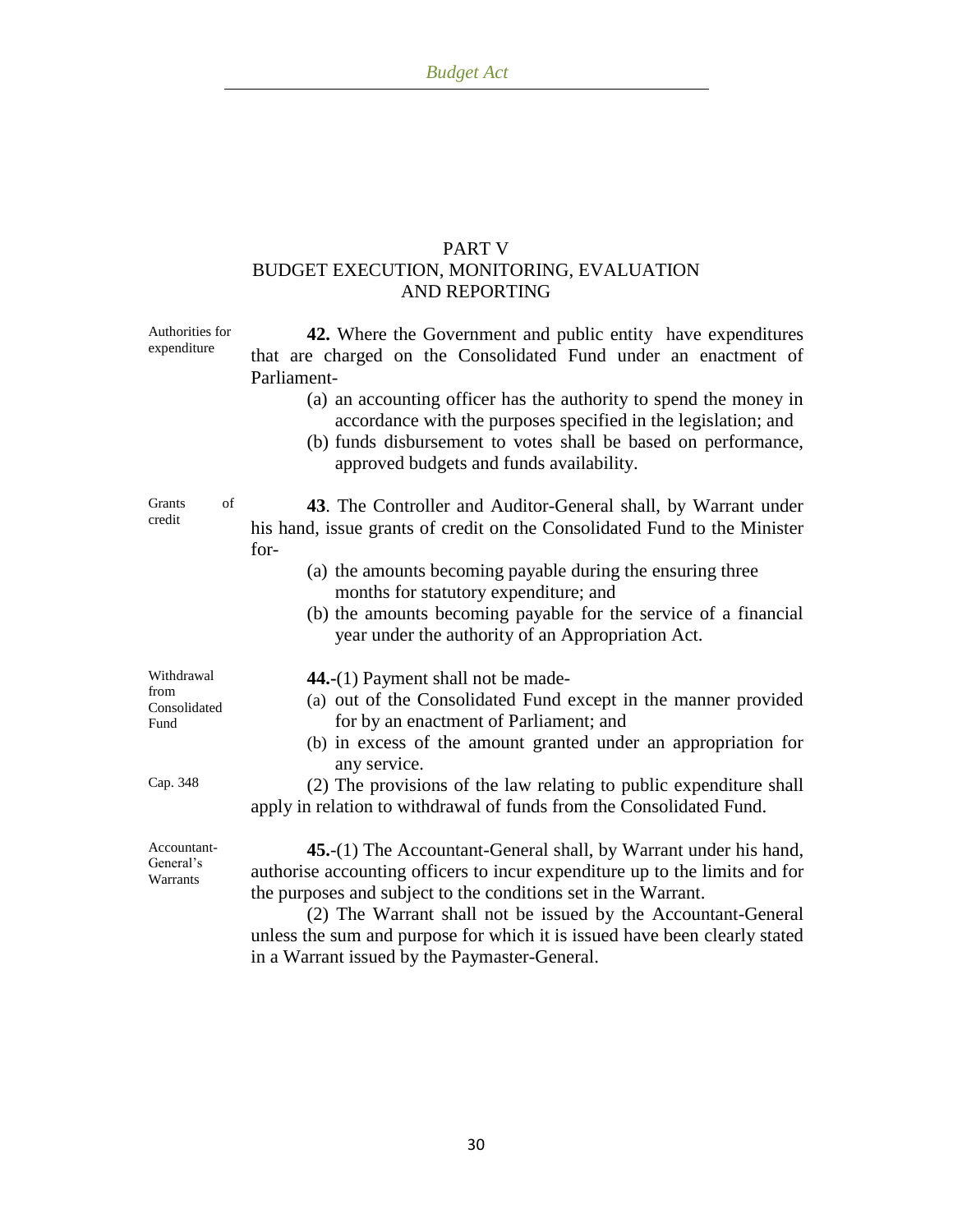(3) Every Warrant issued by the Accountant-General shall be subject to such limits and conditions as the Minister may determine.

(4) An accounting officer may not make any payment or accept any charge in his accounts or incur any commitment or expenditure, unless and until authorised by Warrant.

(5) For the purpose of subsection (4), "commitment'" means a contract, agreement or other arrangement providing for a payment.

Assumption of commitments

**46.** A public entity shall make commitments on the following conditions-

- (a) an amount to be paid under the commitment be equal to or less than the available appropriation;
- (b) the legality of expenditure to be made under the commitment have been verified; and
- (c) the commitment is in accordance with a quarterly budget release.

Multi-annual commitments

**47.-**(1) Any multi-annual commitments shall require prior approval of the Minister.

(2) Approval of the Minister is required for the purposes of ensuring that-

- (a) the commitment do not cause a multiannual expenditure ceiling under the Plan and Budget Guidelines;
- (b) the amount to be paid under the commitment within the present financial year be equal to or less than the available appropriation;
- (c) the legality of expenditure to be made under the commitment have been verified; and
- (d) the portion of the commitment to be paid from the present year"s budget is in accordance with a quarterly budget release, if any.

Commitment control system **48.-**(1) The Government or public entity shall be required to-

- (a) maintain a commitment control system into which all assumed commitments are entered; and
- (b) prohibit payment from the budget without the underlying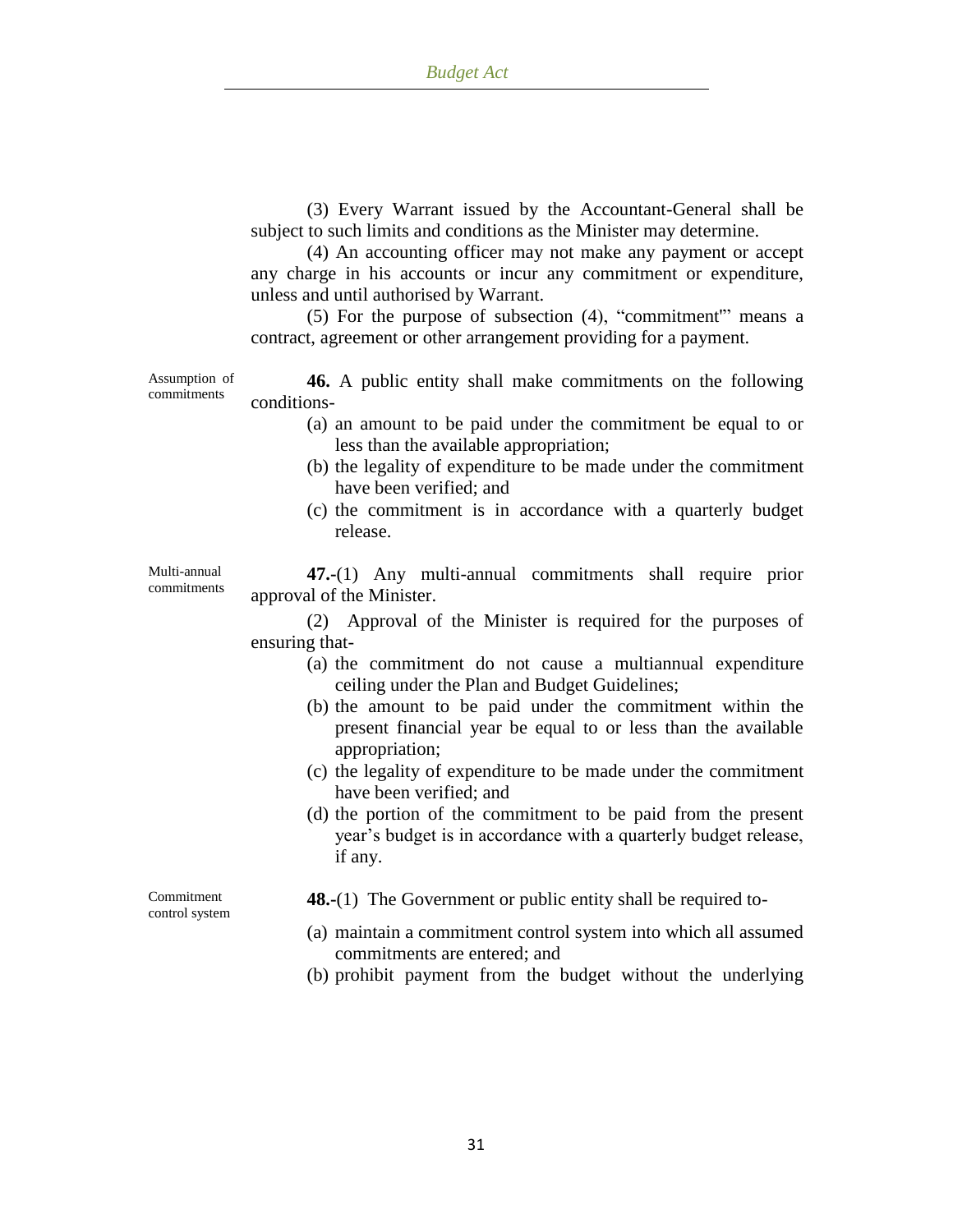commitment being recorded in the commitment control system and the commitment number being issued by the system.

(2) For the purpose of subsection (1), all outstanding commitments shall be included in the annual estimates showing-

- (a) sufficient amount of a line item to cover the outstanding multiannual commitments to be paid under the line item; and
- (b) expenditure ceilings and fiscal forecasts under the Plans and Budget Guidelines adequately reflect the outstanding multiannual commitments.

**49.-**(1) A public entity shall, before concluding any contract that has financial implication, obtain the approval of the Minister.

(2) The Minister may provide the financial approval on the conditions that the contract satisfies the criteria on assumption of multiannual commitments and the project is affordable.

**50.-**(1) The Accountant-General shall, within the time prescribed in the Regulation submit to the Permanent Secretary, information of every Government and Public entities on actual revenue and expenditure for the preceding month and the amounts anticipated to be collected or expended for that month by the Government.

(2) Public entities, special funds and social security funds shall report to the Paymaster-General the actual revenues and expenditure on a quarterly basis.

(3) The Commissioner for Budget in collaboration with the Commissioner for Policy Analysis shall, within the time prescribed in the regulations issue and publish quarterly a report on budget execution.

(4) An accounting officers shall, the time prescribed in the Regulation submit quarterly progress reports to the Permanent Secretary.

Compliance report

**51.-**(1) The Minister shall, within three months after the laying of the budget before the National Assembly and in every quarter thereafter, lay before the National Assembly, sequentially and cumulatively, a compliance report.

(2) Where the National Assembly is not in session on the date

Development project contracts

In-year reporting

32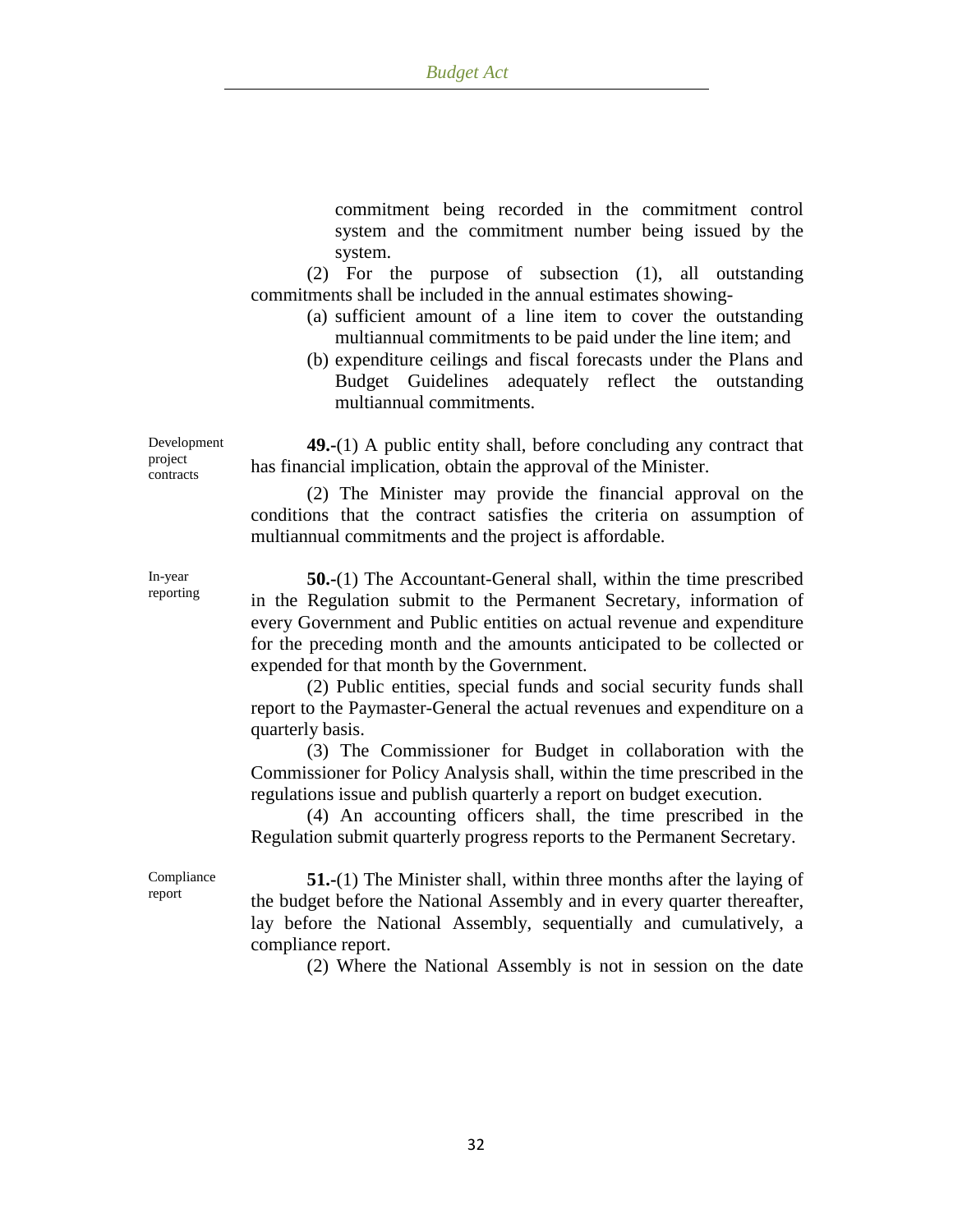specified under subsection (1), the compliance report shall be laid before the National Assembly on the second day immediately after the reconvening of the National Assembly.

(3) A compliance report shall-

- (a) indicate the period under review, the extent to which the objectives and targets in the Plan and Budget Guidelines were met; and
- (b) specify the following amounts and compare them with the corresponding targets for the period under review:
	- (i) actual revenue for the relevant period and a comparison of the expected;
	- (ii) the actual expenditure per vote, distinguishing between capital and current expenditure for that period, and for the financial year up to the end of that period; and
	- (iii) actual borrowing for that period, and for the financial year up to the end of the financial year.

(4) Where objectives and targets are not met, the compliance report shall state-

- (a) reasons why such objectives and targets were not met;
- (b) remedial measures undertaken to ensure that objectives and targets which were not met shall be met in the next quarter; and
- (c) any proposed Government policy decisions that may materially affect the objectives and targets in the budget statement of intent or the country"s overall fiscal and economic performance.

(5) The Accountant-General shall prepare monthly statements of the Consolidated Funds which include the actual revenue and exchequer releases and submit to Permanent Secretary for use in the preparation of various reports.

**Quarterly** statements of the Government

**52.-**(1) The Accountant-General shall prepare the aggregate actual revenue and expenditure of the Government and public entities and forward to Minister who shall submit the same to the National Assembly one month after the end of each quarter.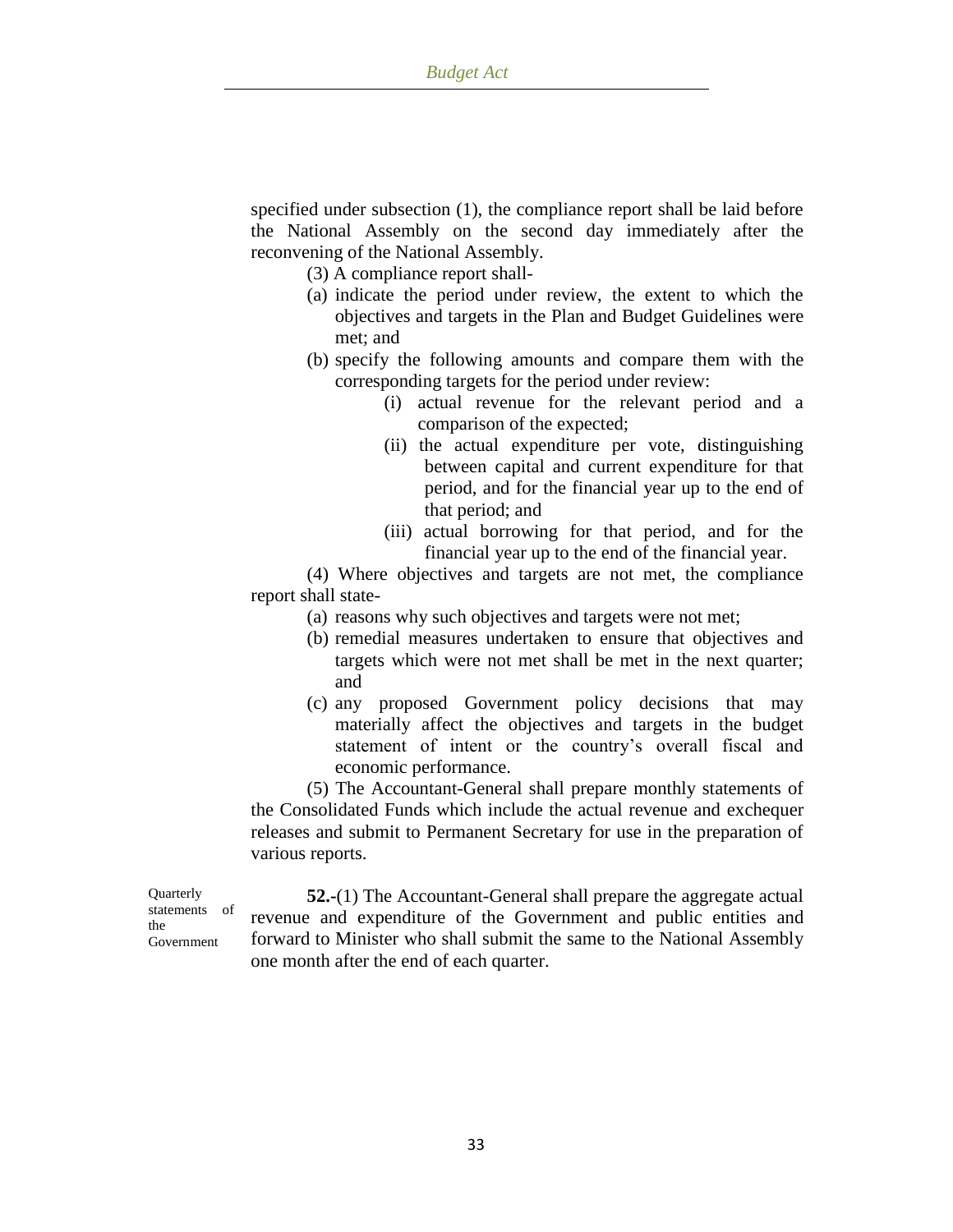(2) Each accounting officer shall prepare and submit to the Paymaster-General statement of reallocation made within his respective votes.

## PART VI MANAGEMENT OF REVENUES

Principles for management of **53.** The revenue part of the budget shall be based on the following principles-

revenues

- (a) all revenues of the Government from domestic and foreign sources are deposited to the Consolidated Fund;
- (b) any person who is vested with authority for collection of public revenues is accountable for efficient collection, accounting and reporting based on the applicable law and taking precautions to prevent mismanagement of revenues; and
- (c) all revenues of the Government is appropriated in the Appropriation Act.

Responsibility in revenue collection and management

**54**.-(1) The Minister shall work on procedure by which proposals and recommendation on the budget estimates for next financial year of the National Assembly shall be submitted or channelled to the Minister not later than  $15<sup>th</sup>$  February.

(2) Responsibilities of the Permanent Secretary in relation to revenue collection and management shall be to-

- (a) manage and set principles for planning and researching existing and potential sources of revenues;
- (b) establish a mechanism and cut off points in receiving proposals for revenue measures;
- (c) develop revenue measures for Government budget;
- (d) mobilise resources including assistance from development partners and integrate the funds into planning, budgeting, reporting and accountability processes as prescribed by this Act; and
- (e) promote and enforce transparency, efficiency and effective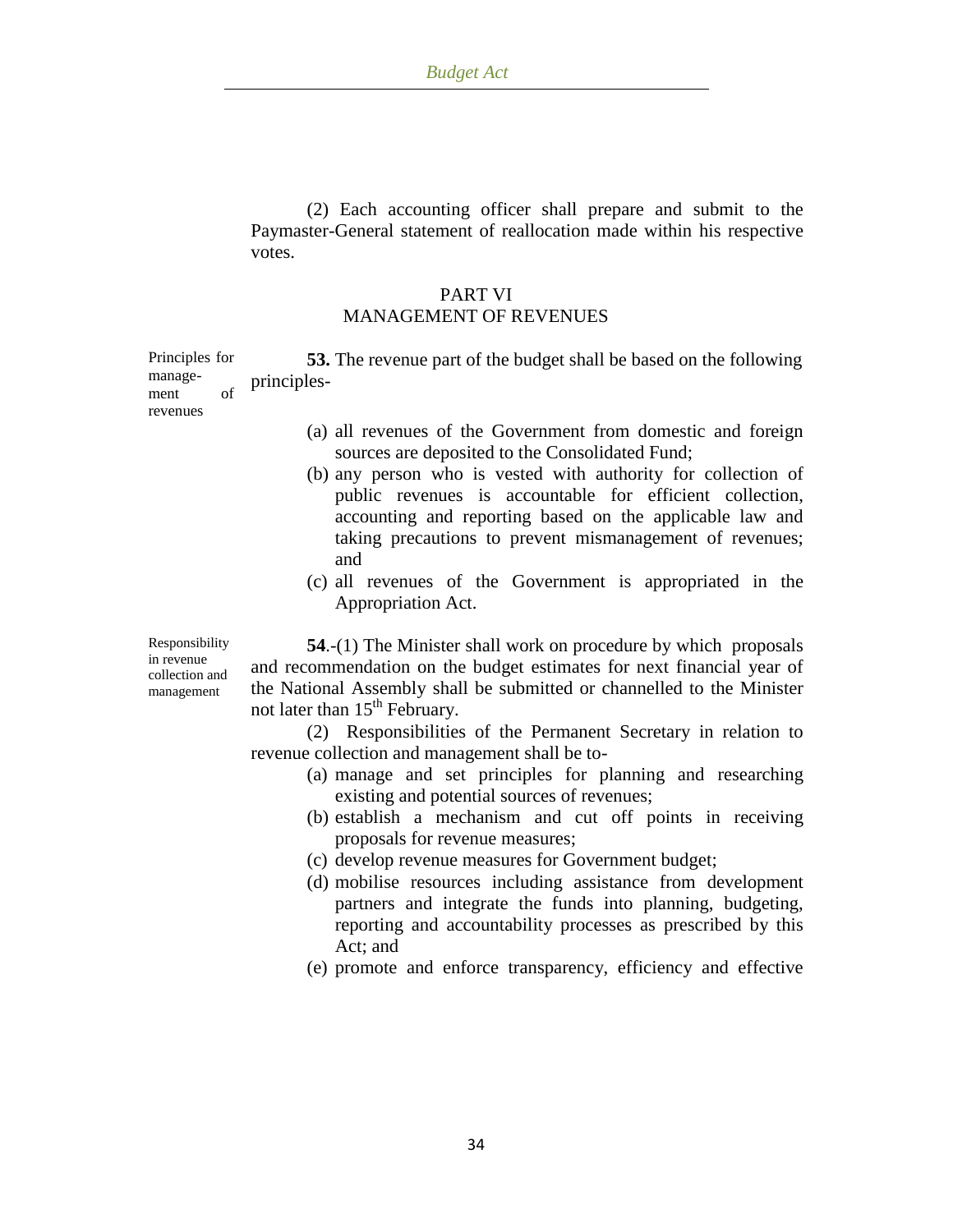#### management of revenues.

### PART VII

# OVERSIGHT OF PUBLIC ENTITIES AND EXTRA- BUDGETARY AGENCIES

**55.-**(1) The Minister shall oversee the budgetary and financial management of local government authorities.

(2) For the purposes of subsection (1), both draft and approved budgets of local government authorities shall be submitted to the Minister and to the Minister responsible for local government authorities on specific deadlines.

(3) The establishment and management of extra-budgetary and special funds of local government authorities shall require approval by the Minister upon consultation with the Minister responsible for the local government authorities.

**56.-**(1) The Minister responsible for any respective agency shall oversee the budgetary and financial management of extra-budgetary agencies and special funds included in the central government and social security funds.

- (2) For the purposes of subsection (1)-
- (a) both draft and approved budgets of extra-budgetary agencies and funds shall be required to be submitted to the Minister and respective port folio Minister by specific deadlines as prescribed in the regulations;
- (b) borrowing by extra-budgetary agencies and funds shall require prior-approval of the Minister, where such extra-budgetary agencies have such legal capacity.

## PART VIII GENERAL PROVISIONS

Regulations, instructions, and directions

**57.-**(1) The Minister shall make such regulations as is necessary for the better carrying out of the provisions of this Act.

(2) Without prejudice to the generality of subsection (1), regulations shall provide for-

Budgetary and financial management of extrabudgetary agencies

Budgetary and financial management of local government authority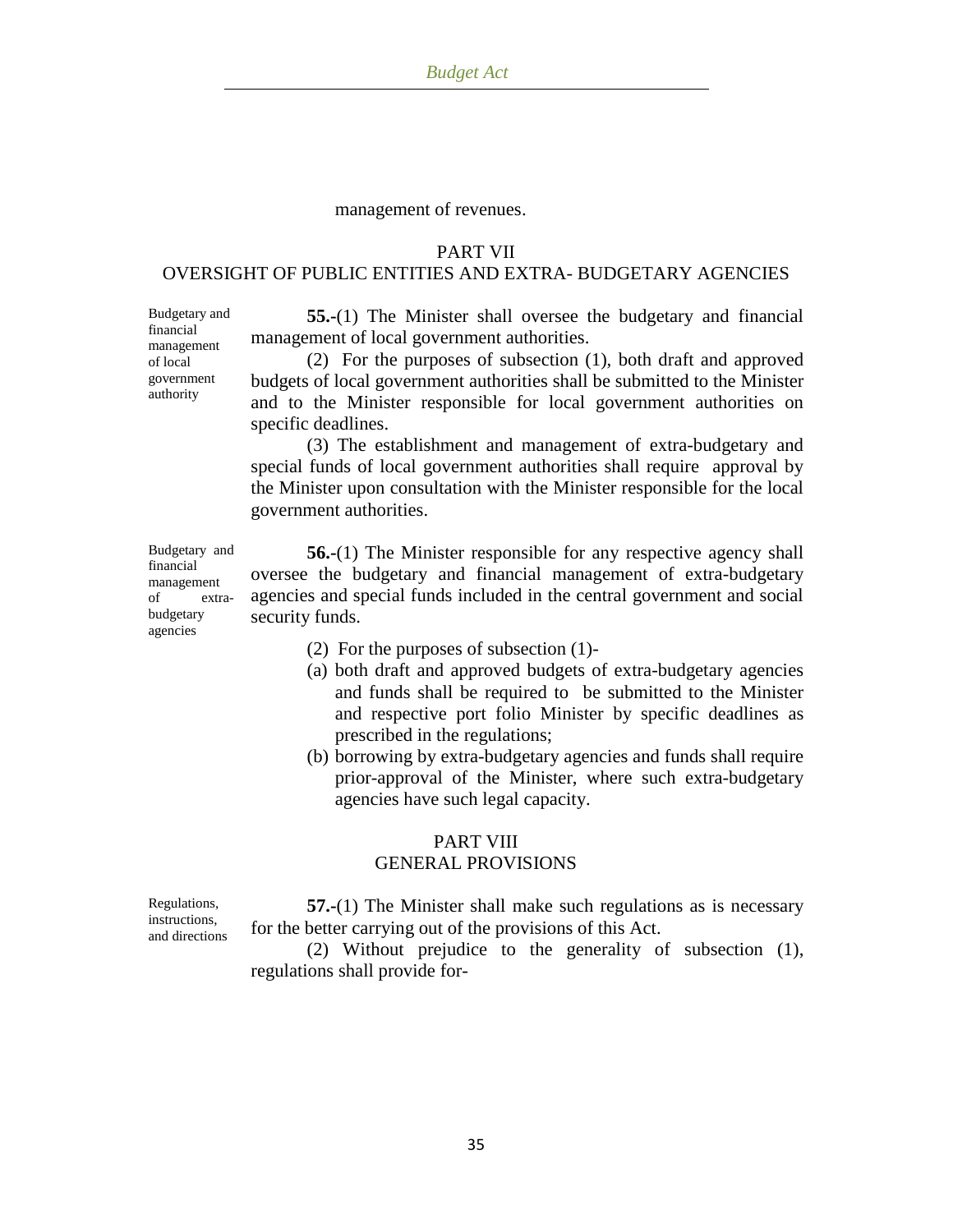- (a) contents and form of the various reports required under this Act;
- (b) time lines in which quarterly compliance reports shall be laid before the National Assembly;
- (c) criteria by which the National Assembly determines that there has been wilful or persistent failure to comply with audit recommendations; and
- (d) the formula or criteria to be used to determine what proportion of a vote on account is to be withheld for failure to comply with the provisions of this Act.

Extension of time

**58.** The National Assembly may, by resolution, extend the time limit for submitting a statement or other document required to be submitted to the National Assembly under this Act other than the time limit set under the Constitution.

Liability on failure to meet requirements of this Act

**59.-**(1) Where the Government and public entities fail to meet any requirement under this Act, the National Assembly may compel the relevant Minister to appear before it and give explanation on the circumstance leading to the failure.

(2) Where it is evident that a public officer intentionally or through negligence led to the failure of the Government or public entities to meet any requirement under this Act, that public officer shall commit a disciplinary offence and shall be held personally liable for a disciplinary penalty.

(3) The Minister shall take corrective actions against a public entity where it causes financial non-compliance or significant overspending or unbudgeted expenditure.

(4) Corrective actions referred under subsection (3) shall include:

- (a) submission and approval of action plan;
- (b) deduction of overspending or unbudgeted expenditure from the subsequent budget estimates;
- (c) requirement of the Minister"s prior-approval for certain expenditure; and
- (d) suspension of financial management powers of an accounting officer.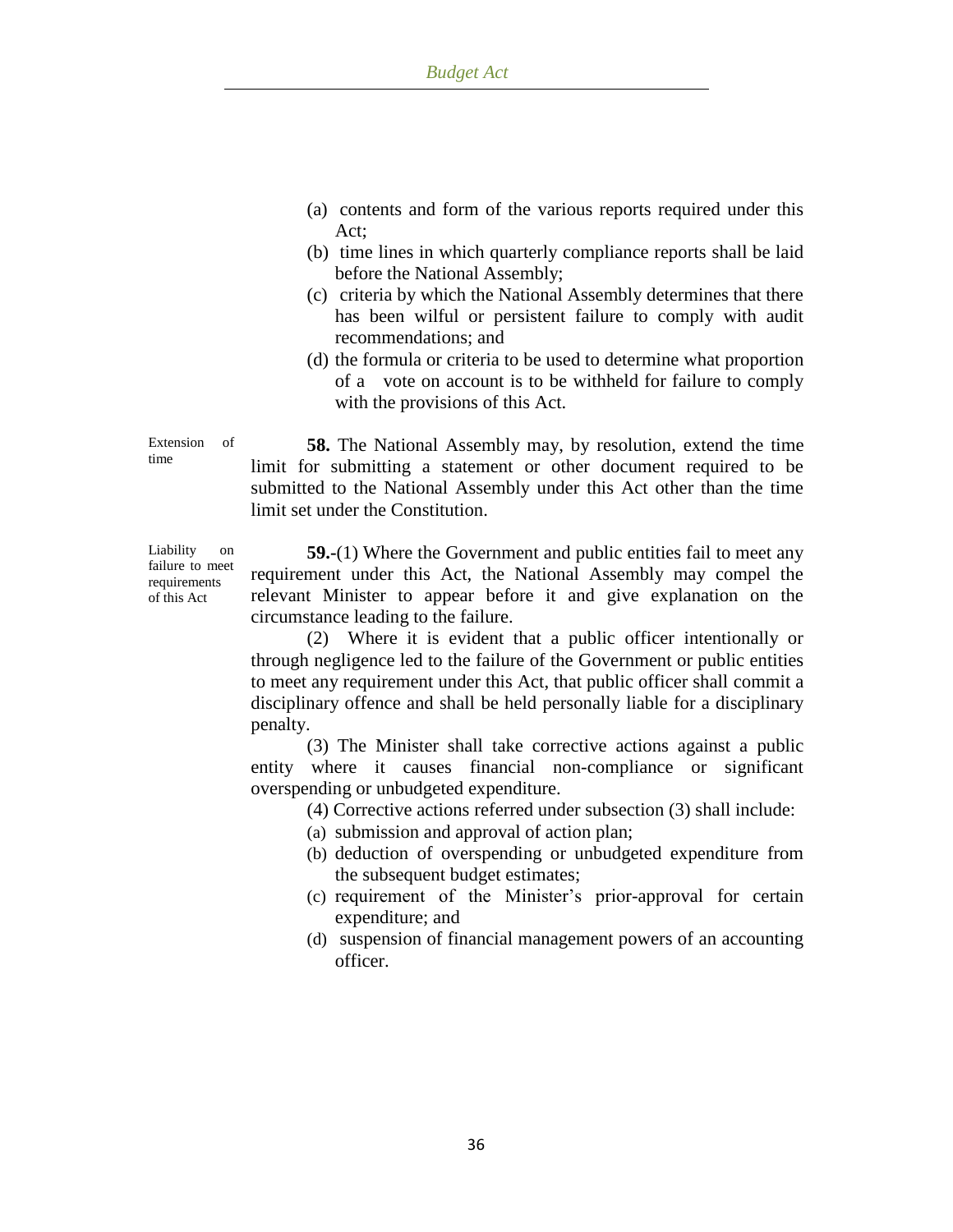**Corrective** measures against entities included in the Government and public entities

**60.-**(1) The Minister may take such corrective actions against a local government authority, extra-budgetary agency and special fund included in the Government and public entities where such a local government authority extra-budgetary agency or special fund cause financial non-compliance or face financial problems.

- (2) The corrective actions shall include-
- (a) submission of action plans;
- (b) requirement of the Minister"s approval for key financial decisions;
- (c) reduction or suspension of transfer from the Government budget; or
- (d) appointment of financial administrators to take over certain financial decision-making powers.

Indemnity of public officers

**61.** A public officer in the Government, public entity, extrabudgetary agency or special fund shall not be personally liable administratively or criminally for anything done or omitted to be done in good faith in the execution or purported execution of any duty imposed or exercising power conferred by this Act.

Overriding effect of the Act **62**. This Act shall have overriding effect on any other written law on any matter relating to -

- (a) national budget, budget of public entities, local government authorities or extra budgetary agencies;
- (b) management of budget process;
- (c) budget execution, monitoring, evaluation and reporting;
- (d) management of revenue and expenditure; and
- (e) oversight of public entities and extra budgetary agencies.

Transitional provisions

**63.-**(1) Upon the coming into force of this Act, the consideration of the votes on account for the various votes that have not been filed in compliance with reports or implemented audit recommendations shall take place on the day after the annual estimates are laid before the National Assembly.

(2) Votes shall request such amounts as are needed for the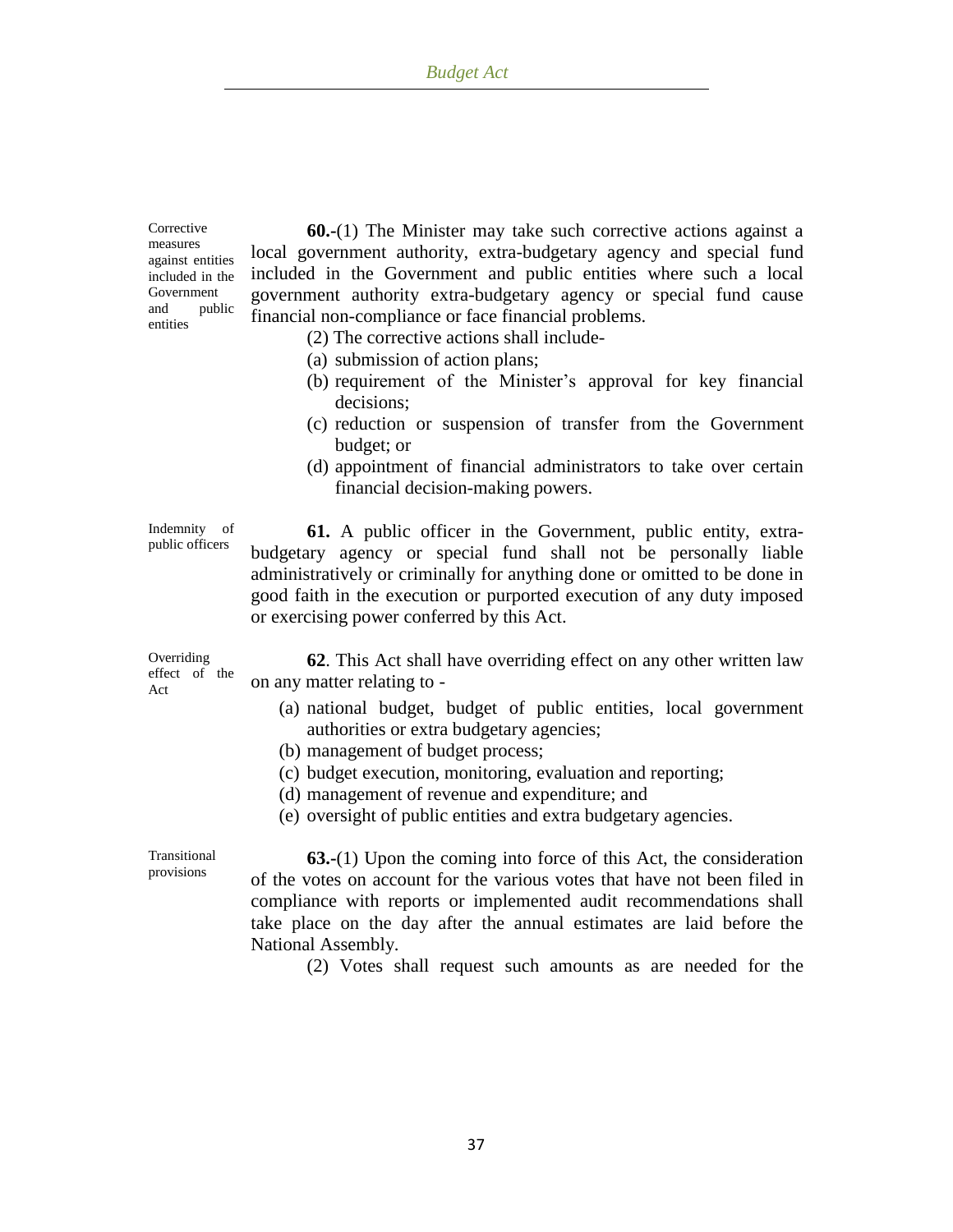purpose of meeting the expenditure necessary to provide Government and public entities operations before the coming into force of the Appropriations Act for the year.

(3) The National Assembly may limit amounts approved under votes on account to the percent to be prescribed in the regulations of the total sums in the budget estimates for the year if the requesting vote has not complied with any of the provisions of this Act.

(4) In this section, "Government operations" means any of the services rendered and activities undertaken by any vote whether such services are recurrent or not.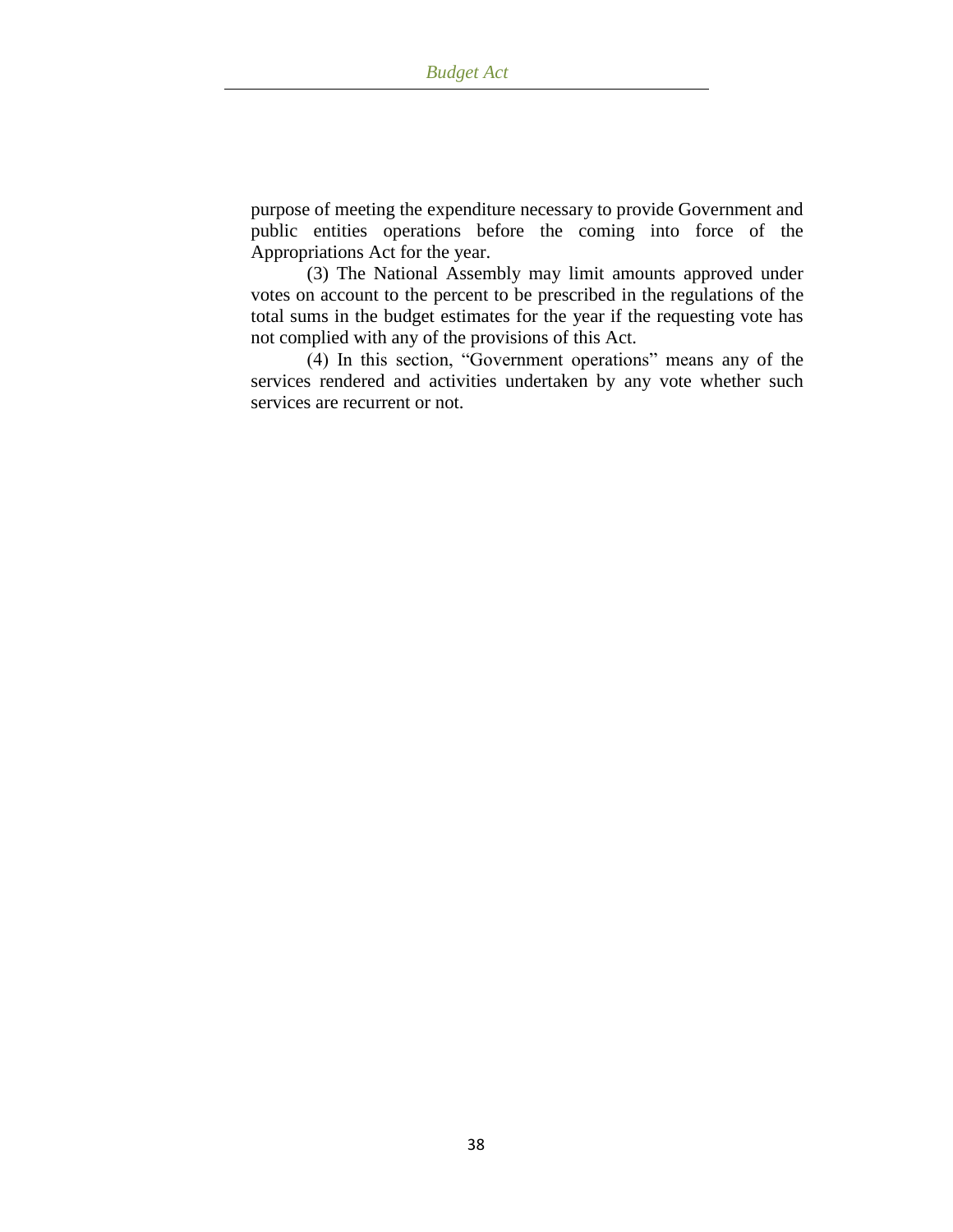### \_\_\_\_\_\_\_\_\_\_\_\_ **OBJECTS AND REASONS**  $\overline{\phantom{a}}$

This Bill proposes for the enactment of the Budget Act with a view to put in place legal framework for management of the Government budget process from preparation, approval, execution, monitoring, evaluation and reporting.

The Bill intends to put in place a better system between the Government, National Assembly and other entities involved in the budget process, existence of budget discipline by observing plans, revenue and expenditure, a credible budget which is implemented as approved by the National Assembly and putting in place special arrangement for handling reallocation of funds. In addition, the Bill expects to incorporate the budgets of Public entities in the books for the Estimates of Public Revenue and Expenditure respectively.

The Bill is divided into Eight parts.

Part One deals with preliminary provisions whereby provisions on citation and application of the proposed Act are contained. The part also contains the definitions of different term used in the Act.

Part Two deals with Macroeconomic and Fiscal Framework. The section identifies principle of for fiscal policies, fiscal policy objectives, macroeconomic and fiscal forecasts and coordination of National Development Plan.

Part Three deals with Management of Budget process and identifies responsibilities, power and function such as responsibilities of the National Assembly in relation to budget, powers and functions of the Minister, powers and functions of Minister for Planning Commission, powers and functions of the Permanent Secretary, Commissioner for Budget, National Plan and Budget Guidelines Committee, Commissioner for Policy Analysis, Treasury Registrar and Accounting Officers.

Part Four deals with Budget Preparation and approval process. It identifies stages in Budget process, National Development Plan, Plan and Budget Guidelines, Budget of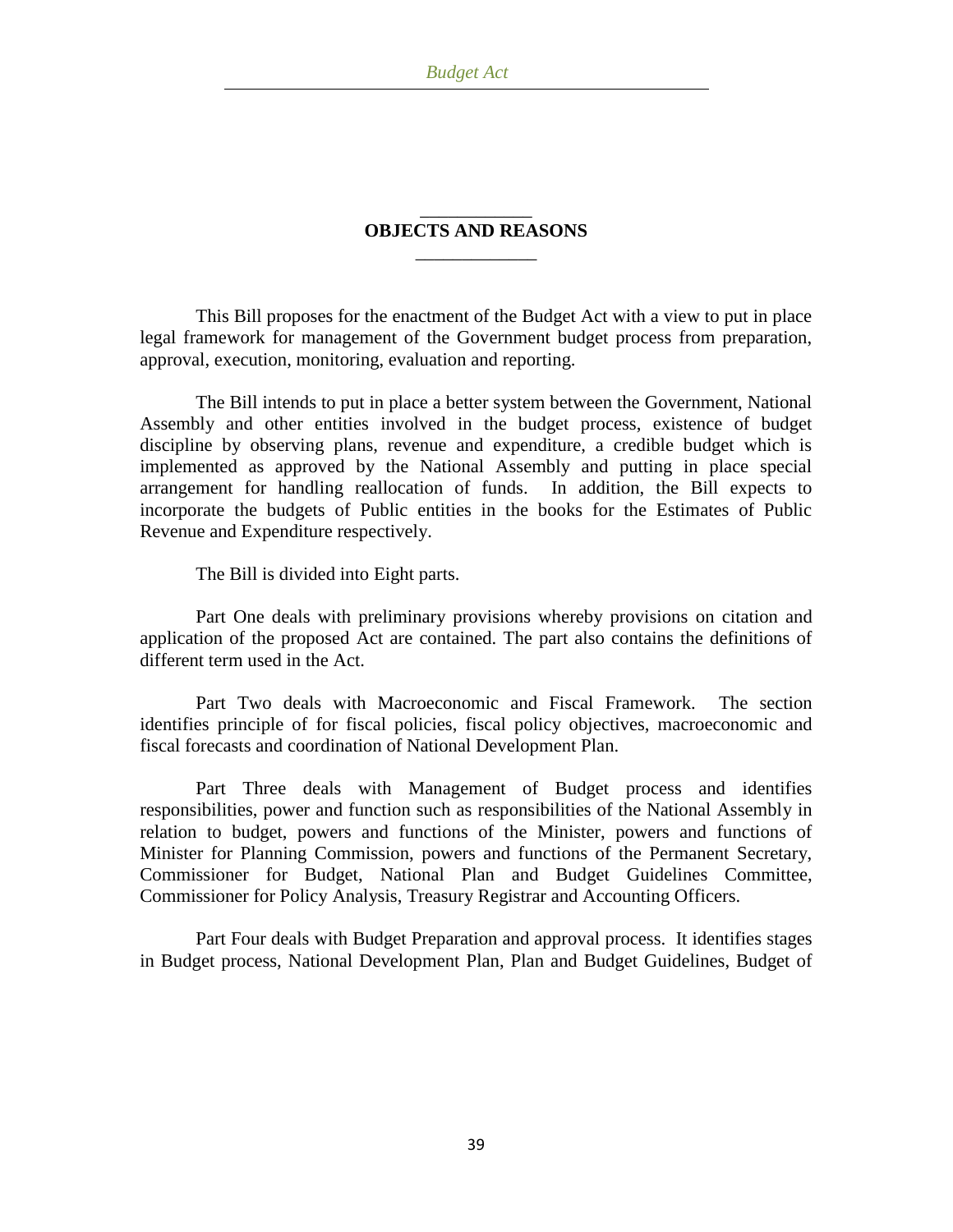Public entities, submission of budget estimates and related documents for approval, submission of the budget documents to the National Assembly, Expenditure appropriation, where appropriation is not yet in force, Appropriation to lapse at the end of financial year, duration of appropriations and warrants, submission of budget policy highlights , submission of Finance Bill, withholding of approval, Government deviation from financial objectives, sources of Contingency Fund, Minister to administer the Contingency Fund, Advances from Contingencies, Minister to seek Parliamentary Approval for payments made from Contingency Fund, Financial statements in respect of Contingencies Fund, Accruals and investments, Reallocation of funds, Excess revenues and submission of supplementary budget.

Part Five deals with Budget Execution, Monitoring, Evaluation and Reporting. This part identifies authorities for expenditure, Grant of credit, withdrawal from consolidated Fund, Accountant General"s Warrant, assumption of commitments, multiannual commitments, commitment control system, Development project contract, in year reporting, compliance report and quarterly statements of the Government.

Part six deals with Management of Revenues. It identifies principle for management of revenues and responsibility in revenue collection and management framework for management.

Part Seven deals with oversight of subsections and Government and Public Entities. It deals with budgetary and financial management of local governments and budgetary and financial management of other Government.

Part Eight deals with General Provisions. It identifies Regulations, instructions and directions, extension of period set, liability on failure to meet requirements of the Act, corrective measures against entities included in the Government and Public entities, indemnity Public officer, offence and penalty and Transitional provisions.

Dar es Salaam, **SAADA M. SALUM** 27th October, 2014 *Minister for Finance*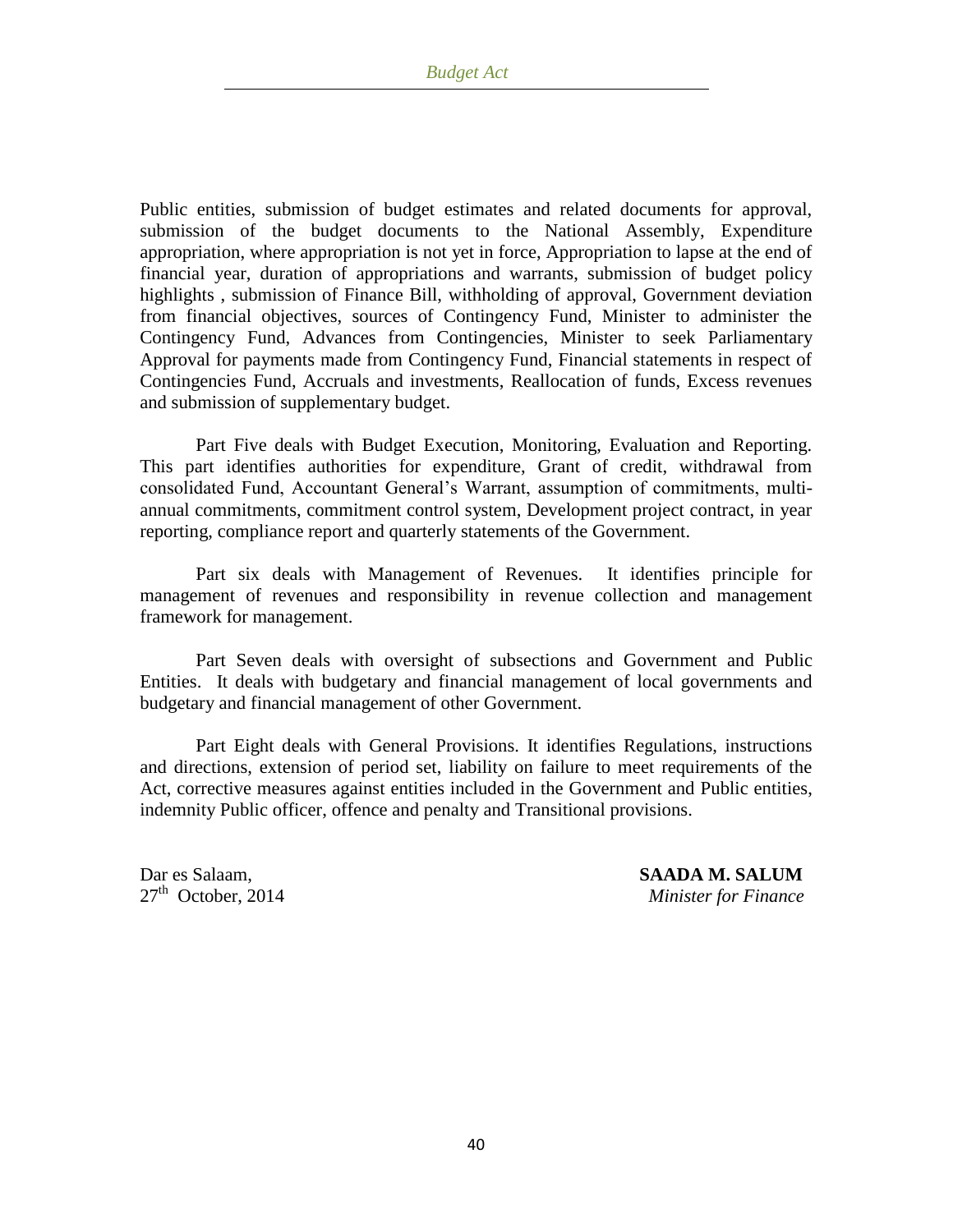## SHERIA YA BAJETI YA MWAKA, 2014

## MPANGILIO WA VIFUNGU

*Kifungu Jina*

## SEHEMU YA KWANZA MASHARTI YA AWALI

- 1. Jina na tarehe ya kuanza kutumika.
- 2. Matumizi.
- 3. Tafsiri.

#### SEHEMU YA PILI MUUNDO WA MFUMO WA UCHUMI JUMLA NA BAJETI

- 4. Misingi ya sera ya bajeti na usimamizi.
- 5. Malengo ya sera za bajeti.
- 6. Matarajio ya uchumi jumla wa bajeti.
- 7. Uratibu wa Mpango wa Maendeleo wa Taifa.

## SEHEMU YA TATU USIMAMIZI WA MCHAKATO WA BAJETI

- 8. Majukumu ya Bunge.
- 9. Mamlaka na kazi ya Waziri.
- 10. Majukumu ya Waziri anayeshughulikia masuala ya Mpango.
- 11. Mamlaka na kazi za Katibu Mkuu na Mlipaji Mkuu wa Serikali.
- 12. Mamlaka na kazi ya Tume ya Mipango.
- 13. Kamishna wa Bajeti.
- 14. Kamati ya Kitaifa ya Mpango na Miongozo ya Bajeti.
- 15. Kamishna wa Uchambuzi wa Sera.
- 16. Mamlaka na kazi za Msajili wa Hazina.
- 17. Mamlaka na kazi ya Afisa Masuuli.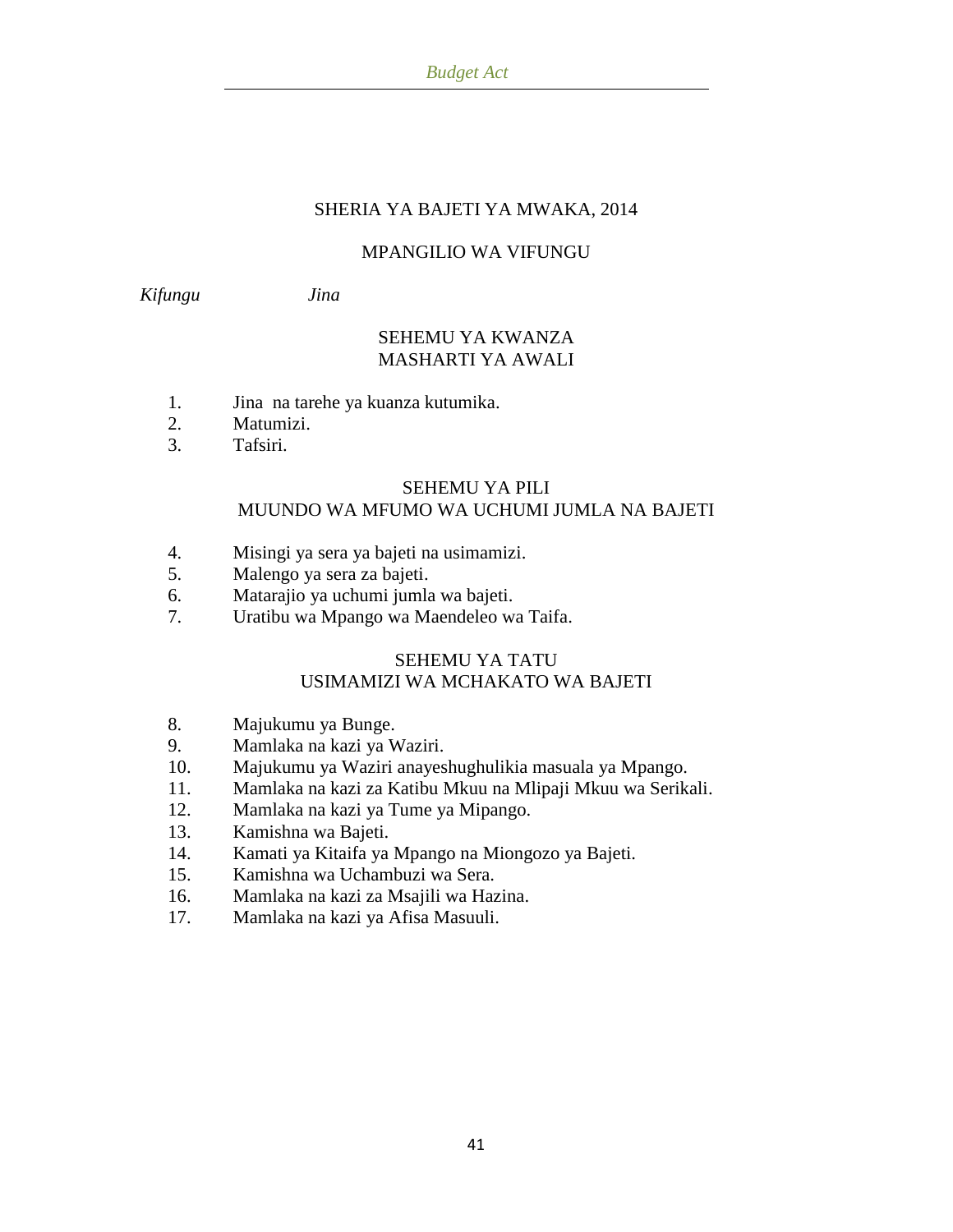## SEHEMU YA NNE UANDAAJI NA UIDHINISHWAJI WA BAJETI

- 18. Hatua za uandaaji wa bajeti.
- 19. Mpango wa Maendeleo wa Taifa.
- 20. Mpango na Miongozo ya Bajeti.
- 21. Bajeti za taasisi za umma.
- 22. Uwasilishaji wa makadirio ya bajeti na nyaraka husika kwa ajili ya kuidhinishwa.
- 23. Uwasilishaji wa nyaraka zingine za bajeti mbele ya Bunge.
- 24. Kuidhinishwa kwa bajeti ya taifa na Bunge.
- 25. Matumizi ya Serikali yaliyoidhinishwa.
- 26. Wakati ambapo Sheria ya Kuidhinisha Matumizi ya Serikali haijaanza kutumika.
- 27. Mwisho wa Matumizi ya fedha iliyoidhinisha kwa mwaka wa fedha.
- 28. Muda wa matumizi na kibali.
- 29. Kuwasilisha viashiria vya Sera ya Bajeti.
- 30. Kuwasilisha Muswada wa Fedha.
- 31. Kuzuia idhini.
- 32. Serikali kukiuka malengo ya kibajeti.
- 33. Vyanzo vya Mfuko wa Dharura.
- 34. Waziri kusimamia Mfuko wa Dharura.
- 35. Matumizi kutoka Mfuko wa Dharura.
- 36. Bunge kuidhinishwa kwa fedha zilizotumika kutoka Mfuko wa Dharura.
- 37. Taarifa za fedha kuhusu Mfuko wa Dharura.
- 38. Mapato na uwekezaji.
- 39. Uhamisho wa fedha.
- 40. Mapato ya ziada.
- 41. Kuwasilisha bajeti ya nyongeza.

## SEHEMU YA TANO

## UTEKELEZAJI, UFUATILIAJI, TATHMINI NA UTOAJI TAARIFA WA BAJETI

42. Mamlaka ya Matumizi.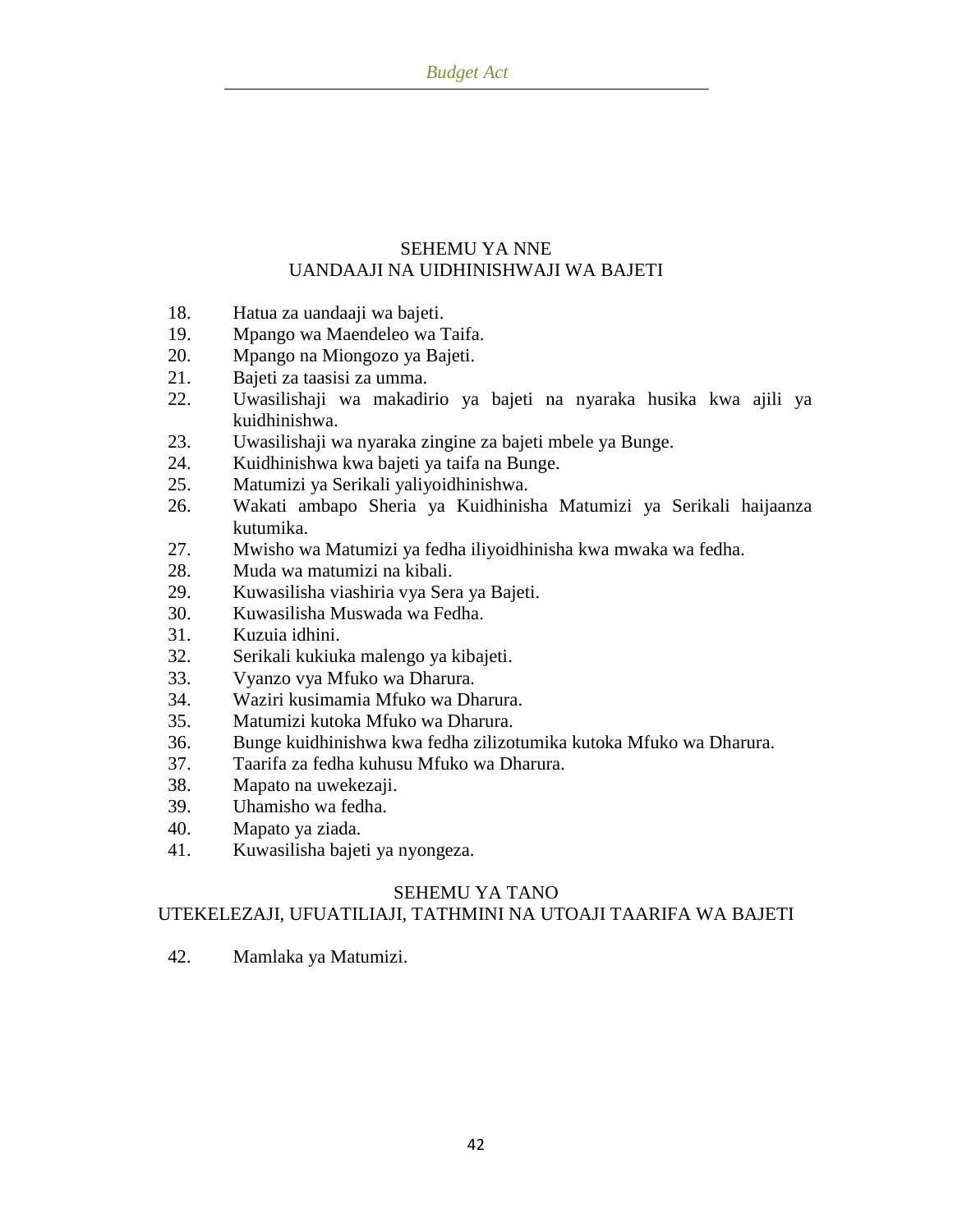- 43. Idhini ya kutumia fedha kutoka Mfuko Mkuu.
- 44. Utoaji fedha kutoka Mfuko Mkuu.
- 45. Kibali cha Mhasibu Mkuu.
- 46. Dhana ya miadi.
- 47. Miadi ya miaka mingi.
- 48. Mfumo wa udhibiti wa miadi.
- 49. Mikataba ya Miradi ya Maendeleo.
- 50. Taarifa za ndani ya mwaka.
- 51. Taarifa za utekelezaji.
- 52. Taarifa za Serikali za robo mwaka.

## SEHEMU YA SITA USIMAMIZI WA MAPATO

- 53. Msingi ya Usimamizi wa Mapato.
- 54. Majukumu ya Ukusanyaji Mapato na Usimamizi.

## SEHEMU YA SABA USIMAMIZI WA VIFUNGU VIDOGO NA SERIKALI NA TAASISI NA MASHIRIKA YA UMMA

- 55. Usimamizi wa kibajeti na kifedha za Serikali za Mitaa.
- 56. Usimamizi wa kibajeti na kifedha na wa asasi nyingine za Serikali.

### SEHEMU YA NANE MASHARTI YA JUMLA

- 57. Kanuni na maelekezo.
- 58. Kuongeza Kipindi cha muda uliowekwa.
- 59. Uwajibishaji wa Mamlaka iliyoshindwa kutekeleza matakwa ya Sheria.
- 60. Hatua za urekebishaji dhidi ya Serikali na taasisi za umma.
- 61. Kinga kwa maafisa wa umma.
- 62. Masharti ya kuwa na mamlaka ya juu.
- 63. Masharti ya mpito.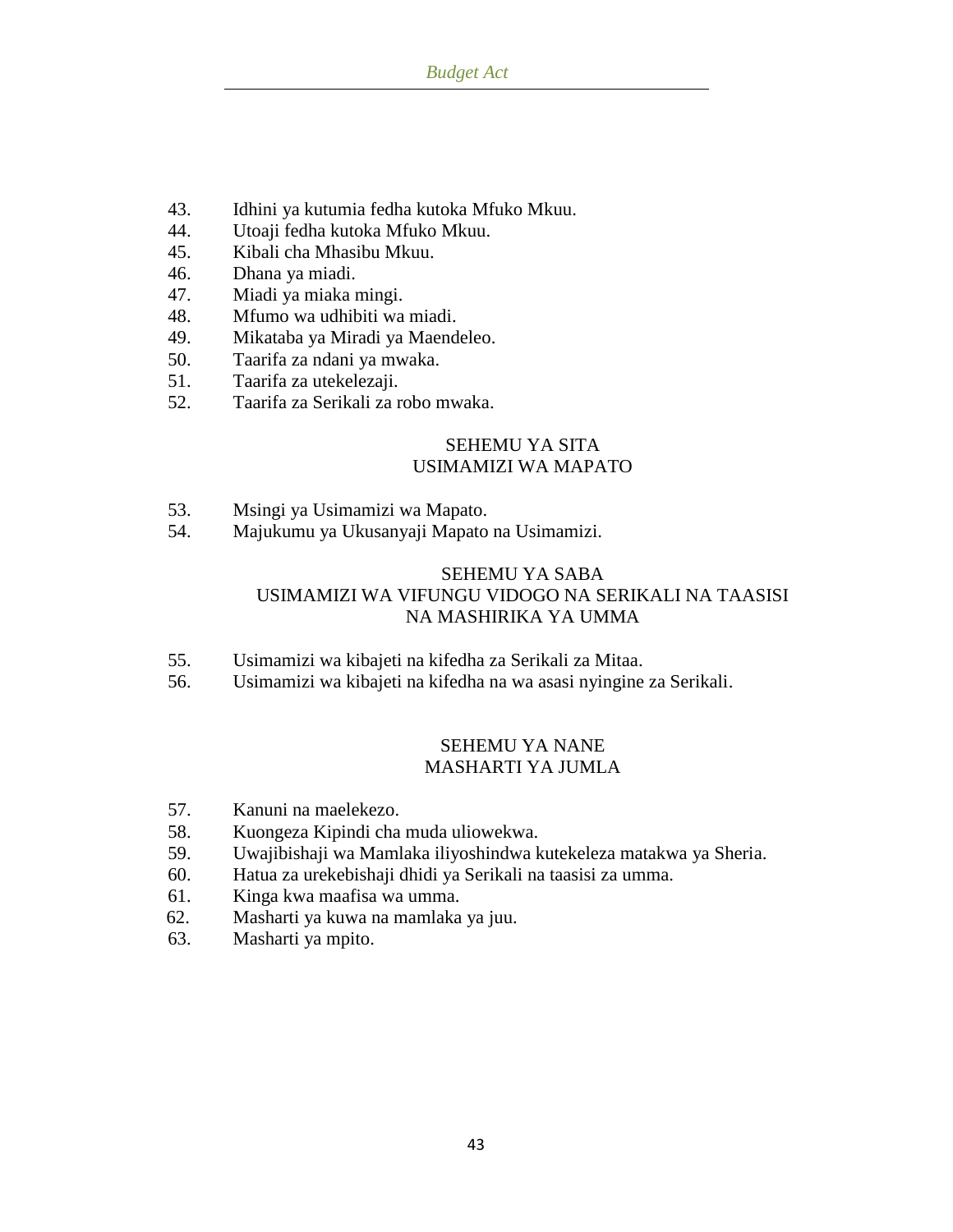### \_\_\_\_\_\_\_\_ TAARIFA \_\_\_\_\_\_\_\_\_

Muswada huu utakaowasilishwa Bungeni unachapishwa kwa ajili ya kutoa taarifa kwa umma ukiwa pamoja na maelezo yake ya madhumuni na sababu.

Dar es salaam, **OMBENI Y. SEFUE** 30 Oktoba, 2014 *Katibu wa Baraza la Mawaziri*

#### **MUSWADA**

*wa*

Sheria kwa ajili ya kusimamia na kufuatilia mchakato wa bajeti ya taifa, kuweka misingi ya sera ya bajeti, Mipango na Miongozo ya Bajeti, mamlaka ya Bunge kuhusiana na bajeti; kuainisha mamlaka na majukumu ya Waziri, Katibu Mkuu, Tume ya Mipango na Kamishna wa Bajeti kuhusiana na uandaaji na upitishwaji wa bajeti ya taifa, matumizi na utoaji fedha; kuainisha uanzishaji na usimamizi wa Mfuko wa Dharura, utoaji fedha kutoka Mfuko Mkuu, usimamizi wa mapato, usimamizi wa Serikali na taasisi za umma na kwa ajili ya kuainisha masuala mengine yanayohusiana na hayo.

IMETUNGWA na Bunge la Jamhuri ya Muungano.

## SEHEMU YA KWANZA MASHARTI YA AWALI

Jina na tarehe ya kuanza kutumika **1.** Sheria hii itaitwa Sheria ya Bajeti ya mwaka, 2014 na itaanza kutumika tarehe 1 Januari, 2015.

Matumizi **2.** Sheria hii itatumika Tanzania Bara.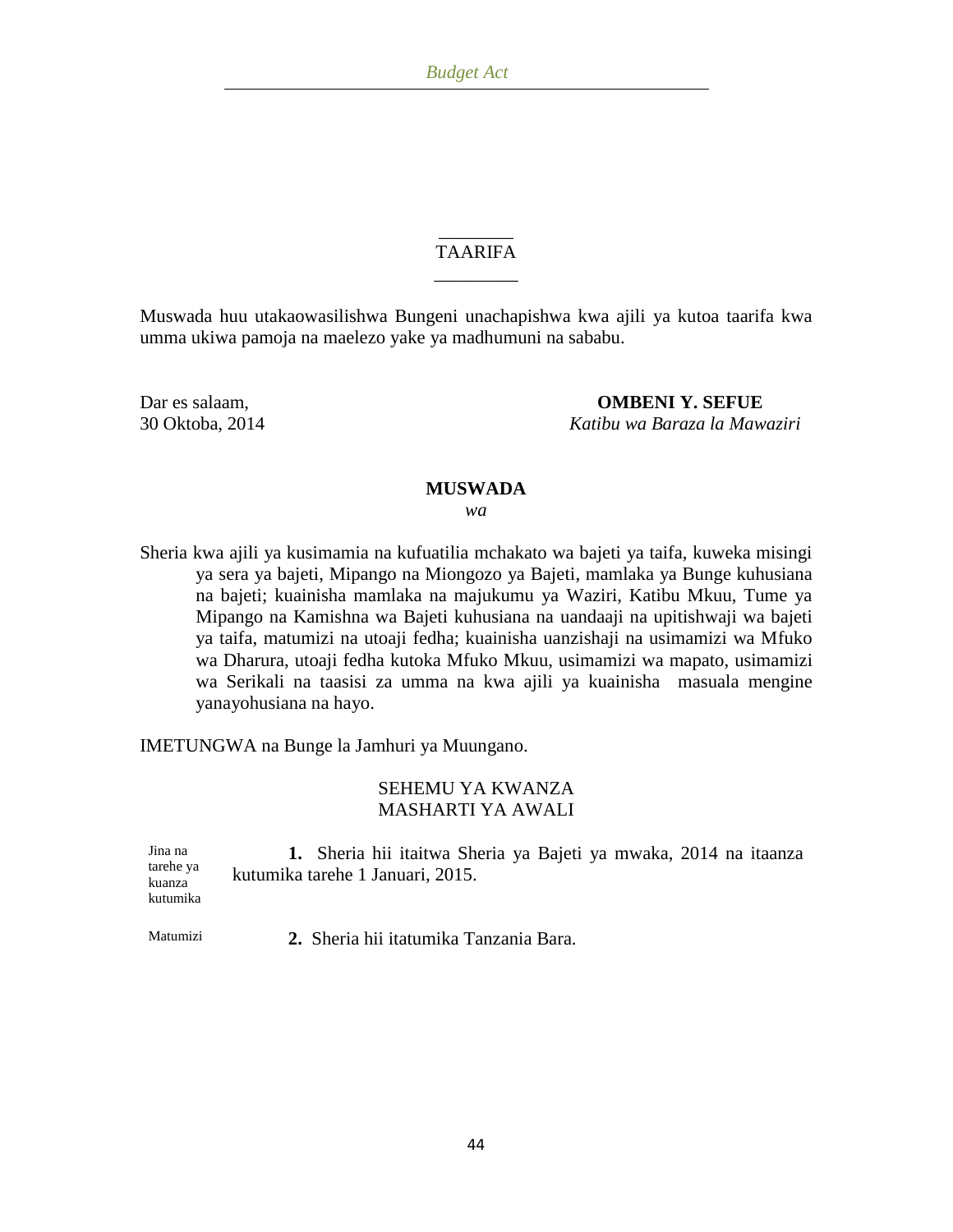| Tafsiri  | 3. Katika sheria hii, isipokuwa pale ambapo muktadha utahitaji                                                                                                                                                                               |
|----------|----------------------------------------------------------------------------------------------------------------------------------------------------------------------------------------------------------------------------------------------|
|          | vinginevyo-                                                                                                                                                                                                                                  |
| Sura 348 | "Mhasibu Mkuu wa Serikali"atakuwa na maana kama ilivyotafsiriwa katika<br>Sheria ya Fedha ya Umma;                                                                                                                                           |
| Sura 348 | "Afisa Masuuli" atakuwa na maana kama ilivyotafsiriwa katika Sheria ya<br>Fedha ya Umma;                                                                                                                                                     |
|          | "Sheria ya kuidhinisha matumizi ya fedha" maana yake ni sheria inayohusu<br>matumizi ya fedha za umma kutoka Mfuko Mkuu wa Hazina kwa<br>ajili ya usambazaji wa huduma ndani ya mwaka wa fedha;                                              |
|          | "bajeti" maana yake ni makadirio ya mapato na matumizi ya Serikali kwa<br>mwaka mzima na yanajumuisha misaada kwa Serikali za mitaa<br>ambayo imewasilishwa Bungeni kwa ajili ya kuidhinishwa;                                               |
|          | "mzunguko wa bajeti" maana yake matukio yanayofuatana yanayoonyesha<br>muda wa utakaotumika katika maandalizi ya bajeti kuanzia uandaaji,<br>uidhinishaji, utekelezaji, usimamiaji na utoaji taarifa;                                        |
|          | "taarifa ya utekelezaji" maana yake ni moja kati ya taarifa nyingi ambazo<br>zinawasilishwa Bungeni na waziri chini ya kifungu cha 51;                                                                                                       |
|          | "mfuko wa dharura" maana kama ilivyotafsiriwa katika Katiba;                                                                                                                                                                                 |
| Sura 2   | "Katiba" maana yake ni Katiba ya Jamhuri ya Muungano wa Tanzania;<br>"wakala wa asasi zilizo nje ya mfumo wa bajeti" maana yake idara<br>zinazoendeshwa nje ya bajeti ya Serikali;                                                           |
|          | "mwaka wa fedha" maana yeke ni, kuhusiana na:                                                                                                                                                                                                |
|          | (a) Serikali kuu, kipindi cha miezi kumi na mbili kinachoishia<br>tarehe 30 Juni, ya kila mwaka;                                                                                                                                             |
|          | (b) Serikali za mitaa, ili iliyotafsiriwa kwenye Sheria ya Fedha ya<br>Serikali za Mitaa;                                                                                                                                                    |
|          | (c) mamlaka ya umma au taasisi zingine, kipindi kilichobainishwa<br>ndani ya sheria husika au nyaraka zinazohusiana na mamlaka<br>hiyo au taasisi au kipindi kitakachowekwa na mamlaka yenye<br>mamlaka kwa mamlaka hiyo ya umma au taasisi; |
|          | "Serikali" maana yake ni Wizara, Idara zinazojitegemea, Sekretariati za<br>mikoa na mamlaka za Serikali za Mitaa;                                                                                                                            |
|          | "Waziri" maana yake ni Waziri anayehusika na masuala ya fedha;                                                                                                                                                                               |
|          | "miswada ya fedha" maana yake ni Muswada wa Fedha, muswada wa<br>matumizi au muswada mwingine wowote ambao unaweka utaratibu<br>wa masuala ya kifedha;                                                                                       |
|          |                                                                                                                                                                                                                                              |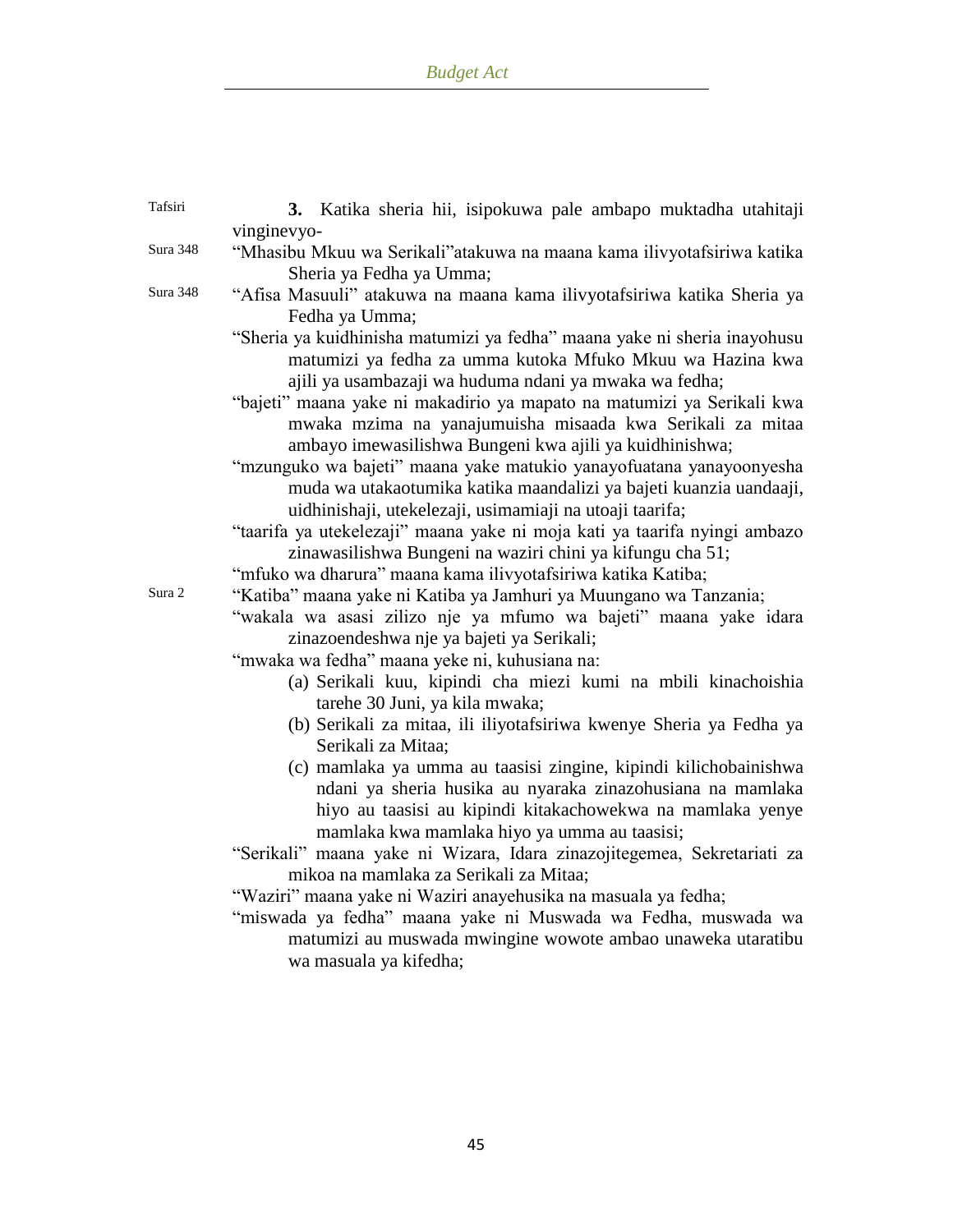- "mwaka ujao wa fedha" maana yake ni kipindi kinachoanzia tarehe 1 Julai ya mwaka mwingine na kuishia tarehe 30 Juni, ya mwaka unaofuata;
- "Mlipaji Mkuu wa Serikali" maana yake afisa aliyepewa mamlaka ya kusimamia fedha za umma kwa mafiasa masuuli na ambaye kwa mamlaka yake atazingatia maelekezo ya Waziri, atasimamia fedha za umma katika Wizara na Idara za Serikali na kufanya kazi nyinginezo kama itakavyoainishwa katika kanuni.

"Katibu Mkuu" maana yake ni Katibu Mkuu Hazina;

- "taasisi ya umma" maana yake ni wakala, mamlaka na taasisi zote za umma ikijumuisha mashirika ya umma;
- "fedha za umma" zinajumuisha:
	- (a) mapato ya umma ya Jamhuri ya Muungano;
	- (b) amana au fedha yoyote ambayo imetunzwa kwa muda au vinginevyo na afisa kwa nafasi yake ya kiofisi, aidha peke yake au kwa pamoja na mtu mwingine, awe afisa au la;
- "jumuiya za kiuchumi za kikanda" zinajumuisha Jumuiya ya Afrika Mashariki, Jumuiya ya Soko la pamoja la Afrika Mashariki na Kusini wa Afrika na Jumuiya nyinginezo za kiuchumi;
- "sheria ya matumizi ya ziada" maana yake ni sheria yoyote ambayo lengo lake ni kuongeza matumizi kwenye matumizi ambayo yalishaidhinishwa kwenye sheria ya matumizi;
- Sura 370 "Msajili wa Hazina" maana yake kama ilivyotafsiriwa katika Sheria ya Msajili wa Hazina (kazi na mamlaka).

#### SEHEMU YA PILI

### MUUNDO WA MFUMO WA UCHUMI JUMLA NA BAJETI

**4.-**(1) Serikali na taasisi za umma, katika malengo ya sera zao, itazingatia misingi ya usimamizi mzuri wa fedha.

- (2) Misingi ya usimamizi mzuri wa fedha itajumuisha-
- (a) sera ya kukopa ambayo inahakikisha umma kwamba madeni yake yanahimilika;
- (b) sera za bajeti ambazo zitasaidia kufanikisha na kudumisha kiwango maalum cha tahadhari ili kuwa katika hali nzuri ya kibajeti siku za usoni;
- (c) kupunguza athari za kibajeti kwa nchi kwa mujibu wa dhamana

Misingi ya sera za bajeti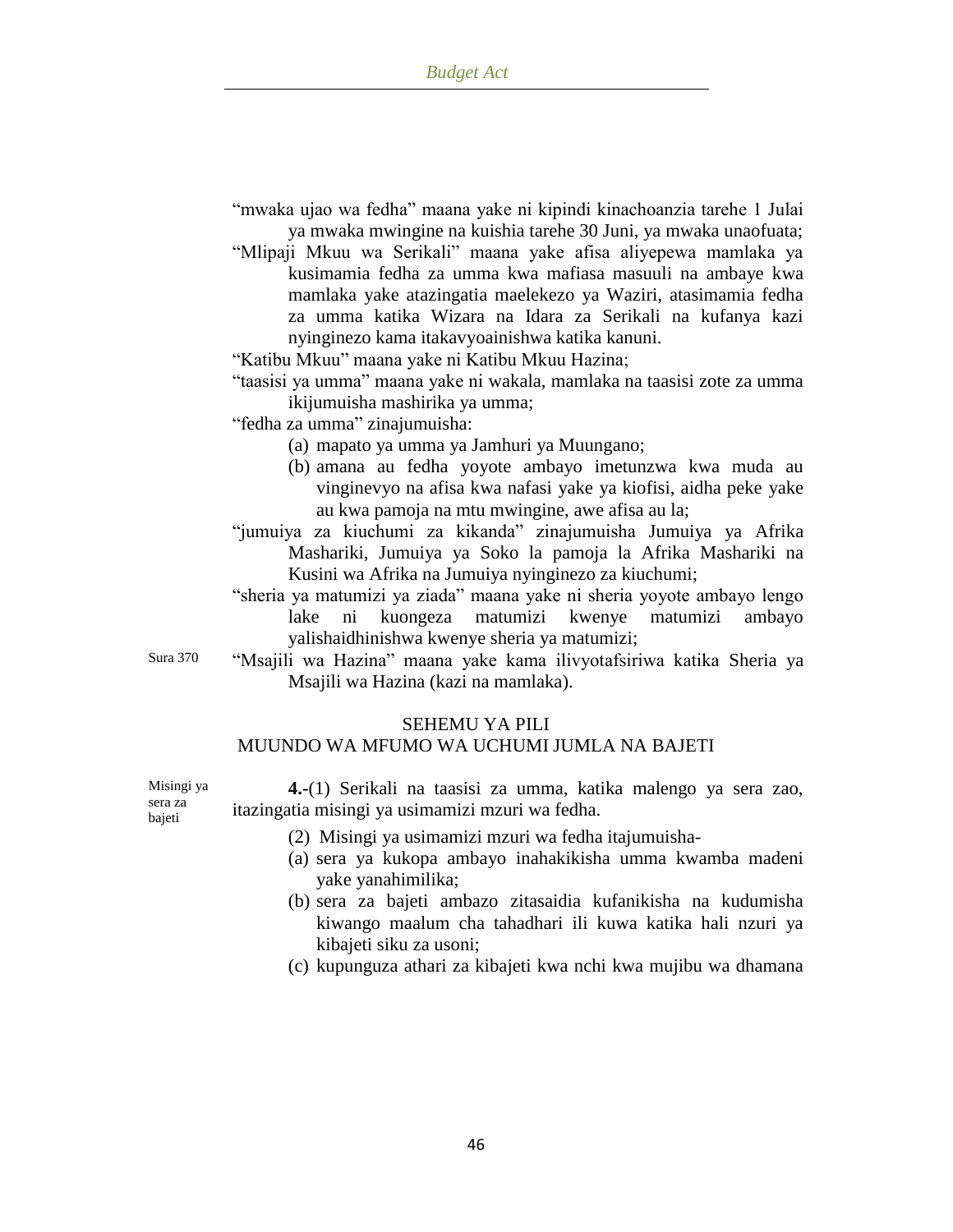za mikopo, wajibu katika pensheni na madeni yasiyolipwa;

- (d) sera ya mishahara inayohimilika, kuvutia, inayoendana na ukubwa wa uchumi, na inayohakikisha kuwepo kwa wafanyakazi wenye tija;
- (e) sera izinazohakikisha kuwepo kwa mabadiliko ya wastani katika kiwango na uhakika wa viwango vya kodi;
- (f) mfumo na bajeti ya Taifa yenye kuzingatia uwazi, uwajibikaji na usimamizi mzuri wa uchumi ma sekta binafsi;
- (g) vipaumbele katika matumizi yenye tija badala ya matumizi yasiyo na tija katika mgawanyo wa rasilimali na
- (h) kuzingatia dhana ya mgawanyo wa mamlaka kwa kuhakikisha kwamba Bunge linashirikishwa tu katika usimamizi wa rasilimali za umma kama ilivyobainishwa na Katiba na sheria nyingine yoyote.

(3) Waziri atahakikisha kwamba misingi ya usimamizi mzuri wa fedha inazingatiwa wakati wa kuandaa na kutoa taarifa Bungeni juu ya mambo yote yanayotakiwa kutolewa taarifa chini ya Sheria hii.

(4) Serikali inaweza kutozingatia misingi ya usimamizi mzuri wa fedha kama Waziri-

- (a) ataeleza sababu za kutozingatia misingi hiyo ikijumuisha mpango wa utekelezaji na kipindi ambacho Serikali itakuwa haizingatii misingi ya usimamizi mzuri wa fedha; na
- (b) atawasilisha sababu, mpango wa utekelezaji na kipindi cha kutokuzingatia misingi hiyo mbele ya Bunge kwa ajili ya kupitishwa kabla utekelezaji wa sera ya usimamizi wa fedha.

(5) Ukiukwaji wa malengo ya kibajeti utapimwa na kutolewa maelezo katika Mwongozo wa uandaaji Mpango na Bajeti wa mwaka unaofuata.

**5.** Mpango na Bajeti utabainisha malengo ya bajeti kwa kuzingatia vigezo vifuatavyo-

- (a) kuhamasisha uhimilivu wa uhakika wa uchumi jumla na ukuaji wa uchumi shirikishi usiokuwa na mfumuko wa bei;
- (b) kuanzisha na kuweka mfumo himilivu wa kibajeti na athari ndogo za deni la Taifa;
- (c) kuweka wa ukomo wa kibajeti utakaozuia mapungufu katika

Malengo ya sera za bajeti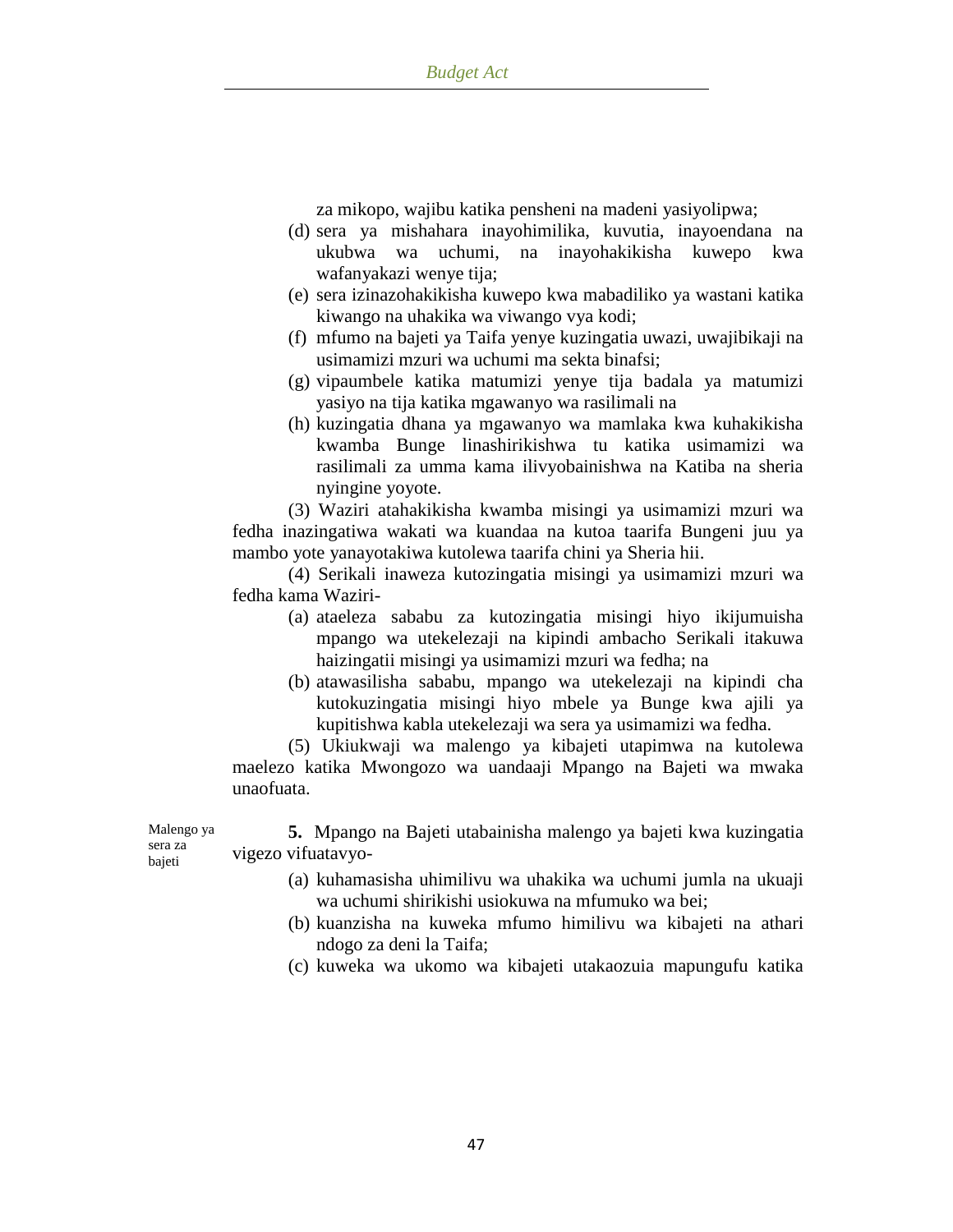masuala ya fedha ikiwemo mikopo;

- (d) kuweka kiwango cha kutosha cha akiba ya Taifa kuwezesha uagizaji wa bidhaa na huduma kutoka nje ya nchi; na
- (e) kuwa na uhimilivu na uhakika katika masuala ya fedha.

Matarajio ya uchumi jumla na bajeti

**6.** Programu bajeti na uudaji wa uchumi jumla unaotumika kwa ajili ya sehemu ya mwaka wa fedha kama nyenzo ya uandaaji wa mfumo wa uchumi jula pamoja na mpango na bajeti utahusisha-

- (a) kutathmini mwenendo wa uchumi wa dunia na athari zake kwenye uchumi wan chi;
- (b) kuandaa makisio ya muda wa kati ya uchumi jumla na matarajio ya mwaka ujao wa fedha;
- (c) kuandaa uchumi jumla wa muda wa kati utakaotumika kwa ajili ya kuandaa mpango na bajeti;
- (d) kuandaa mahitaji yanaohusu uchumi jumla na matarajio ya bajeti kwenye nayraka za mpango na bajeti ya taifa; na
- (e) kubainisha majuku ya waziri kutoa matarajio ya uchumi jumla na bajeti kwa kuzingatia muda wa kati.

**7.-**(1) Serikali na Taasisi za Umma zitaandaa bajeti zao za mwaka kwa kuzingatia mpango wa muda wa kati na muda mrefu.

(2) Bajeti itakayoandaliwa chini ya kifungu kidogo cha (1) itajielekeza kwenye kutekeleza mpango wa maendeleo wa taifa.

(3) Wakati wa kuandaa bajeti chini ya kifungu hiki, Serikali na Taasisi za Umma hazotjumuishwa kwenye bajeti zao, mradi wowote ambao haukuorodheshwa kwenye mpango wa maende wa Taifa.

- (4) Serikali na Taasisi za Umma zitakahkikisha kwamba-
- (a) mipango ya maendelo iliyoidhinishwa ndiyo pekee inatekelezwa;
- (b) mahitaji ya kifedha ya mpango wa maendelo wa taifa yanarandana na kiwango cha ukomo kilichonyeshwa kwenye mpango wa bajeti iliyoelezwa kwenye sheria hii;
- (c) miradi ya maendeleo inatekelezwa kwa vipaumbele;
- (d) utaratibu wa kutekeleza bajeti ya maendeleo na matumizi, unaanzishwa;
- (e) utaratibu wa kupitia upya mradi wowote mpya wa maendeleo

Utaratibu wa Mpango wa Maendeleo wa Taifa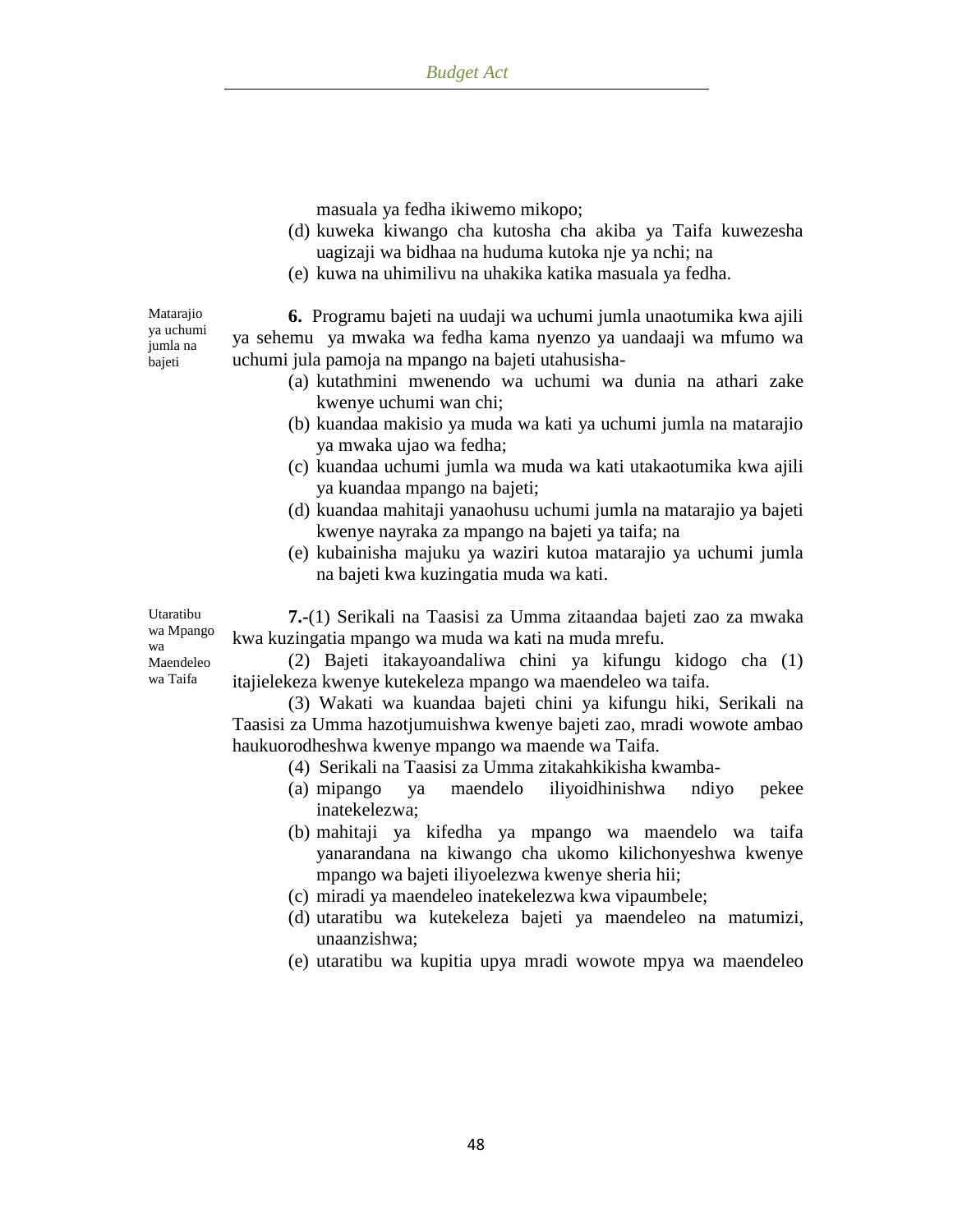kabla ya kuanza utekelezaji wake, unaanzishwa;

- (f) miradi ya maendeleo inaidhinishwa na Tume ya Mipgango kabla haijajumuishwa kwenye bajeti;
- (g) ushirikishwaji wa sekta binafsi katika kuchangia na kutekeleza miradi mikubwa ya maendeleo kupitia ubia baina ya sekta binafsi na umma;
- (h) vigezo vya juibua vyanzo vya mapato ya serikali za mitaa, vinawekwa;
- (i) upangaji wa madaraja ya serikali za mitaa kwa jaili ya mipango na ugawaji fedha, unafanyika;
- (j) muda kwa ajili ya kukandaa na kusambaza mpango na bajeti unawekwa; na
- (k) vigezo ambavyo kwayo fedha itagawiwa kwa ajili ya uwekezaji kwenye miradi ya maendeleo, vinawekwa.

# SEHEMU YA TATU

USIMAMIZI WA MCHAKATO WA BAJETI

Majukumu ya Bunge

**8.-**(1) Bunge litakuwa na majukumu yafuatayo-

- (a) kujielekeza kwa makadirio ya awali na mpango wa uchumi jumla na programs;
- (b) kujadili na kupitia upya mpango na makisio ya bajeti;
- (c) kusimamia masuala yote ya kibajeti yanayoingia kwenye mamlaka ya Bunge;
- (d) kuchambua taarifa za kifedha na nyaraka zingine zilizowasilishwa kwake na kutoa maoni kwa Serikali kuhusu uboreshaji wa usimamizi wa fedha za umma;
- (e) kushauri Serikali kuhusu Sheria ya Fedha baada ya kuzingatia maoni ya Waziri;
- (f) kutoa ushauri wa jumla kuhusu mwelekeo wa bajeti kwa usuluhishi wake; na
- (g) kufanya shughuli yoyote inayohusiana na bajeti ambayo sheria yoyote itaitaka kuifanya.

(2) Katika kutekeleza majukumu yake, Bunge litazingatia misingi ya usimamizi mzuri wa fedha katika mfumo wa bajeti.

(3) Waziri ataainisha utaratibu ambao Bunge litawasilisha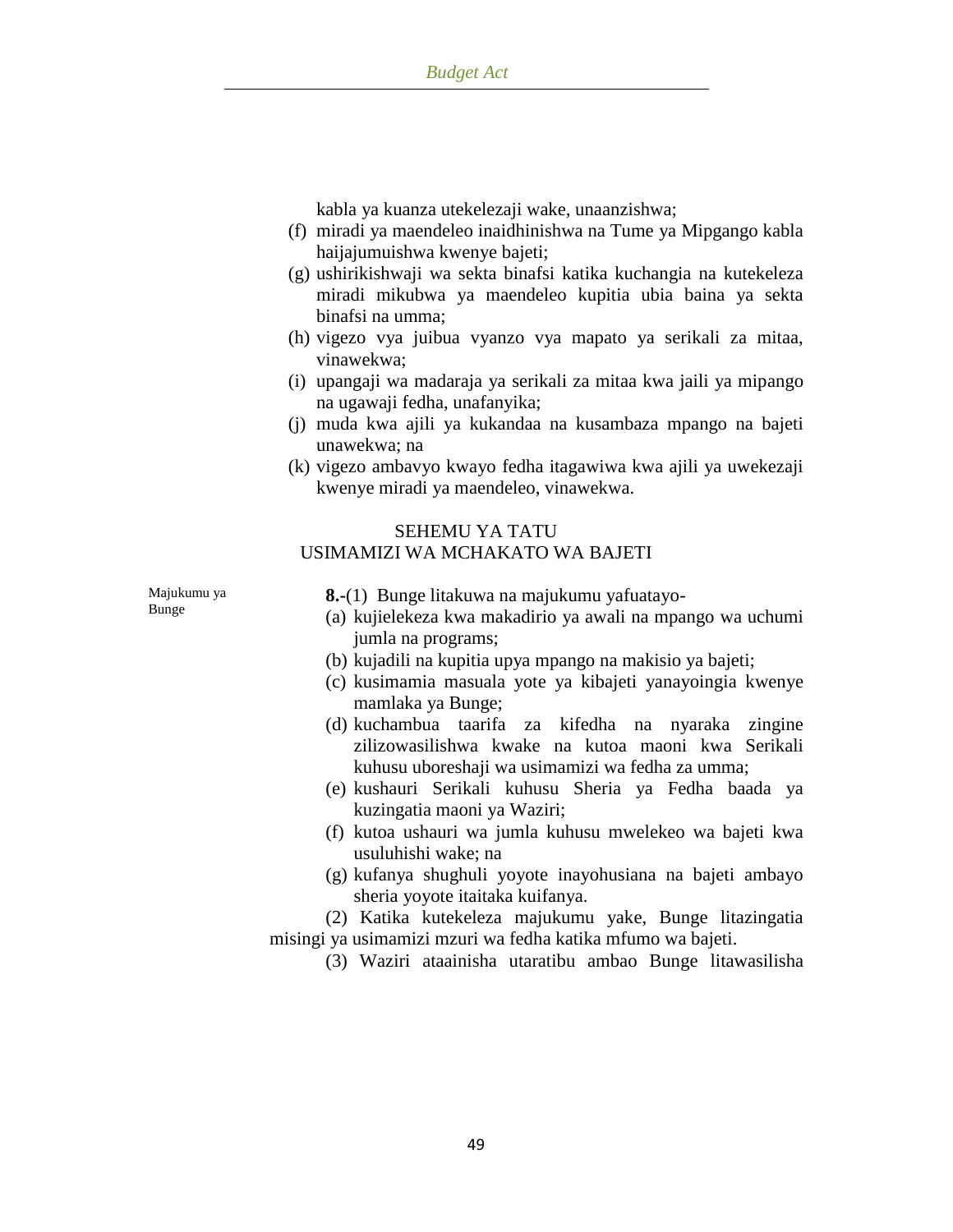maoni na mapendekezo ambayo yanaweza kuzingatiwa katika uandaaji wa makadirio ya bajeti ya Taifa.

Mamlaka na kazi za waziri

**9.-**(1) Waziri katika kila mwaka wa fedha ataandaa na kuwasilisha Bungeni-

- (a) makadirio ya mapato; na
- (b) makadirio ya matumizi na mahitaji ya fedha ya Serikali ya Jamhuri ya Muungano ya Tanzania kwa mwaka huo.

(2) Bila kuathiri ujumla wa kifungu kidogo cha (1), Waziri atakuwa na wajibu wa-

- (a) kuandaa sera ya uchumi jumla na mpango wa matumizi wa bajeti wa muda wa kati;
- (b) kudhibiti na kusimamia uandaaji, utekelezaji na usimamizi wa bajeti, ikijumuisha marekebisho yoyote kwenye bajeti;
- (c) kuhakikisha kuwa wadau wote wanashirikishwa na kufahamishwa kuhusu maamuzi ya kibajeti katika mpango wa muda wa kati ulioandaliwa na waziri chini ya aya (a);
- (d) kutangaza kwa njia zingine zinazofaa, maendeleo ya utekelezaji wa bajeti kwa kipindi cha robo mwaka;
- (e) kusimamia na kudhibiti fedha za Serikali, michakato ya kibenki na malipo, matarajio ya upatikanaji wa fedha, deni la umma na mali na madeni ya Serikali;
- (f) kutangaza na kutekeleza uwazi na usimamizi yakinifu wa mapato, matumizi, mali na madeni ya Serikali.
- (3) Waziri kwa kutumia kanuni-
- (a) ataainisha utaratibu wa jinsi, wakati na mahali ambapo umma utashirikishwa katika maandalizi ya bajeti kwa ngazi ya kitaifa; na
- (b) Kamishna wa Bajeti na Mkaguzi Mkuu wa Ndani watatoa utaratibu wa usimamizi wa bajeti kwa kuhakikisha ushiriki binafsi wa maafisa masuuli katika kazi za kamati za bajeti.

Majukumu ya Waziri anayeshughulikia masuala ya Mpango

- **10.** Waziri anayeshughulikia masuala ya Mipango atakuwa na jukumu la-
	- (a) kuandaa Mpango wa Maendeleo wa Taifa;
	- (b) atawasilisha Mpango wa Maendeleo wa Taifa kwenye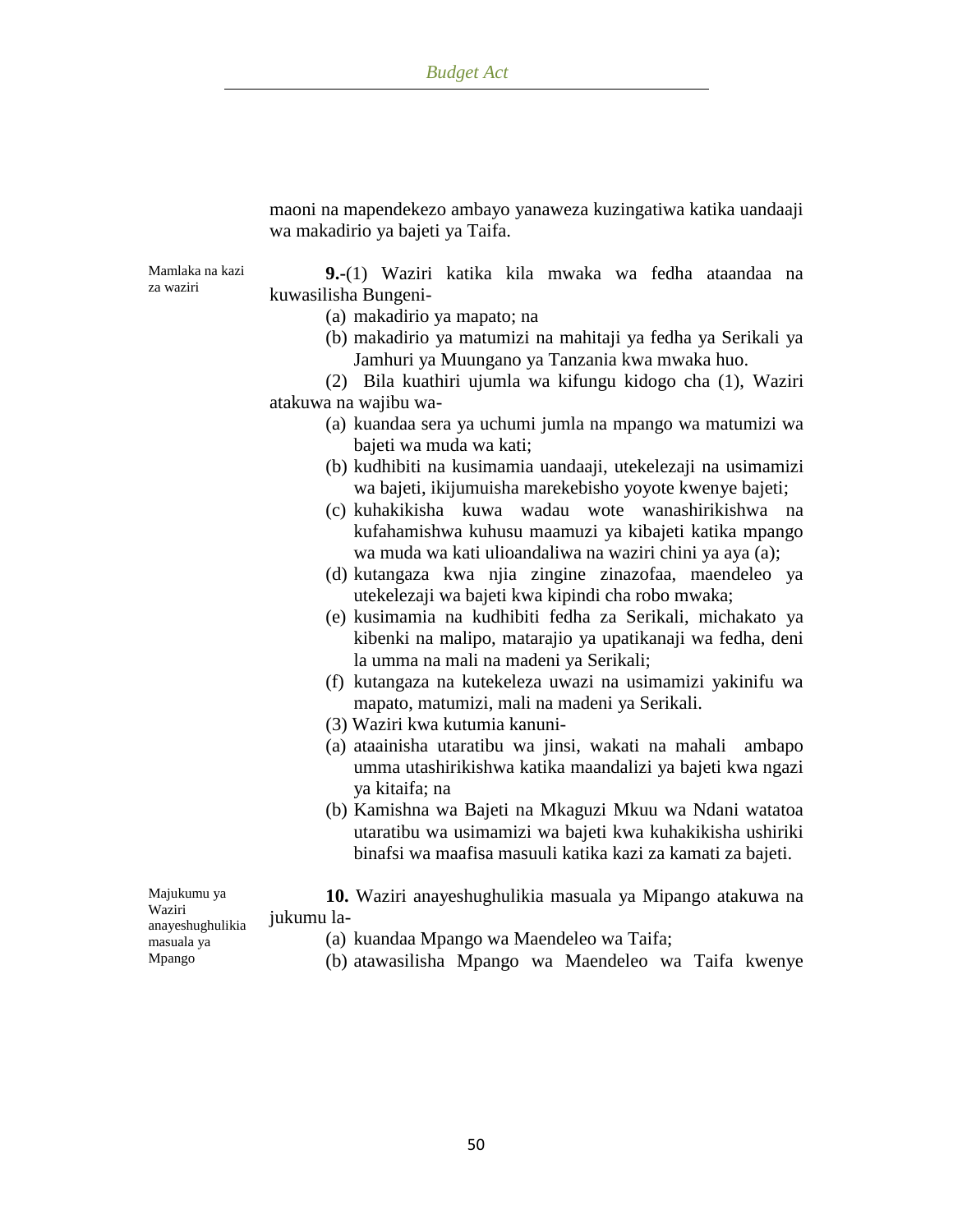Baraza la Mawaziri kwa ajili ya kuidhinishwa;

- (c) atawasilisha Mpango wa Maendeleo wa Taifa ulioidhinishwa kwa ajili ya kuidhinishwa na Bunge;
- (d) ataratibu utekelezaji wa Mpango wa Maendeleo wa Taifa; na
- (e) kuwasilisha Bunge taarifa ya hali ya uchumi wa Taifa.

Mamlaka na kazi za Katibu Mkuu na Mlipaji Mkuu wa Serikali

**11.-**(1) Katibu Mkuu na Mlipaji Mkuu wa Serikali, kwa madhumuni ya utekelezaji wa masharti ya Sheria hii na sheria ndogo zitakazotengenezwa chini ya sheria hii atawajibika kwa Waziri.

(2) Katibu Mkuu na Mlipaji Mkuu wa Serikali atahakikisha kwamba-

- (a) maandalizi ya makadirio ya matumizi kwa mwaka yanafanyika kwa umakini na wakati kwa ajili ya kuzingatiwa na kuidhinishwa na Waziri kwa kuzingatia idhini la Baraza la Mawaziri kabla ya kuwasilishwa bungeni;
- (b) makadirio ya mwaka ya matumizi yanaandaliwa kwa kuzingatia maelekezo ya jumla au mahsusi ya waziri inayoonyesha, kadiri iwezekanayavyo, thamani ya fedha na matumizi bora ya rasilimali za Serikali;
- (c) mifuko maalum iliyopo na inayokusudiwa kuanzishwa inapitiwa; na
- (d) mfumo utakaowezesha mifuko maalum kuchangia kwenye Mfuko Mkuu wa Serikali, unaanzishwa.

(3) Katibu Mkuu na Mlipaji Mkuu wa Serikali, kwa kuzingatia maelekezo ya waziri atadhibiti utoaji wa fedha za umma kwa Serikali na taasisi zingine za umma na atafanya kazi zingine zozote zitakazo bainishwa na waziri.

(4) Katibu Mkuu na Mlipaji Mkuu wa Serikali anaweza kuomba taarifa ambayo ni muhimu kwa jili ya kuandaa taarifa yoyote chini ya sheria hii.

(5) Maombi chini ya kifungu kidogo cha (4) yatakuwa ya maandishi yanayobainisha masharti na tarehe pamoja na muonekano wa taarifa itakayotolewa na taasisi ya umma ambayo itatakiwa kutii ombi.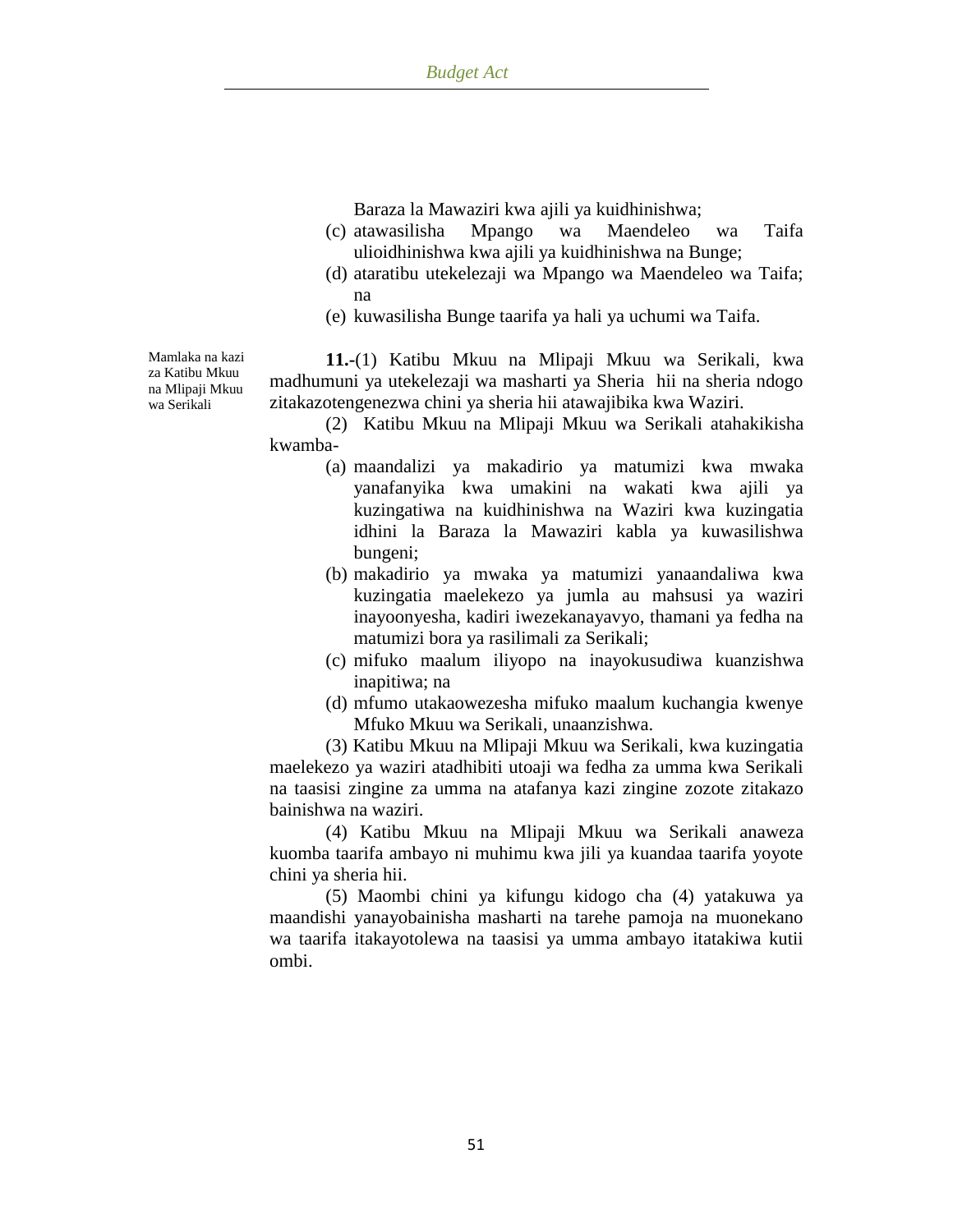(6) Afisa yeyote wa umma ambaye, bila sababu madhubuti, atashindwa kutoa taarifa iliyoombwa chini ya kifungu hiki anafanya kosa la kinidhamu na atachukuliwa hatua za kinidhamu ambazi zitalingana na mazingira ya kosa.

(7) Katibu Mkuu na Mlipaji Mkuu wa Serikali kwa madhumuni ya kuhakikisha matumizi bora ya fedha za umma kwa taasisi za umma itafanya marejeo ya mapato na matumizi ya taasisi za umma.

(8) Katika kufanya marejeo hayo mara kwa mara Katibu Mkuu anaweza kuamuru kiasi chochote cha fedha kuingizwa katika bajeti ya taifa.

(9) Waziri anaweza, kupitia kanuni zilizotangazwa kwenye gazeti la Serikali, kubainisha utaratibu wa kufanya marejeo hayo ya mapato na matumizi ya taasisi za umma.

Mamlaka na kazi ya Tume ya Mipango.

**12.** Mamlaka na kazi za Tume ya Mipango zitakuwa-

- (a) kutathmini hali ya raslimali za taifa kwa maendeleo na kuishauri Serikali juu ya matumizi sahihi ya raslimali hizo;
- (b) kufuatilia utekelezaji wa maamuzi ya Serikali kuhusu mipango na usimamizi wa uchumi;
- (c) kuchambua miradi ya kimaendeleo ili kujumuishwa kwenye bajeti ya maendeleo; na
- (d) kutoa mwongozo wa uandaaji wa Mpango wa Taifa na kufutilia mchakato wa maandalizi wa mipango ya mwaka wa muda mfupi, kati na mrefu.

Kamishna wa Bajeti

**13.-**(1) Kutakuwepo na Kamishna wa Bajeti.

(2) Kamishna wa Bajeti kwa maelekezo ya Katibu Mkuu atawajibika kuandaa, kutekeleza, kusimamia, kutathmini na kutoa taarifa juu ya bajeti.

 (3) kamishna wa Bajeti katika kutekeleza majukumu yake atawajibika kwa Katibu Mkuu.

(4) Bila kuathiri masharti ya kifungu hiki, Kamishna wa Bajeti atakuwa na jukumu la-

> (a) kupitia sera za bajeti na kutoa mwongozo kwenye eneo hilo;

> (b) kuchambua mafungu tofauti ya bajeti wakati wa mchakato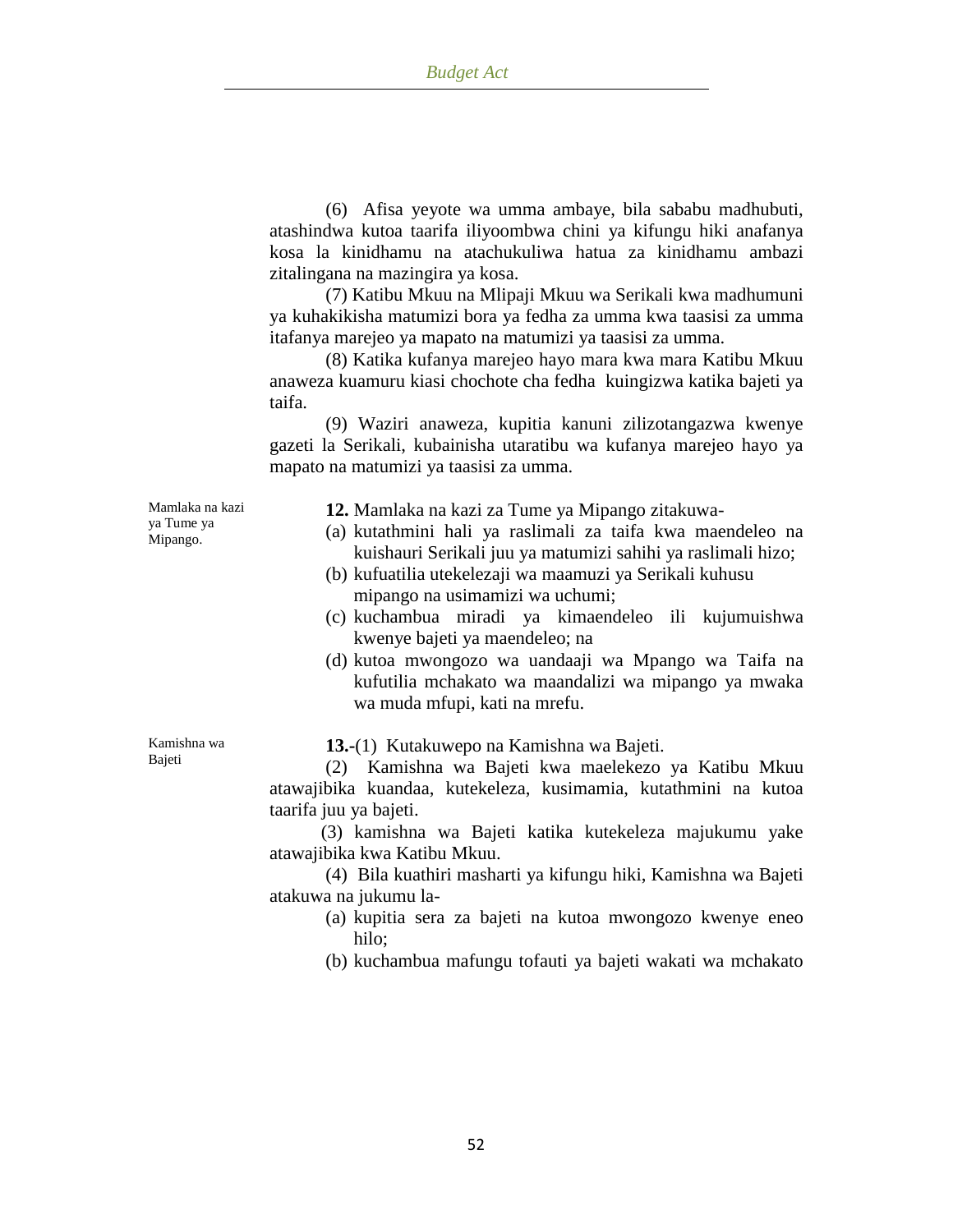wa kuandaa mafungu hayo;

- (c) kusimamia bajeti ya Serikali na taasisi za umma;
- (d) kuandaa taarifa za uhamisho wa fedha;
- (e) kusimamia, kutathmini na kutoa taarifa kuhusu bajeti ya Serikali;
- (f) kusimamia na kujumuisha mpango wa mtiririko wa fedha wenye kuzingatia utekelezaji na utoaji taarifa; na
- (g) kutoa ushauri kuhusu miadi ya Serikali yenye kuhitaji rasilimali fedha na taratibu za kibajeti.

Kamati ya kitaifa ya mpango na bajeti

**14.-**(1) Kutakuwepo na Kamati ya Kitaifa ya mpango wa bajeti.

(2) Muundo wa kamati ya kitaifa ya mpango wa bejeti utaainishwa na Waziri kupitia kanuni.

(3) Kamati ya kitaifa ya mpango na uchumi itakuwa na jukumu la kuishauri Serikali katika kuandaa Bajeti ya nchi.

(4) Mamlaka na kazi ya kamati ya kitaifa ya mpango na Bajeti yatakuwa:

- (a) kuandaa mpango na bajeti kwa mujibu wa sheria hii;
- (b) kuomba taarifa kwa maandishi kutoka Serikalini na taasisi za umma ambazo ni muhimu kwa ajili ya kuandaa Mipango na Miongozo ya Bajeti;

Kamishna wa Uchambuzi wa Sera

**15.-**(1) Kutakuwa na Kamishna wa Uchambuzi wa Sera.

(2) katika kutekeleza majukumu yake Kamishna wa

Uchambuzi wa Sera atakuwajibika kwa Katibu Mkuu.

 (3) majukumu ya Kamishna wa Uchambuzi wa Sera yatakuwa ni kutoa ushauri wa kitaalamu wa kisera kuhusiana na-

- (a) masuala ya kisera kuhusu bajeti, ukusanyaji wa mapato, mgawanyo wa matumizi, vyanzo vya fedha na mahusiano ya kiuchumi ya kikanda na kimataifa; na
- (b) masuala ya uchumi jumla kuhusu utungaji wa sera na utekelezaji, usimamizi wa kanzidata na utoaji wa taarifa wa vipindi.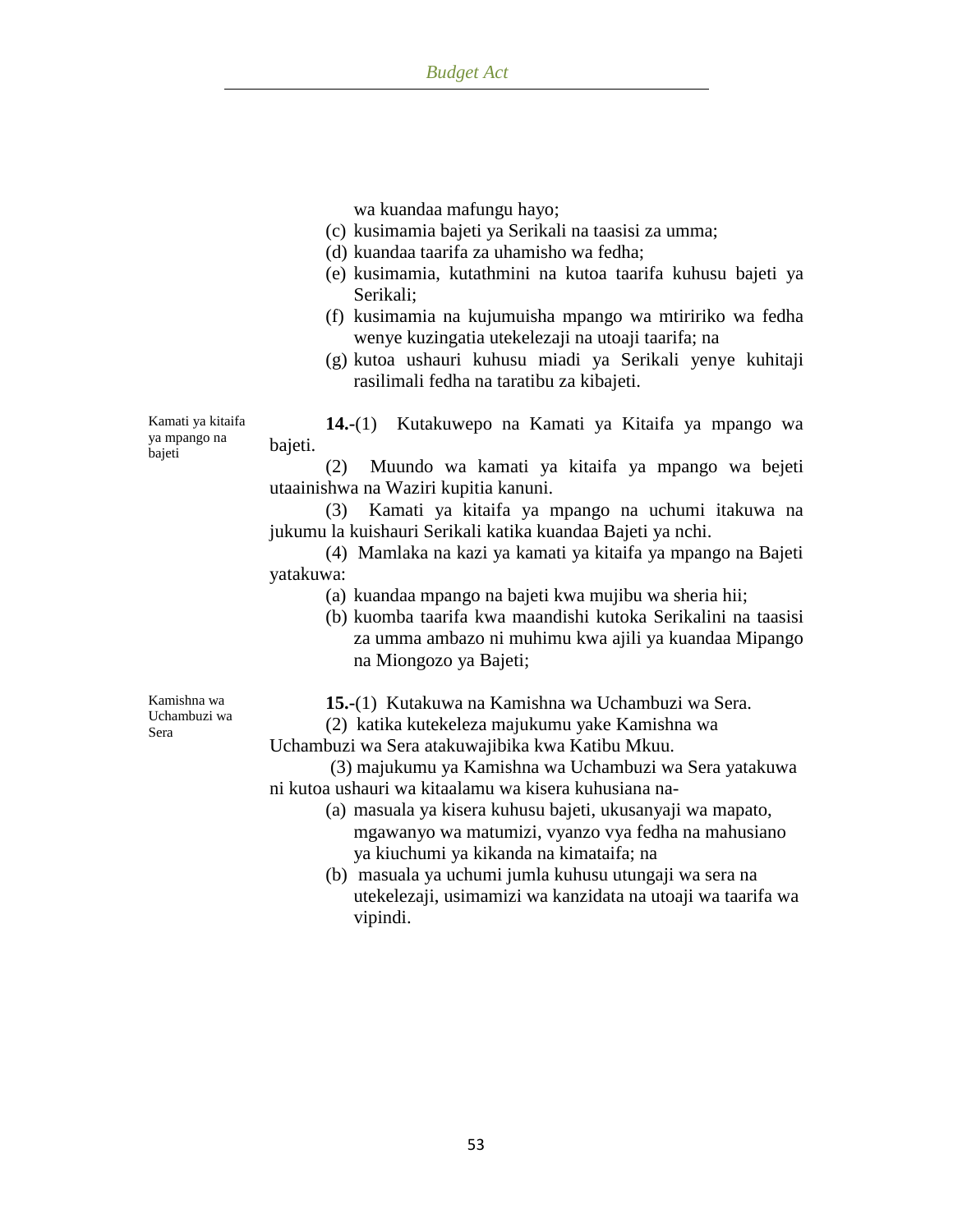| Mamlaka na kazi ya | 16. Msajili wa Hazina atakuwa na mamlaka na kazi ya-           |
|--------------------|----------------------------------------------------------------|
| Msajili wa Hazina  | (a) kupitia na kupendekeza au kupitisha mikakati na mipango    |
|                    | ya mwaka ya taasisi za umma ambazo ziko chini ya               |
|                    | usimamizi wa Msajili wa Hazina kabla ya kuiingiza              |
|                    | kwenye mpango wa Maendeleo ya Taifa;                           |
|                    | (b) kusimamia mifuko ya uwekezaji wa taasisi za umma;          |
|                    | (c) kufuatilia na kuhakikisha kwamba ziada, michango na        |
|                    | gawio kutoka taasisi za umma zinalipwa kwa wakati;             |
|                    | (d) kuelekeza au kupitisha, matumizi au marekebisho ya         |
|                    | Kanuni za fedha ili kuhakikisha mapato na matumizi ya          |
|                    | taasisi za umma;                                               |
|                    | (e) kusimamia mitaji, ruzuku, fedha za mitaji, akiba au mapato |
|                    | yaliyosalia, yaliyolipwa na shirika na uwekezaji mwingine      |
|                    | wa umma;                                                       |
|                    | (f) kuchambua na kuidhinisha muundo wa taasisi, muundo wa      |
|                    | mishahara, kada za utumishi katika taasisi za umma;            |
|                    | (g) kusimamia fedha zilizopokelewa kutokana na ubinafsishaji   |
|                    | wa taasisi za umma, mali na hisa;                              |
|                    | (h) kufanya mapitio na kusaini mikataba ya utekelezaji ya      |
|                    | mashirika ya umma yenye lengo y kuboresha mapato; na           |
| Mamlaka na kazi    | 17.(1)-Mamlaka na kazi za Maafisa Masuuli zitakuwa ni          |
| ya Maafisa         | kuhakikisha kwamba-                                            |
| Masuuli            | (a) mafungu ya bajeti na taasisi za umma zinaandaliwa kwa      |
|                    | mujibu wa Miongozo na Miongozo ya Bajeti;                      |
|                    | (b) fedha za umma na rasilimali za umma zinalindwa na          |

- kusimamiwa ipasavyo; na
- (c) kuna mpangilio mzuri wa kuwezesha kukusanya mapato kutoka kwa umma.
- (2) Maafisa Masuuli wa Wizara na taasisi za umma

wataanzisha kamati za bajeti ambazo muundo wake utaainishwa katika kanuni.

54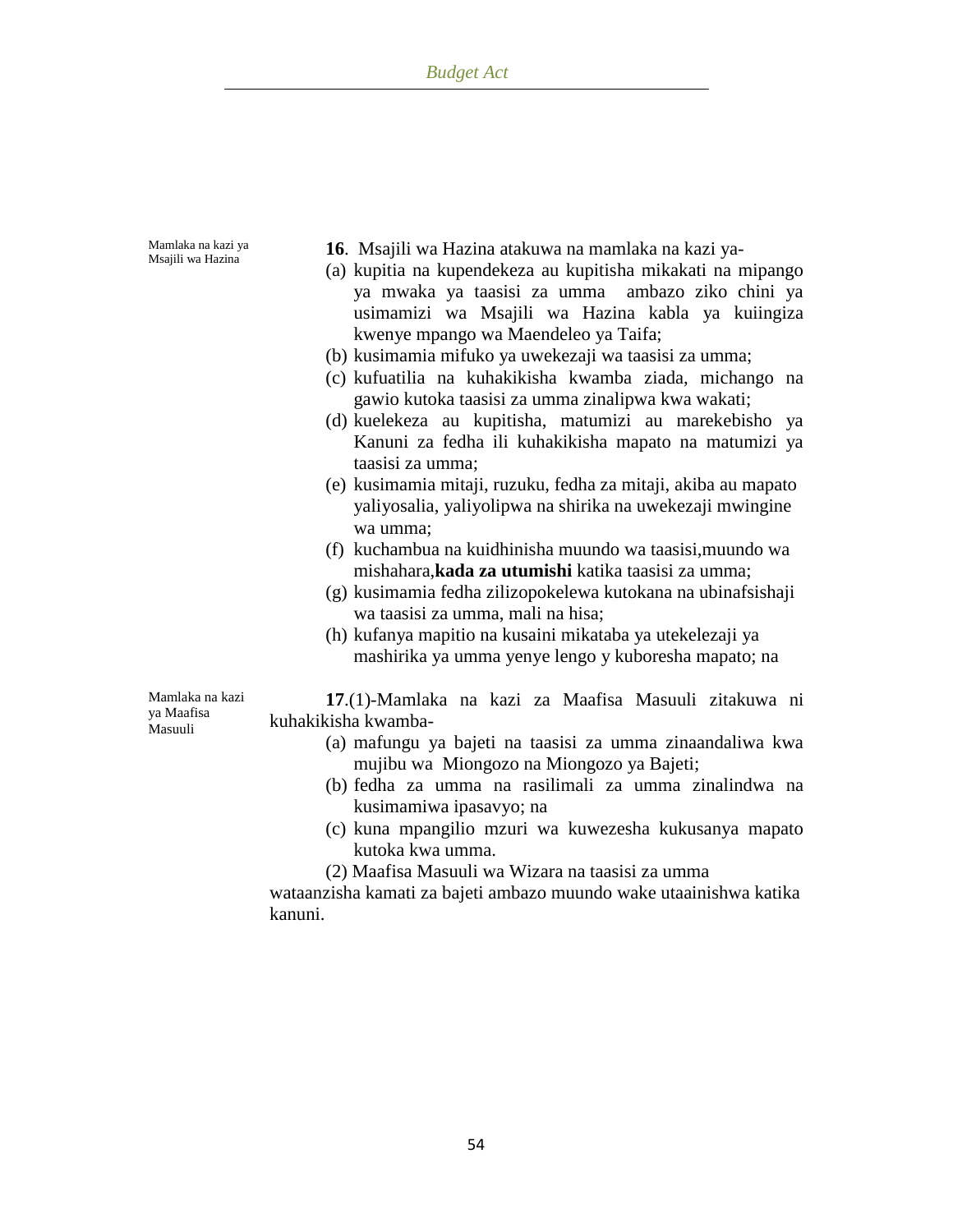### SEHEMU YA NNE UANDAAJI NA UIDHINISHWAJI WA BAJETI

Hatua za uandaaji wa bajeti

**18.-**(1) Matayarisho ya Bajeti kwa kila mwaka wa fedha yatahusisha hatua zifuatazo-

- (a) majumuisho ya mchakato wa mipango ya maendeleo ambayo itakuwa ile mipango ya muda mrefu na muda wa kati;
- (b) mipango na maamuzi ya sera za kifedha na kiuchumi pamoja na vipaumbele vya ngazi ya kitaifa kwa muda wa kati;
- (c) Baraza la Mawaziri kuidhinisha Mwongozo wa Mpango wa Bajeti;
- (d) Bunge kuidhinisha Mwongozo wa Bajeti na Mpango kama msingi wa maamuzi ya baadaye;
- (e) Baraza la Mawaziri kuidhinisha hatua na vyanzo vya mapato;
- (f) Bunge kuidhinisha hatua na vyanzo vya mapato;
- (g) kuwasilisha makadirio ya bajeti Bungeni kwa ajili ya kupata kibali;
- (h) kuandaa Muswada wa Sheria ya Kuidhinisha Matumizi ya Serikali, Muswada wa Sheria ya Fedha na Sheria nyingine zinazohitajika kutungwa kwa ajili ya utekelezaji wa mapendekezo ya Bajeti ya Serikali;
- (i) kutunga Sheria ya Kuidhinisha Matumizi ya Serikali na Sheria ya Fedha;

(2) Kutakuwa na kamati ya kumshauri Waziri kuhusu vyanzo vya mapato katika mwaka wa fedha husika.

(3) Muundo wa kamati ya hiyo ya ushauri utaainishwa na Waziri katika kanuni.

Mpango wa Maendeleo wa Taifa **19.** Waziri anayeshughulikia Tume ya Mipango ataandaa na kuwasilisha Bungeni Mpango wa Maendeleo wa Taifa ambao utakuwa msingi wa uandaaji wa bajeti ya Taifa.

Mpango na Mwongozo wa **20.-**(1) Waziri ataandaa na kuwasilisha Bungeni Mpango na Mwongozo wa Bajeti.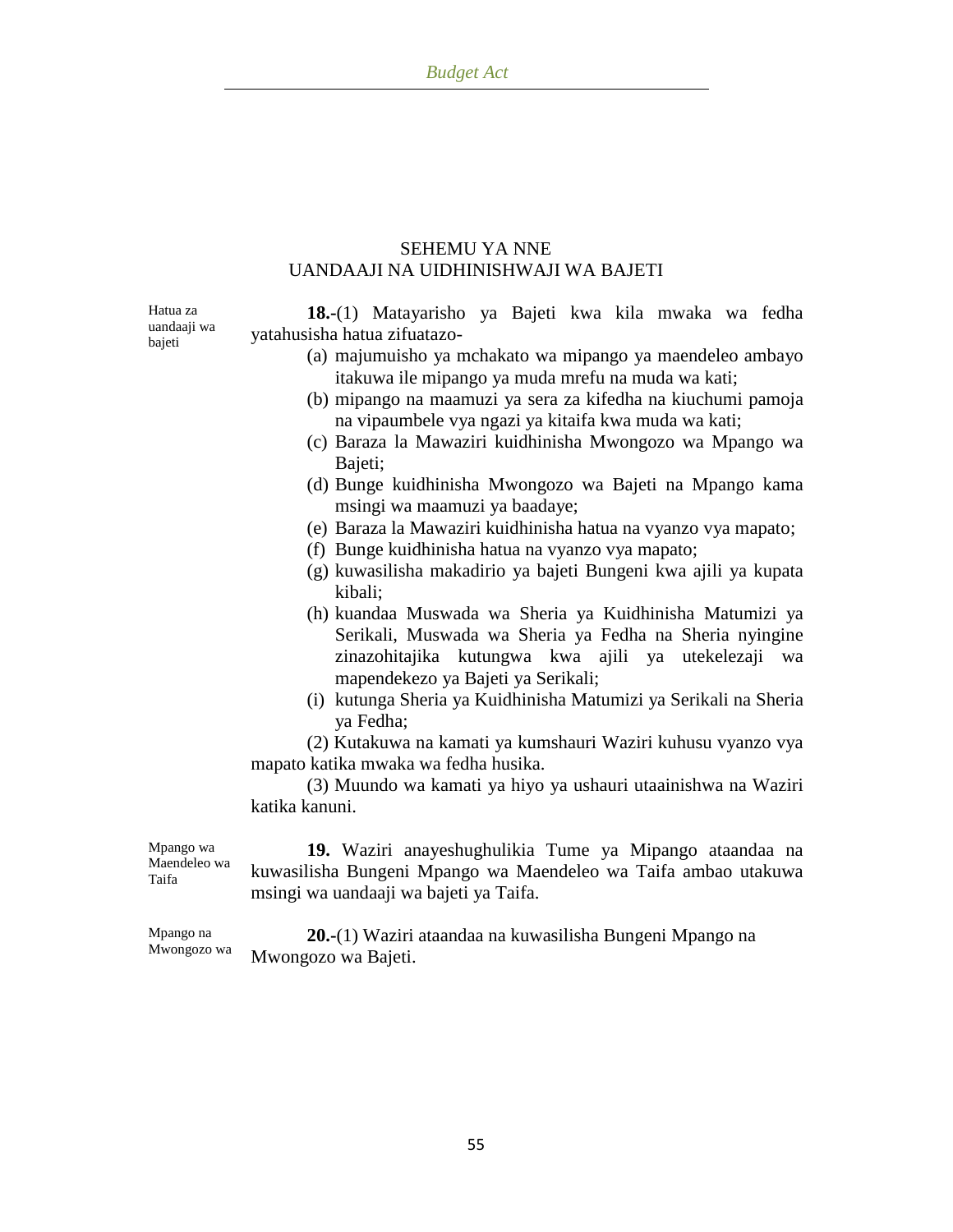Bajeti (2) Mpango na Mwongozo wa Bajeti utawasilishwa Bungeni kila Februari ya kila mwaka, au pale ambapo Bunge halitakuwepo mwezi Februari, kila wiki ya kwanza Bunge litakapokutana.

> (3) Mpango na Miongozo ya Bajeti utaeleza kwa mapana malengo ya masula ya Uchumi Jumla ambayo yatakuwa msingi wa bajeti kwa kipindi kinachofuata mwaka wa fedha uliopo na mipango ya kati na itazingatia yafuatayo-

- (a) tathimini ya mwaka wa fedha uliopo na uchumi unaotarajiwa kwa miaka ya fedha mitatu inayofuata;
- (b) uchumi jumla na sera za kibajeti kwa kipindi kilichobainishwa chini ya aya (a);
- (c) malengo ya mapato kwa ujumla, matumizi kwa ujumla, ukopaji wa ndani nan je kwa kipindi kinachofuata mwaka wa fedha na mipango ya kati;
- (d) jumla ya rasilimali zilizogawanywa kwa ajili miradi ya kisekta au Wizara kwa kipindi kilichobainishwa chini ya aya (a) ilibainisha matokeo yanayotarajiwa kutoka kwa kila mradi kwa kipindi hicho;
- (e) vigezo vilivyotumika kugawa rasilimali za umma zilizopo kwa kila mradi;
- (f) makadirio ya riba na gharama za ulipaji madeni na ulipaji wa madeni kwa kipindi cha mwaka wa fedha wa bajeti husika na miaka miwili ya fedha inayofuata;
- (g) mapendekezo ya kugharimia mapungufu yoyote kwa mwaka wa fedha;
- (h) makusudio kuhusu ukopeshaji na vitu vitakavyosababisha kuongezeka kwa deni ya Taifa kwa mwaka wa fedha;
- (i) bajeti na hali halisi ya mapato kwa miaka miwili ya fedha iliyotangulia;
- (j) bajeti na hali halisi ya matumizi kwa miaka miwili ya fedha iliyotangulia kwa kila fungu na Idara muhimu;
- (k) makadirio ya hali ya kifedha kwa mwaka wa fedha unaohusika na bajeti na miaka miwili inayofuata;
- (l) malengo ya kisera yanayosimamia maamuzi ya bajeti ya Serikali kwa kipindi cha mwaka wa fedha na maeneno ya kisera ambayo Serikali itazingatia katika mwaka wa fedha.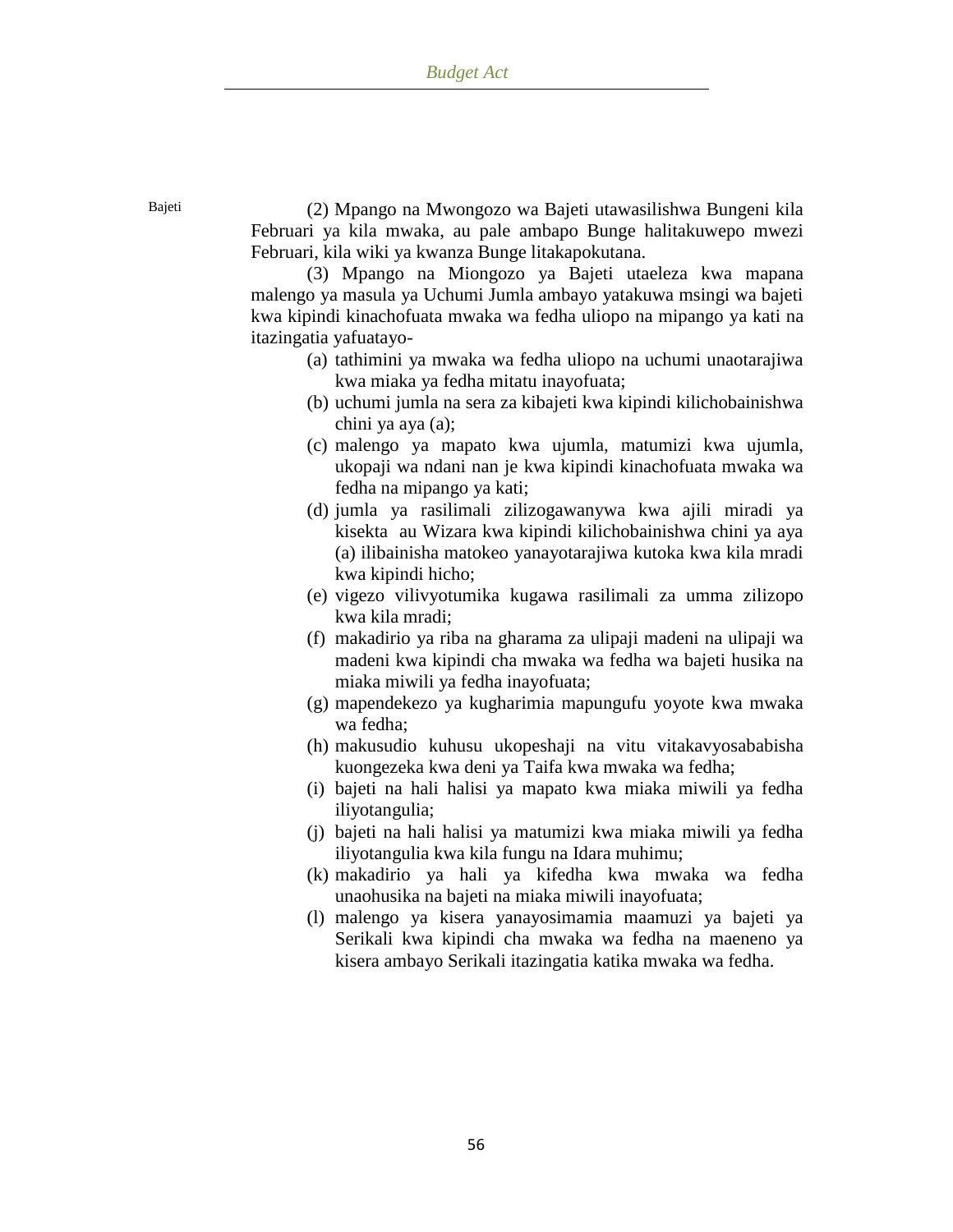Bajeti za taasisi za umma

**21**.-(1) Taasisi za Umma zitatakiwa kuandaa makadirio ya bajeti na kuziwasilisha kwa Katibu Mkuu kwa ajili ya uchambuzi na idhini kwa mujibu wa Sheria hii na kupokea fedha kutoka Mfuko Mkuu wa Hazina kwa kuzingatia bajeti iliyoidhinishwa.

- (2) baada ya kupokea makadirio ya bajeti, katibu mkuu anaweza:
- (a) kuidhinisha makadirio ya bajeti yakiwa na mabadiliko au bila mabadiliko;
- (b) kukataa makadirio ya bajeti na kutoa sababu za kukataa;
- (3) Katibu Mkuu anaweza kufanya mabadaliko au kukataa

makadirio ya bajeti kwa misingi ya sababu mahsusi zilizotajwa kama zinazoainishwa-

- (a) makadirio hayaangukii katika majukumu ya msingi ya taasisi za umma husika;
- (b) makadirio hayo ni ya juu zaidi na hayalingani na mahitaji halisi ya utoaji au upokeaji wa huduma katika soko au
- (c) hayaendani na hatua za kubana matumizi zilizoainishwa katika Mpango wa Maendeleo ya Taifa.

(4) Katibu Mkuu anaweza, kuamuru mapato yaziada ya bajeti yaliyokusanywa na taasisi za umma kuingizwa kwenye Mfuko Mkuu .

Uwasilishaji wa makadilio ya bajeti

**22.-**(1) Waziri atatakiwa, katika kipindi kilichowekwa na kubainishwa katika kifungu hiki, kuwasilisha kwa Baraza la Mawaziri kupata kibali-

- (a) makadirio ya bajeti na nyaraka nyinginezo zinazozingatiwa katika bajeti; na
- (b) rasimu ya miswada ya fedha inayotakiwa kutekeleza bajeti.

(2) Pale ambapo Baraza la mawaziri litakapokuwa limetoa kibali kwa makadirio ya bajeti kwa mujibu wa kifungu kidogo (1), Mawaziri wote watatakiwa kuwa na jukumu la;

(a) kuzingatia, kufuata na kusimamia makadilio ya bajeti;

(b) kusimamia utekelezaji wa makadirio ya bajeti

(3) Waziri atatakiwa kufikia tarehe 30 Aprili kila mwaka, kuwasilisha Bungeni nyaraka zifuatazo-

(a) makadirio ya bajeti;

(b) nyaraka zinazohusiana na makadirio ya bajeti kwa ajili ya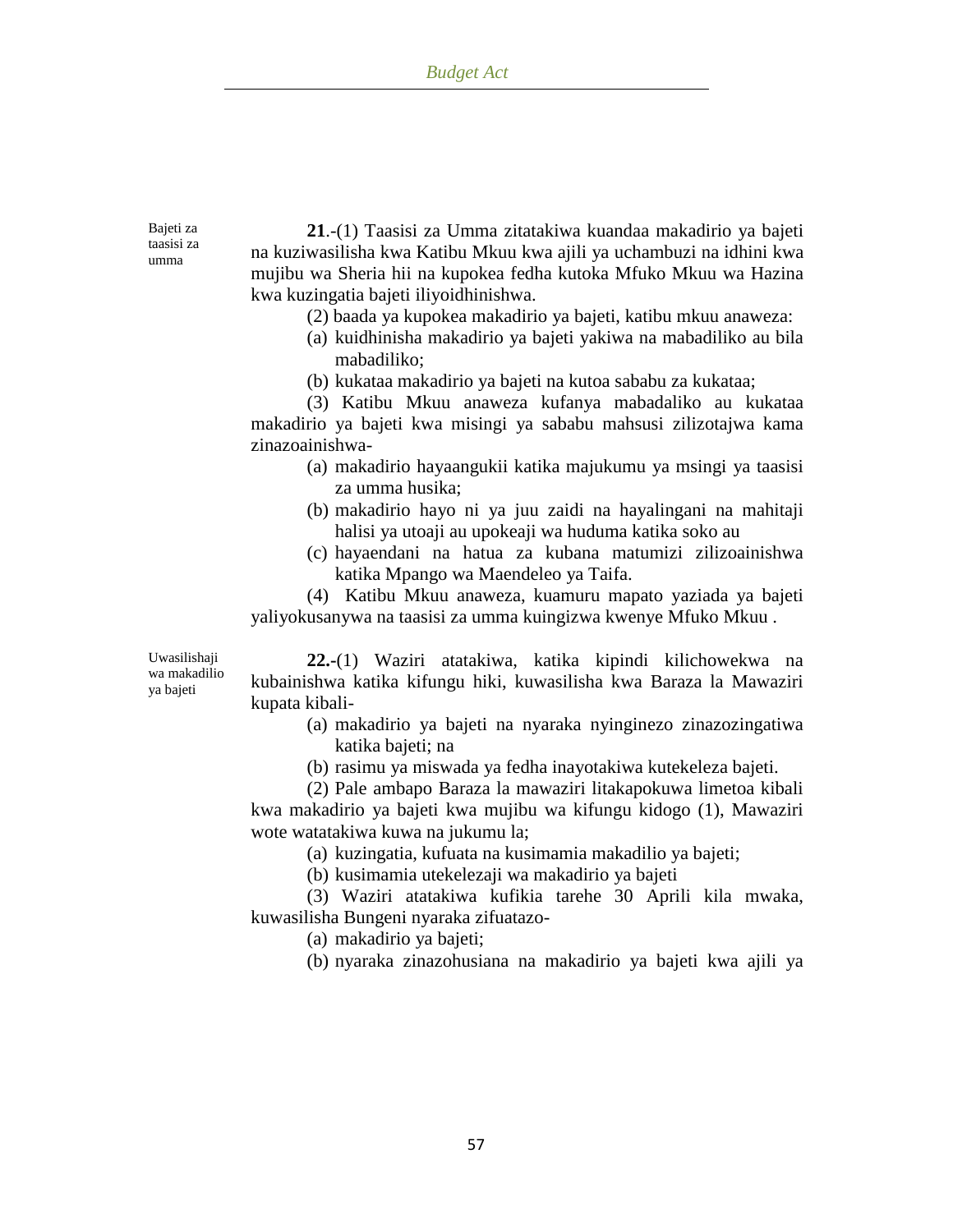utekeleza wa bajeti.

(4) Waziri atatakiwa kuhakikisha maandalizi ya bajeti yanafanyika kwa kuzingatia na ndani ya muda ulioainishwa kuwezesha washiriki wa maandalizi wanazingatia matakwa ya Katiba na Sheria hii.

(5) Waziri baada ya kuwasilisha Bungeni Makadirio ya bajeti na nyaraka zinazohusiana na makadirio ya bajeti kama inavyobainishwa na Kifungu hiki, atatangaza nyaraka na kuzisambaza kwa umma.

(6) Waziri mara baada ya kupata kibali cha Bunge kuhusu makadirio ya bajeti, ataandaa na kuwasilisha Bungeni Muswada wa Sheria ya Kuidhinisha Matumizi ya Serikali wa makadirio yaliyoidhinishwa na Bunge.

Uwasilishaji wa nyaraka zingine za bajeti mbele ya Bunge

**23.-**(1) Pamoja na nyaraka zilizowasilishwa kwa mujibu wa Kifungu cha 22, Waziri atapaswa kuwasilisha Bungeni nyaraka za bajeti kwa kila mwaka wa fedha-

- (a) muhtasari wa bajeti unaojumuisha:
	- (i) muhtasari wa sera za kibajeti zinazojumuisha sera za mapato, matumizi, madeni na upungufu wa fedha;
	- (ii) maelezo ya jinsi bajeti inavyohusika na misingi ya wajibu wa kibajeti na malengo ya kibajeti na
	- (iii) maelezo ya Waziri kuhusu makubaliano ya Bunge kwenye Mpango na Miongozo ya bajeti ilivyoshughulikiwa;
- (b) muundo wa makadirio ya bajeti yanayojumuisha:
	- (i) orodha ya taasisi zote zinazopata fedha kutoka bajeti ya Serikali;
	- (ii) makadirio yote ya mapato kwa wigo mkubwa wa uchumi;
	- (iii) makadirio yote ya matumizi, mafungu ya miradi, ikibainisha matumizi ya kawaida na matumizi ya maendeleo; na
	- (iv) makadirio ya mapungufu ya bajeti au ongekezo kwa mwaka wa fedha na mipango ya kati na mapendekezo ya vyanzo vya fedha;
- (c) taarifa kuhusu madeni yatokanayo na bajeti ya Serikali, inayojumuisha makadirio ya deni, riba na gharama zinginezo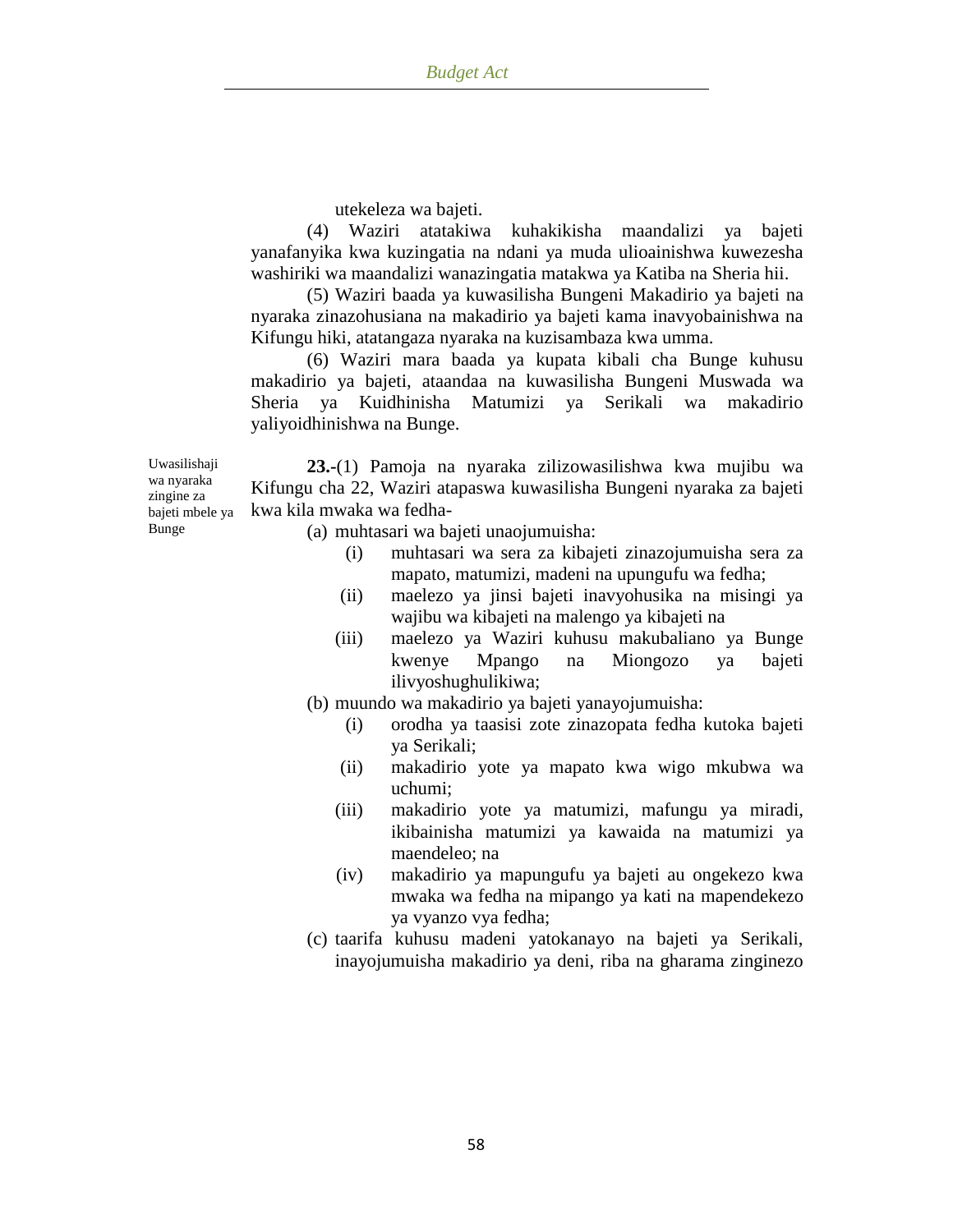zinazotakiwa kulipwa na Serikali katika mwaka wa fedha kwa mujibu wa madeni husika;

- (d) taarifa kuhusu madeni na dhamana za Serikali, yanayojumuisha makadirioya deni, riba na gharama zinginezo zinazotakiwa kulipwa na Serikali katika mwaka wa fedha kwa mujibu wa madeni husika;
- (e) taarifa kuhusu malipo yatakayolipwa na gharama zitakazolipwa na Serikali ambazo hazikubainishwa katika Sheria ya Kuidhinisha Matumizi ya Serikali ambazo zinajumuisha masuala ya kikatiba na mamlaka ya Sheria kufanya malipo hayo na
- (f) taarifa ya Waziri kuhusu hatua zilizochukuliwa na Serikali katika kutekeleza mapendekezo ya Bunge kuhusu bajeti ya Serikali katika mwaka au miaka iliyopita.

(2) Waziri atatoa ufafanuzi wa taarifa zitakazowasilishwa pamoja na makadirio ya bajeti na mfumo wa uwasilishwaji utakaotumika.

Kuidhinishwa kwa Bajeti ya Taifa na

**24.-**(1) Bunge litaidhinisha ifikapo tarehe 30 Juni kila mwaka, bajeti ya Taifa pamoja na Mpango wa Utekelezaji wa Serikali kwa mwaka wa fedha unaofuata na kupitisha Muswada wa Kuidhinisha Matumizi ya Fedha za Serikali, Muswada wa Fedha na hati nyingine za kisheria ambazo ni muhimu katika utekelezaji wa bajeti ya Taifa.

(2) Bunge litaidhinisha bajeti ya Taifa ya mwaka kwa kupiga kura kwa kuita jina kwa kila mbunge.

**25.-**(1) Waziri wa Fedha atahakikisha kuwa matumizi yatakayoidhinishwa katika makadirio ya bajeti katika Sheria ya Kuidhinisha Matumizi ya Serikali yanawasilishwa yakiwa-

- (a) sahihi na zimezingatia masuala muhimu ya kibajeti; na
- (b) yamebainisha wazi fedha zilizopo katika fungu na miradi.
- (2) Sheria ya Kuidhinisha Matumizi ya Serikali itajumuisha-
- (a) matumizi ya kawaida kwa kila mradi, ikiainisha kila matumizi husika; na
- (b) matumizi ya maendeleo kwa kila mradi wa maendeleo, ikiainisha kila matumizi husika.
- (3) Makadirio ya bajeti yaliyoidhinishwa na Bunge yatachukuliwa

Bunge

Matumizi ya Serikali yaliyoidhinish

wa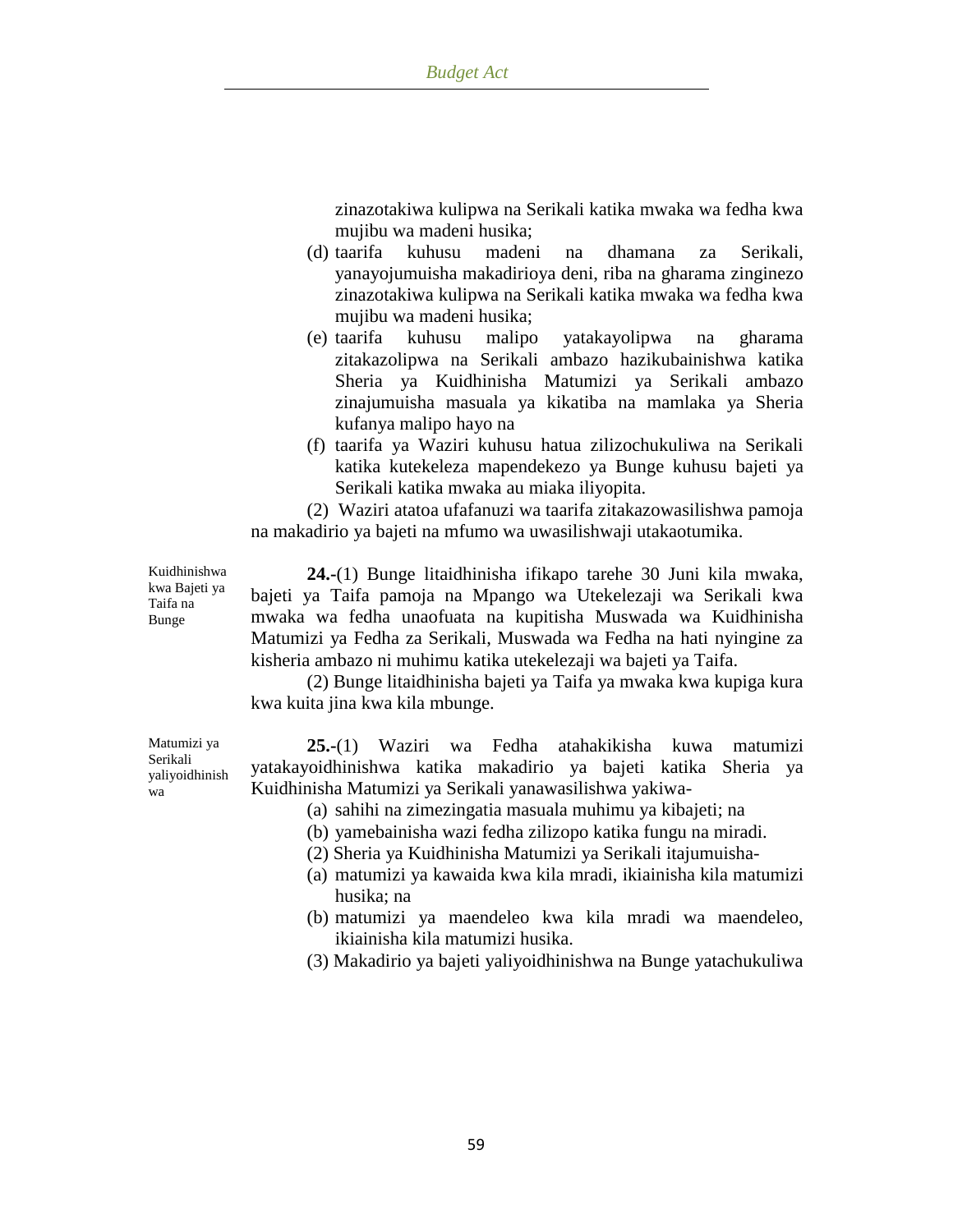kuwa kama yameidhinishwa kwa ajili ya matumizi ya shughuli za Serikali na Taasisi za Umma.

(4) Fedha zilizoidhinisha kwa matumizi ya Serikali na taasisi za umma, zitatumika kwa kuzingatia madhumuni yaliyoainishwa na katika kiwango kilichowekwa kwa makadirio ya Serikali na taasisi za umma.

(5) Waziri katika kipindi cha siku thelathini baada ya Bunge kuidhinisha makadirio ya bajeti, ataboresha, atachapisha na kutangaza kwa umma makadirio ya bajeti.

(6) Waziri atahakikisha na kuchukua hatua kuhakikisha makadirio yaliyoidhinishwa yametayarishwa na kutangazwa katika muundo ambao utakuwa wazi na rahisi kueleweka na kupatikana kwa umma.

Wakati ambapo Sheria ya Kuidhinisha Matumizi ya Serikali haijaanza kutumika

**26.-**(1) Endapo Sheria ya Kuidhinisha Matumizi ya Serikali haijaanza kutumika, Rais anaweza kwa kutumia Warrant iliyosainiwa na resident iliyoelekezwa kwa Waziri, akaruhusu matumizi ya fedha kutoka Mfuko Mkuu wa Serikali kwa lengo la kuwezesha kazi za Serikali kuendelea mpaka muda wa miezi minne toka kuanza kwa mwaka wa fedha kuisha au kwa kuanza kutumika kwa Sheria hii, chochote kitakachotangulia.

(2) Kiasi kitakachoruhusiwa kutumika hakitakiwi kuzidi kiasi kilichoainishwa kwa ajili ya mapendekezo ya shughuli zilizokadiwa kwa mwaka wa fedha au moja ya tatu ya kiasi kilichoainishwa katika Sheria ya Kuidhinisha Matumizi ya Serikali.

(3) Fedha zilizotumika kwa mujibu wa kifungu kidogo cha (1) kitahesabiwa kama sehemu ya fedha zilizoidhinishwa kwa mwaka wa fedha katika Sheria ya Kuidhinisha Matumizi ya Serikali inayohusishwa.

**27.**-(1) Fedha ambazo hazijatumika kufikia mwisho wa mwaka ambazo ziliidhinishwa matumizi yake yataishia mwaka huo wa fedha.

(2) Kwa kuzingatia sheria zingine, endapo mwisho wa mwaka wa fedha taasisi za umma bado ina bakaa ya fedha zilizoidhinishwa kutoka Mfuko Mkuu wa Hazina, fedha hizo zitarudishwa kwenye Mfuko Mkuu wa hazina, taasisi ya umma itaandaa taarifa na kuiwasilisha kwa Kamishna wa Bajeti.

(3) Kifungu kidogo cha (2) hakitatumika kwa fedha zilizoidhinishwa kuvuka mwaka wa fedha kama zitakavyoainishwa

Mwisho wa Matumizi ya fedha iliyoidhinisha kwa mwaka wa fedha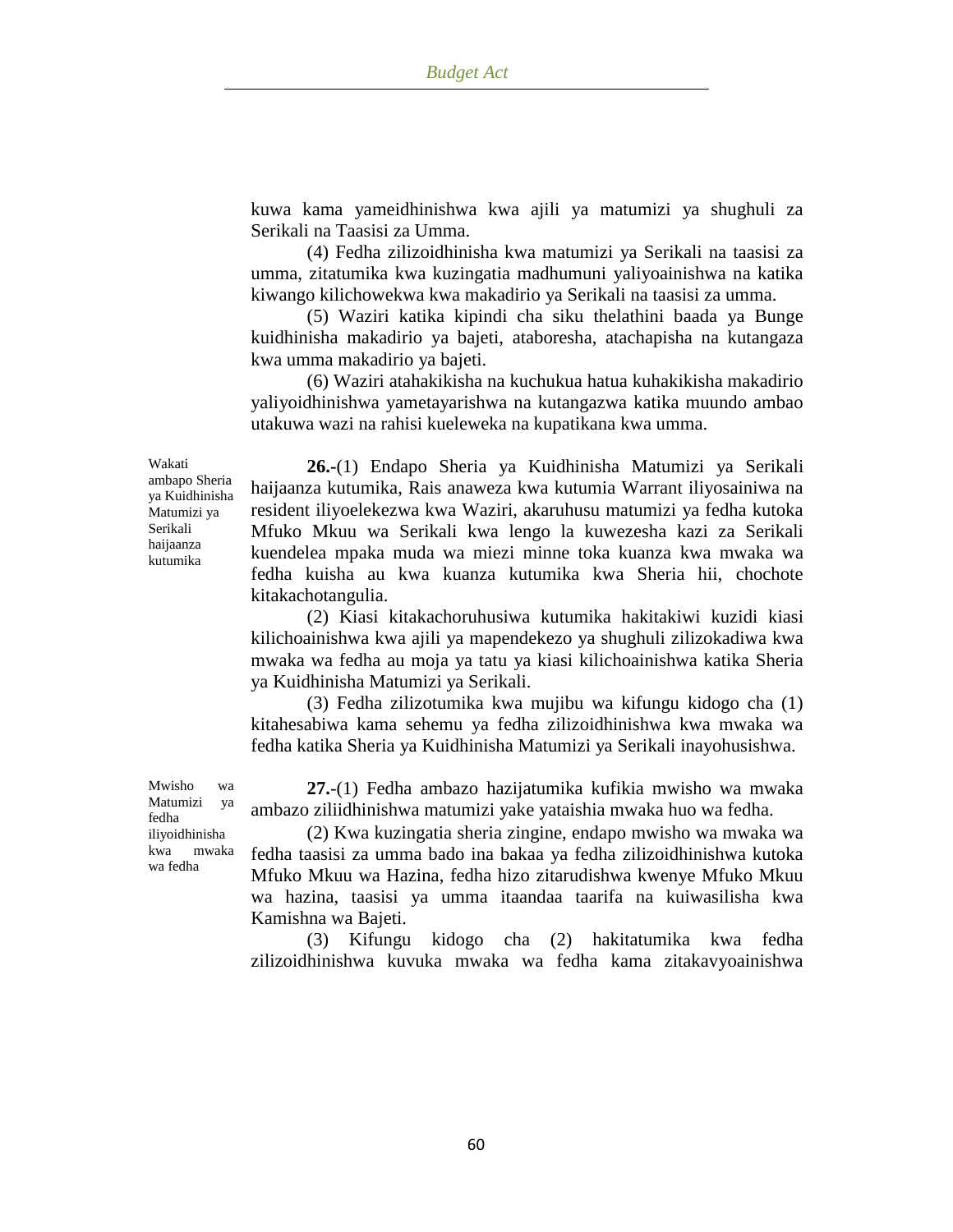#### katika kanuni.

Muda wa matumizi na kibali

Kuwasilisha viashiria vya Sera ya Bajeti

**28.-**(1) Matumizi yote ya fedha za umma yaliyopitishwa na Bunge kwa ajili ya huduma za mwaka wa fedha na kila kibali na idhini nyingine zilizotolewa na sheria hii kuhusiana na mwaka husika, itaisha na kukoma kuwa na nguvu inapofika mwisho wa mwaka wa fedha.

(2) Fedha zote ambazo hazijatumika na ambazo zilitolewa kwenye Mfuko Mkuu zitarejeshwa kwenye Mfuko Mkuu.

**29.-**(1) Waziri, katika kila mwaka wa fedha baada ya kupata idhini ya Baraza la Mawaziri, atatangaza kwa umma viashiria vya sera za bajeti pamoja na hatua za kukusanya mapato ya Serikali.

(2) Wakati akitoa tangazo hili, atazingatia makubalino ya kikanda na kimataifa ambayo Jamhuri ya Muungano wa Tanzania imeingia, ikiwa ni pamoja na Mkataba wa Afrika Mashariki mwaka 1994 na pale ambapo mikataba hiyo inahitaji kutangazwa kwa hatua hizi katika tarehe maalum, Waziri atahakikisha hatua hizi zinatangazwa katika tarehe husika.

Kuwasilisha Muswada wa Fedha

**30.-**(1) Waziri ataandaa na kuwasilisha Bungeni, Muswada wa Fedha akiainisha hatua za kuongeza mapato ya Serikali.

(2) Katika kuwasilisha Muswada wa Fedha, Bunge litawasilisha mapendekezo yake kuhusu Muswada wa Fedha.

(3) Mapendekezo yote yatakayotolewa na Bunge au kuchukuliwa na Bunge katika masuala ya mapato yata-

- (a) zingatia kwamba kiwango cha mapato kitakachokusanywa kinaendana na misingi ya bajeti iliyoidhinishwa;
- (b) kuzingatia misingi ya usawa, uhakika na wepesi wa kukusanya;
- (c) kuzingatia athari za mapendekezo ya mabadiliko katika mchanganuo wa kodi kwa kuzingatia kodi ya moja kwa moja na kodi inayoingizwa kwenye bidhaa;
- (d) kuzingatia mwenendo wa mapato ya ndani, kanda na kimataifa;
- (e) kuzingatia athari katika maendeleo, uwekezaji, kukua kwa uchumi; na
- (f) kuzingatia kodi na makubaliano mengine ya viwango na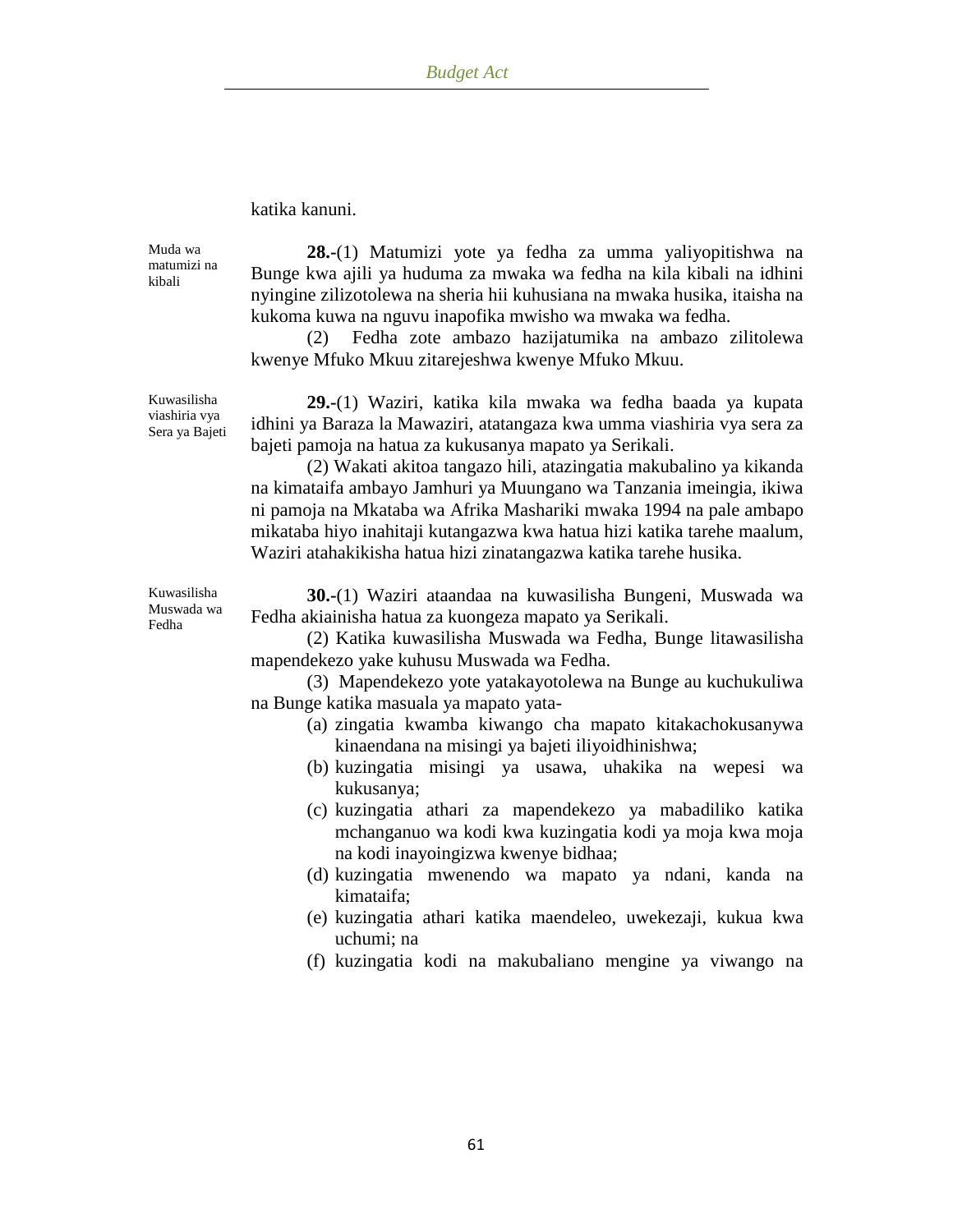majukumu ambayo Jamhuri ya Muungano imechukuwa, ikiwa ni pamoja na kodi na makubaliano ya viwango katika makubaliano ya uanzishwaji wa Jumuiya ya Afrika Mashariki 1994.

(4) Mapendekezo yatakayotolewa chini ya kifungu hiki yatazingatia misingi ya usimamizi wa mapato.

Kuzuia idhini **31.-**(1) Pale ambapo Bunge limeridhika kuwa zipo sababu za kutosha zilizopelekea kushindwa kutekeleza kwa mapendekezo ya ukaguzi uliopita yaliyofanywa na Bunge, Bunge linaweza kuzuia matumizi ya kifungu maalum ndani ya Fungu, kutoka Mfuko Mkuu, kama takavyoona inafaa kwa madhumuni ya kugharamia matumizi ya Fungu hilo.

> (2) Pale ambapo kwa hiari, Fungu hilo limekuwa kwa mfululizo likishindwa kutekeleza au kujibu hoja za ukaguzi na mapendekezo, Bunge linaweza, kwa mujibu wa taratibu za haraka utakavyoona inafaa, kuzuia fedha hizo kutoka katika Fungu hilo kwa mwaka kulingana na kiasi cha fedha kilichohojiwa kuhusu Fungu hilo.

> (3) Pale ambapo Bunge limeridhika kuwa kwa hiari na mfululizo Fungu limeshindwa-

- (a) kuzingatia misingi ya umakini na usimamizi mzuri wa fedha;
- (b) kuzingatia misingi bora ya uhasibu na usimamizi wa fedha; au
- (c) kufikia malengo na madhumuni ya bajeti linaweza, pamoja na taratibu nyingine itakavyoona ni za haraka, kuzuia kifungu kimoja au zaidi katika fundu kwa huduma mbalimbali katika Fungu hilo.

(4) Kutokana na kushindwa kwa mfululizo kwa Idara katika seksheni hii ambao unatokana na utendaji mbaya wa Afisa wa Umma, Bunge linaweza, kwa kura ya wachache, na kwa kuzingatia masharti kama itakavyoona inafaa, kuzuia mafano yoyote na mshahara wa Afisa huyo kwa muda itakavyoona inafaa.

(5) Pale ambapo Fungu linawasilisha mbele ya Bunge kuonesha kuwa limeyafanyia kazi mapendekezo ya ukaguzi wa hesabu, Bunge linaweza, iwapo sheria ya Fedha haijaidhinishwa, kuidhinisha malipo ya Fungu hilo kwa namna itakavyoona inafaa.

(6) Mdhibiti na Mkaguzi Mkuu wa Hesabu za Serikali anaweza,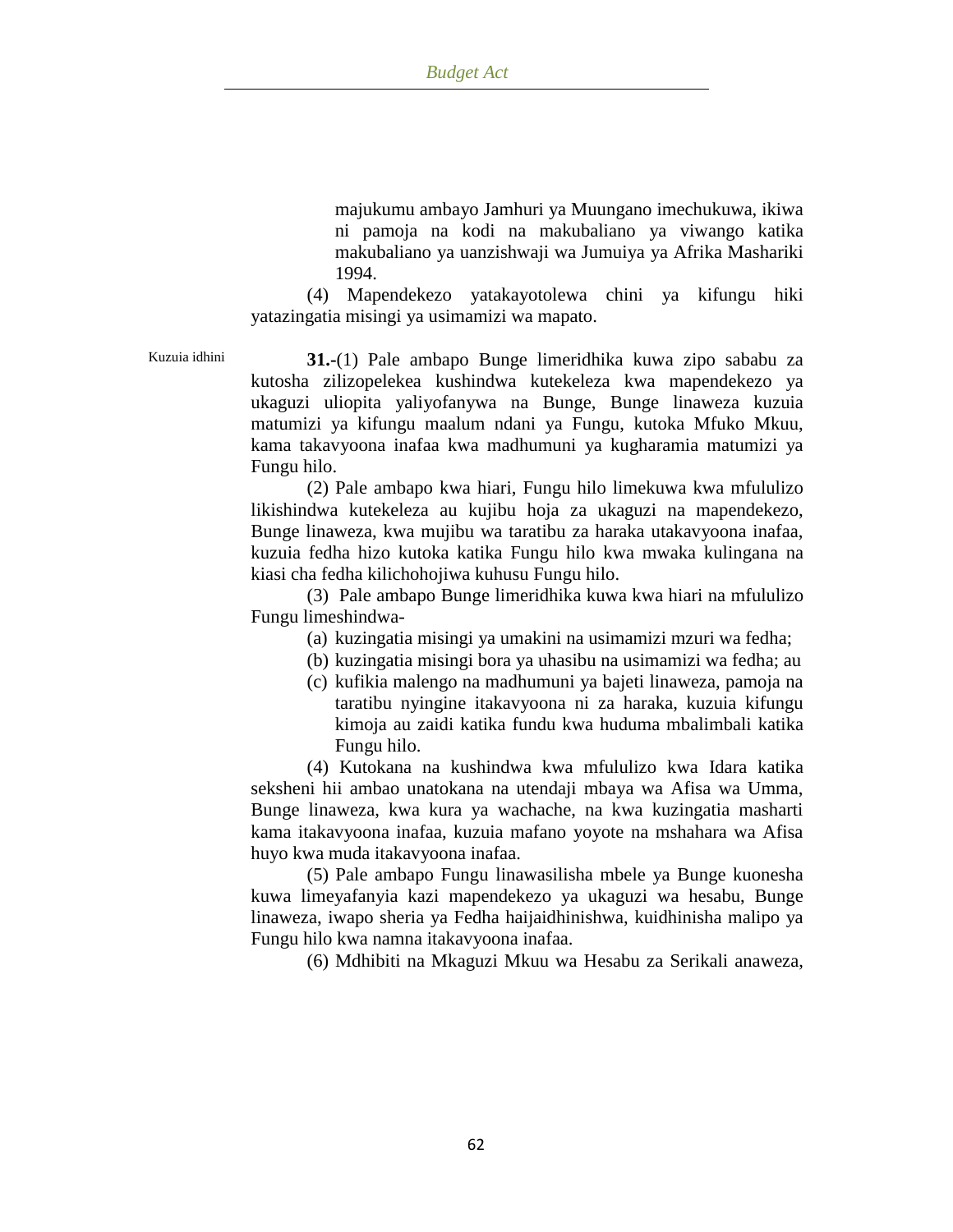katika taarifa yake kwa Bunge, kupendekeza kuzuia matumizi ya kifungu chochote katika seksheni hii.

- (7) Katika kifungu hii-
- (a) "kuzuia" ina maana kuzuia, kiasi Fulani au kiasi chote, kwa muda mfupi au moja kwa moja, kifungu kimoja au zaidi ambacho kipo katika makadirio ya mwaka; na
- (b) fungu, linajumuisha Wizara au Taasisi ya Umma.

**32.-**(1) Serikali inaweza, kwa idhini ya Bunge, kukiuka malengo ya kibajeti kutoka katika Mwongozo wa Mpango na Bajeti kwa muda mfupi pale ambapo ukiukaji huu unatokana na majanga ya asili au tukio linguine jingine ambalo halikutarajiwa kama ilivyobainishwa katika kifungu cha 35.

(2) Pale ambapo yapo mabadiliko ya Serikali, Serikali mpya inaweza, kwa idhini ya Bunge, kukiuka malengo ya kibajeti katika Mwongozo wa Mpango wa Bajeti bila ya kukiuka misingi ya bajeti.

(3) Waziri atawasilisha bungeni taarifa ya ukiukaji wa malengo ya bajeti, na atajumuisha katika taarifa hiyo-

- (a) sababu na matokeo ya ukiukaji huo;
- (b) mapendekezo ya kushughulikia uhamisho huo;
- (c) muda unaokisiwa wa mabadiliko haya; na
- (d) hali ya utekelezaji wa miradi ya maendeleo iliyoanzishwa na Serikali na iwapo kuna mradi uliosimamishwa, na sababu za kufanya hivyo.

**33.-**(1) Mfuko wa Dharura ulioanzishwa utajumuisha fedha zilizotengwa kutoka Mfuko Mkuu wa Serikali kwa Sheria ya Fedha katika kila mwaka wa fedha.

(2) Mfuko wa Dharura utarejeshewa kila mwaka kwa kiwango kilichoidhinishwa hapo awali katika bajeti ya mwaka uliopita.

(3) Mfuko wa Dharura utakuwa sehemu ya Bajeti ya mwaka na Bunge, pamoja na viwango vilivyotajwa katika kifungu kidogo cha (2), litaidhinisha fedha nyingine kwa kadri litakavyoona inafaa.

(4) Mdhibiti na Mkaguzi Mkuu wa Hesabu za Serikali kwa mujibu wa Sheria ya Ukaguzi, atatoa taarifa katika Bunge kuhusu hesabu za Mfuko wa Dharura.

kukiuka malengo ya kibajeti

Serikali

Vyanzo vya Mfuko wa Dharura

Sura 418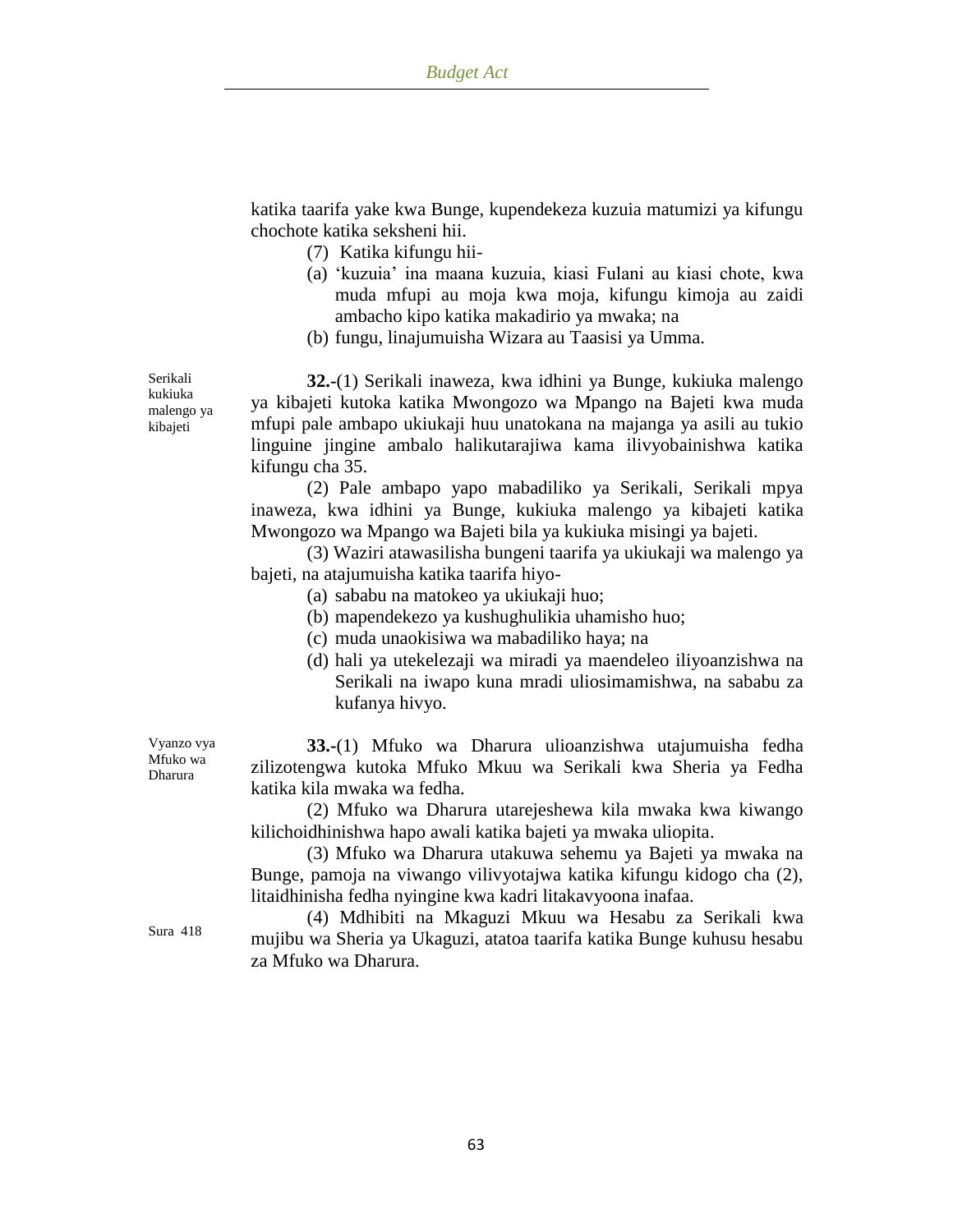Waziri kusimamia Mfuko wa Dharura

**34.-**(1) Waziri atasimamia Mfuko wa Dharura.

(2) Kiwango cha Kudumu cha Mfuko wa Dharura hakitazidi kiwango kilichoelezwa na Waziri baada ya kuidhinishwa na Bunge.

(3) Waziri atatunza Mfuko wa Dharura katika akaunti tofauti, katika Benki Kuu ya Tanzania na-

- (a) atafanya malipo kwenye akaunti ya mfuko wa dharura kutoka kwenye mfuko wa Serikali kupitia sheria ya kuidhinisha matumizi ya fedha; na
- (b) atalipa kutoka mfuko wa dharura bila kuchelewa, matumizi yote kwa mujibu wa kifungu cha 35.

Matumizi kutoka Mfuko wa Dharura

**35.-**(1) Waziri anaweza kutoa fedha kutoka Mfuko wa Dharura pale ambapo, kwa msingi wa vigezo vilivyowekwa na mfumo na taratibu za mwongozo wa uendeshaji zilizotajwa na kuidhinishwa na Bunge pamoja na sheria kuhusiana na kudhibiti majanga akiridhika kuwa ipo dharura na jambo lisilotarajiwa na kusababisha umuhimu wa kufanya matumizi ambayo hayamo katika sheria yoyote maalum.

(2) Kwa madhumuni ya kifungu kidogo cha (1), Waziri kwa kuongozwa na Sheria na Kanuni zilizopo, amethibitisha kuwa-

- (a) malipo hayakukasimiwa katika bajeti kwa sababu hayakutarajiwa na hayawezi kusubiri mpaka mwaka ujao wa fedha bila kuathiri manufaa kwa umma; na
- (b) tukio halikutegemewa.

(3) Pamoja na Kanuni na Sheria husika, kwa madhumuni ya Seksheni hii, tukio lisilotegemewa ni lile ambalo-

- (a) linatishia kwa kiasi kikubwa uhai na ustawi wa binadamu;
- (b) linatishia uharibifu mkubwa wa mazingira; na
- (c) linahusisha kuokoa uharibifu, hasara, ugumu, mateso yanayosababishwa moja kwa moja na tukio hilo.

(4) Tukio litachukuliwa kwamba linatishia uhai wa binadamu au ustawi pale tu linapohusisha, kusababisha au linaweza kusababisha-

(a) kupotea kwa uhai, ugonjwa wa binadamu au maumivu;

(b) kukosa makazi au uharibifu wa mali;

- (c) kuvurugwa kwa huduma, ikiwamo huduma ya afya.
- (5) Fedha katika Mfuko wa Dharura zinatunzwa kwa matumizi ya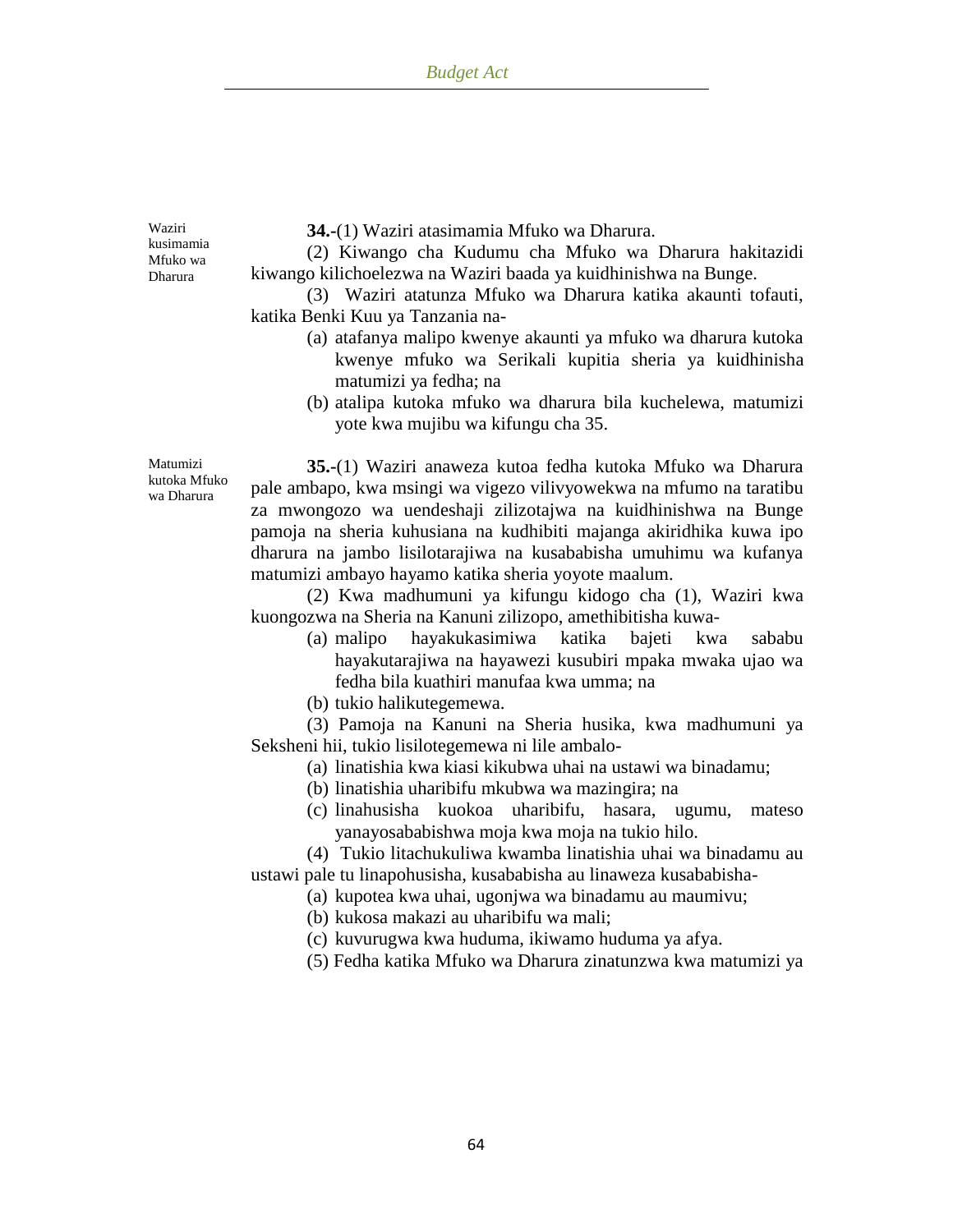majanga ya asili zinaweza kutumika kumuokoa raia wa Jamhuri ya Muungano wa Tanzania ambaye ameathiriwa na majanga ya asili yaliyotokea nje ya Jamhuri ya Muungano, pale ambapo masharti ya kifungu kidogo cha (1) yamezingatiwa.

(6) Mchango wa fedha kwenda katika Fungu, kuhusu majanga ya asili, utatangazwa na Waziri ndani ya siku thelathini baada ya kupokea taarifa.

(7) Kwa kuzingatia kifungu kidogo (2), Waziri, kwa mujibu wa kanuni na idhini ya Bunge, ataweka vigezo vya kutoa fedha kwa mujibu wa kifungu kidogo cha (1).

**36.-**(1) Waziri, ndani ya miezi miwili baada ya kufanya malipo kutoka Mfuko wa Dharura atawasilisha Bungeni taarifa ya kina kuhusu malipo yaliyofanyika akizingatia mahitaji ya taarifa yaliyotajwa katika kifungu kidogo cha 37(2) na kupata idhini ya Bunge kuhusu malipo hayo.

(2) Pale ambapo Bunge halikutani katika kipindi kilichotajwa katika kifungu kidogo (1), au halitakutana katika mwisho wa kipindi hicho na Waziri hajaomba idhini ya Bunge kabla ya kipindi hicho kuisha. Waziri ataomba idhini hiyo ndani ya siku kimi na tano baada ya Bunge lijalo kuketi.

(3) Mara tu baada ya Bunge kuidhinisha malipo, Waziri atawasilisha Muswada wa Fedha kupelekwa Bungeni kupata idhini ya fedha zilizotolewa ziweze kurudishwa katika Mfuko wa Dharura kwa kiasi kilichotumika.

**37.-**(1) Waziri, ndani ya miezi mitatu baada ya mwisho wa kila mwaka wa fedha, ataandaa na kuwasilisha kwa Mdhibiti na Mkaguzi Mkuu wa Hesabu za Serikali taarifa za fedha za mwaka huo kuhusiana na Mfuko wa Dharura.

(2) Waziri atajumuisha taarifa zifuatazo katika taarifa za fedha zinazoandaliwa chini ya kifungu kidogo cha (1).

- (a) tarehe na kiasi cha kila malipo yaliyofanyika kutoka Mfuko wa Dharura;
- (b) mtu ambaye kwake malipo yamefanyika;
- (c) madhumuni ya kufanya malipo hayo;
- (d) iwapo mtu ambaye malipo yamefanyika kwake ametumia

Bunge kuidhinishwa kwa fedha zilizotumika kutoka Mfuko wa Dharura

Taarifa za Fedha kuhusu Mfuko wa Dharura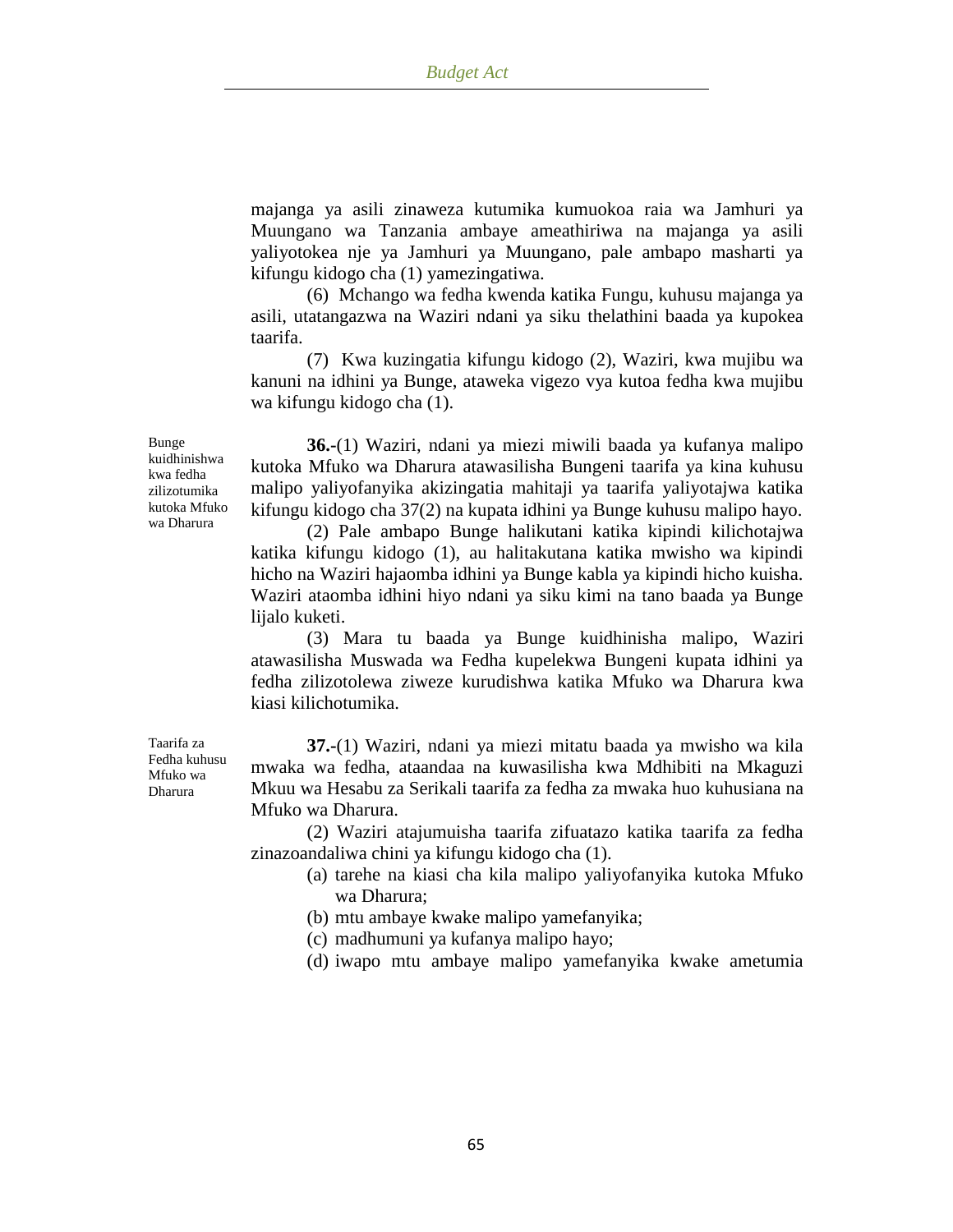fedha hizo kwa madhumuni hayo, taarifa kuhusu hilo;

- (e) iwapo mtu ambaye malipo yamefanyika kwake, bado hajatumia fedha hizo kwa madhumuni hayo, taarifa kuhusu sababu za kutofanya hivyo; na
- (f) taarifa ya kuonesha ni kwa namna gani malipo yamezingatia vigezo vya kufanya malipo hayo.

**38.** Fedha hazitaingia katika Mfuko wa Dharura isipokuwa zile ambazo zimeidhinishwa kwa Sheria ya Bunge pamoja na riba au mapato mengine ambayo yanaweza yakaingizwa katika Mfuko wa Dharura na fedha hizo zitaingizwa katika Mfuko Mkuu wa Serikali.

Uhamisho wa Fedha

Mapato na Uwekezaji

> **39.-**(1) Afisa Masuuli anaweza, baada ya kupata idhini ya Waziri, atahamisha fedha kutoka matumizi yaliyoidhinishwa.

(2) Bila kujali masharti ya kifungu kidogo (1), Afisa Masuuli hatafanya uhamisho wa fedha pale ambapo-

- (a) Fedha hizo zimeidhinishwa kwa matumizi ya ofisi nyingine ya Serikali au mtu;
- (b) fedha zimeidhinishwa kwa matumizi ya uwekezaji to defray matumizi mengine ya maendeleo;
- (c) uhamisho wa fedha ni kutoka katika mishahara kwenda katika matumizi yasiyo ya mishahara; au
- (d) uhamisho wa fedha unaweza kusababisha kuvuruga misingi ya bajeti.

(3) Afisa Masuuli anaweza kufanya uhamisho wa fedha za miradi kati ya mafungu katika bajeti ya mwaka wa fedha, iwapo-

- (a) vipo vifungu katika bajeti za miradi ya mafungu ambavyo vinaweza visitumike;
- (b) maombi ya uhamisho wa fedha yamewasilisha hazina yakitoa maelezo ya ufafanuzi kuhusu uhamisho wa fedha na Hazina imeidhinisha maombi hayo; na
- (c) Kiwango cha jumla cha uhamisho wa fedha kulikofanywa kwenda au kutoka katika miradi au mafungu kwa kiwango kisichozidi matumizi yaliyoidhinishwa katika mradi huo au mafungu katika mwaka huo wa fedha.
- (4) Waziri anaweza, kwa kanuni, kuidhinisha uhamisho wa fedha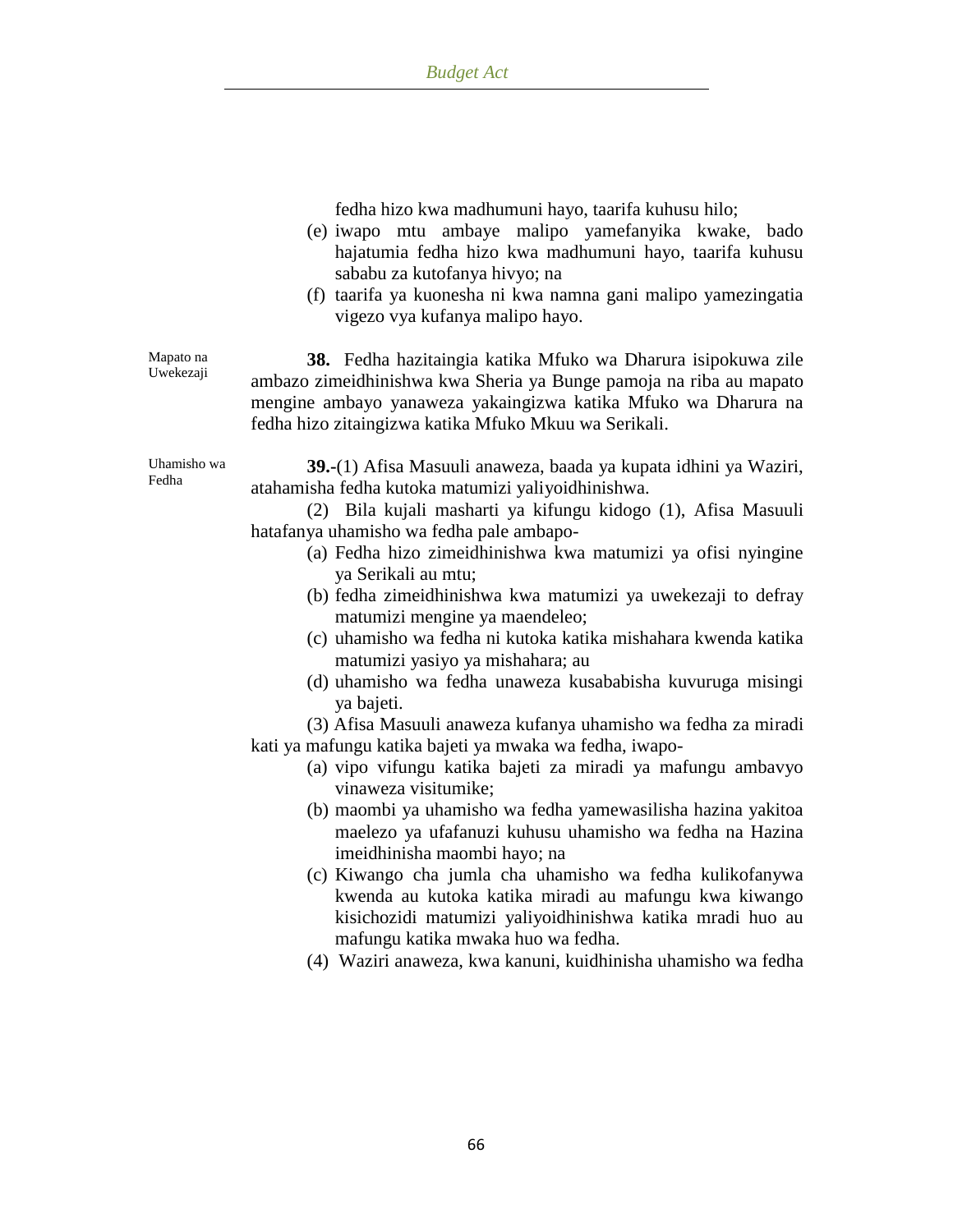ndani ya bajeti za mafungu yaliyoidhinishwa na uhamisho wa fedha ndani ya mafungu au miradi.

(5) Mamlaka ya Waziri katika uhamisho wa fedha katika bajeti hayatekelezwa-

- (a) kiwango cha fedha katika mafungu tofauti;
- (b) kutoka matumizi ya maendeleo kwenda matumizi ya kawaida. Isipokuwa, uhamisho umeidhinishwa kwa bajeti ya nyongeza, na hauzidi kiwango kilichoidhinishwa katika Fungu.

(6) Afisa Masuuli anaweza kuhamisha fedha za ndani ya Fungu bila ya kupata idhini ya Waziri kwa kiwango cha asilimia kilichoidhinishwa katika kanuni na kutoa taarifa kwa Malipaji Mkuu wa Serikali katika kila robo ya mwaka kuhusu uhamisho huo.

- (7) Uhamisho wowote wa fedha:-
- (a) utafanyika kwa kushauriana na Wizara zote zilizoathirika pamoja na Taasisi za Serikali; na
- (b) utawasilishwa Bungeni na kutolewa taarifa kila robo mwaka.

**40.-**(1) Mapato yote yaliyokusanywa zaidi ya kiwango kilichotajwa katika makadirio kitaingizwa katika Mfuko Mkuu wa Serikali.

(2) Taarifa ya matumizi ya ziada itatakasishwa na taarifa ya Afisa Masuuli husika ikielezea sababu za matumizi ya ziada na hatua za kuchukua kuzuia matumizi hayo ya ziada yasitokee.

Kuwasilisha Bajeti ya Nyongeza

Mapato ya ziada

> **41.-**(1) Serikali itawasilisha Bungeni kwa idhini, bajeti ya nyongeza ya fedha zilizotumika ambazo zimezidi kiwango kilichoidhinishwa na Bunge au kwa madhumuni ya kugharamia mahitaji ambayo hayakupangwa.

- (2) Bajeti ya Nyongeza itahitajika kwa-
- (a) kuongeza au kupunguza katika idhini mabadiliko ya malengo, au kupata idhini mpya katika sheria ya fedha.
- (b) kuongeza au kupunguza kiwango cha line item katika makadirio iwapo hayataweza kufikiwa katika mabadiliko ya fedha au mabadiliko ya matumizi yake.
- (c) kuonesha namna ambayo Mfuko wa Dharura umetumika.
- (3) Pale ambapo Bunge limeidhinisha matumizi, Sheria ya Fedha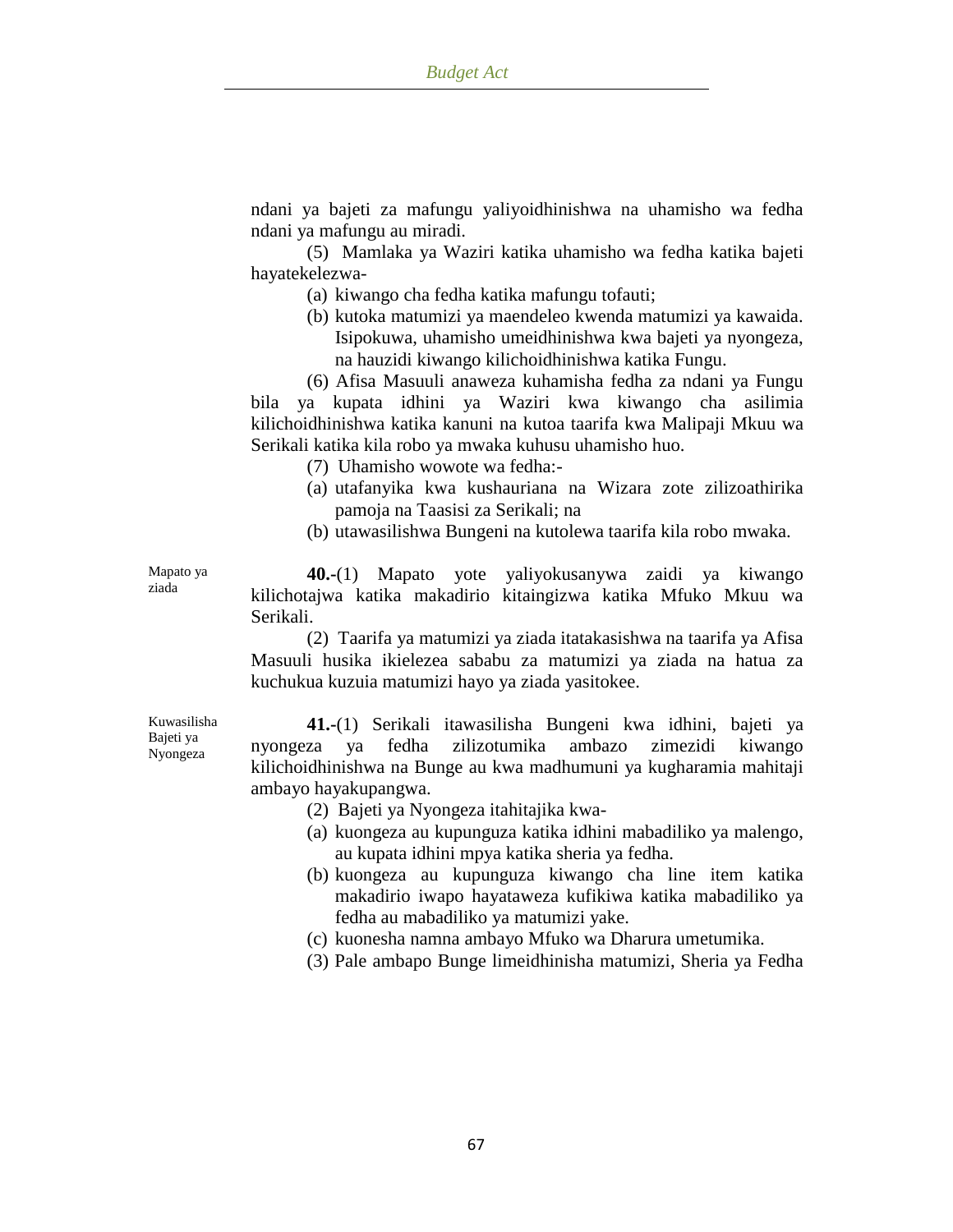itapitishwa kwa kiwango kilichoidhinishwa.

(4) Bajeti ya Nyongeza itajumuisha taarifa ya matumizi ya ziada na mapato husika katika kipindi hicho katika kutekeleza misingi ya fedha na Bajeti.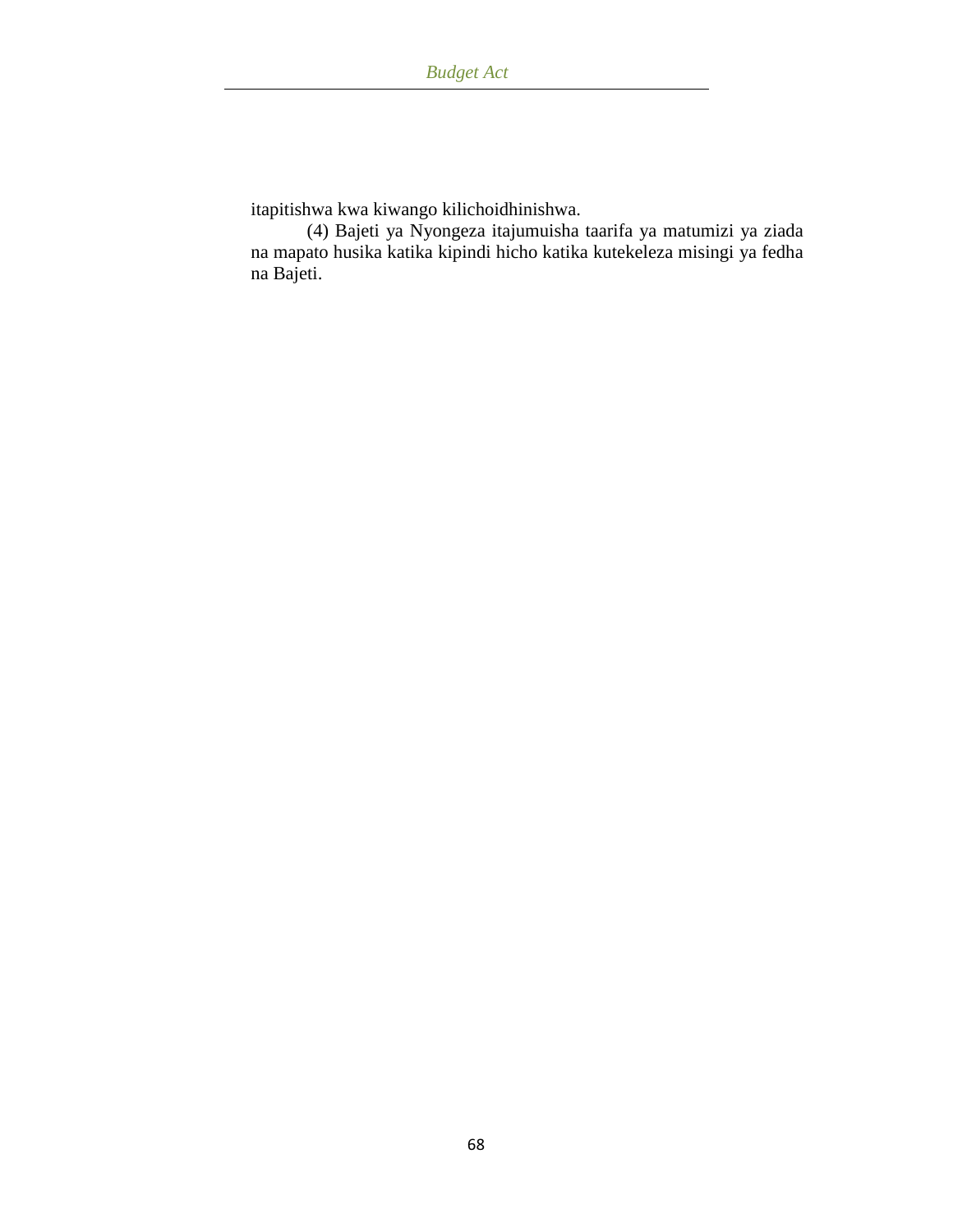#### SEHEMU YA TANO UTEKELEZAJI, UFUATILIAJI, TATHMINI NA UTOAJI TAARIFA WA BAJETI

Mamlaka ya Matumizi

**42.** Mahali ambapo Serikali na taasisi na mashirika ya umma yanakuwa na matumizi yanayotokana na Mfuko Mkuu chini ya Sheria ya Bunge:-

- (a) Afisa Mhasibu ana mamlaka ya kutumia fedha kadri ya sababu zilizobainishwa katika sheria; na
- (b) Mgawo wa fedha kwenye mafungu utazingatia utekelezaji, bajeti iliyoidhinishwa na upatikanaji wa fedha.

Idhini ya kutumia fedha kutoka Mfuko Mkuu

**43.** Mdhibiti na Mkaguzi Mkuu, kwa mamlaka aliyopewa, atatoa idhini ya kutumia fedha za Mfuko Mkuu kwa Waziri.

- (a) Kiasi kinachotakiwa kulipwa katika miezi mitatu inayofuatia kwa ajili ya matumizi ya kisheria; na
- (b) Kiasi kinachotakiwa kulipwa kwa huduma za mwaka wa fedha chini ya mamlaka ya Sheria ya Matumizi.

Utoaji fedha kutoka Mfuko Mkuu

- **44.** (1) Malipo hayatafanywa –
- (a) kutoka kwenye Mfuko Mkuu isipokuwa namna itakavyotolewa na sheria iliyoandikwa; na
- (b) zaidi ya kiasi ambacho kimetolewa chini ya matumizi kwa huduma yoyote.

(2) Kwa kuzingatia vipengele vya sheria inayohusiana na matumizi ya Serikali itatumika kuhusiana na utoaji wa fedha kutoka kwenye Mfuko Mkuu.

Kibali cha Mhasibu Mkuu

**45.-**(1) Mhasibu Mkuu wa Serikali, kwa kibali alichonacho atawaidhinisha maafisa masuuli kufanya matumizi hadi kufikia kiwango kwa madhumuni na kwa kuzingatia masharti yaliyomo kwenye kibali cha Mlipaji Mkuu wa Serikali.

(2) Kibali hakitatolewa na Mhasibu Mkuu wa Serikali mpaka pale kiasi na makusudi ambayo yamesabisha kutolewa yamebainishwa katika kibali kilichotolewa na Mlipaji Mkuu.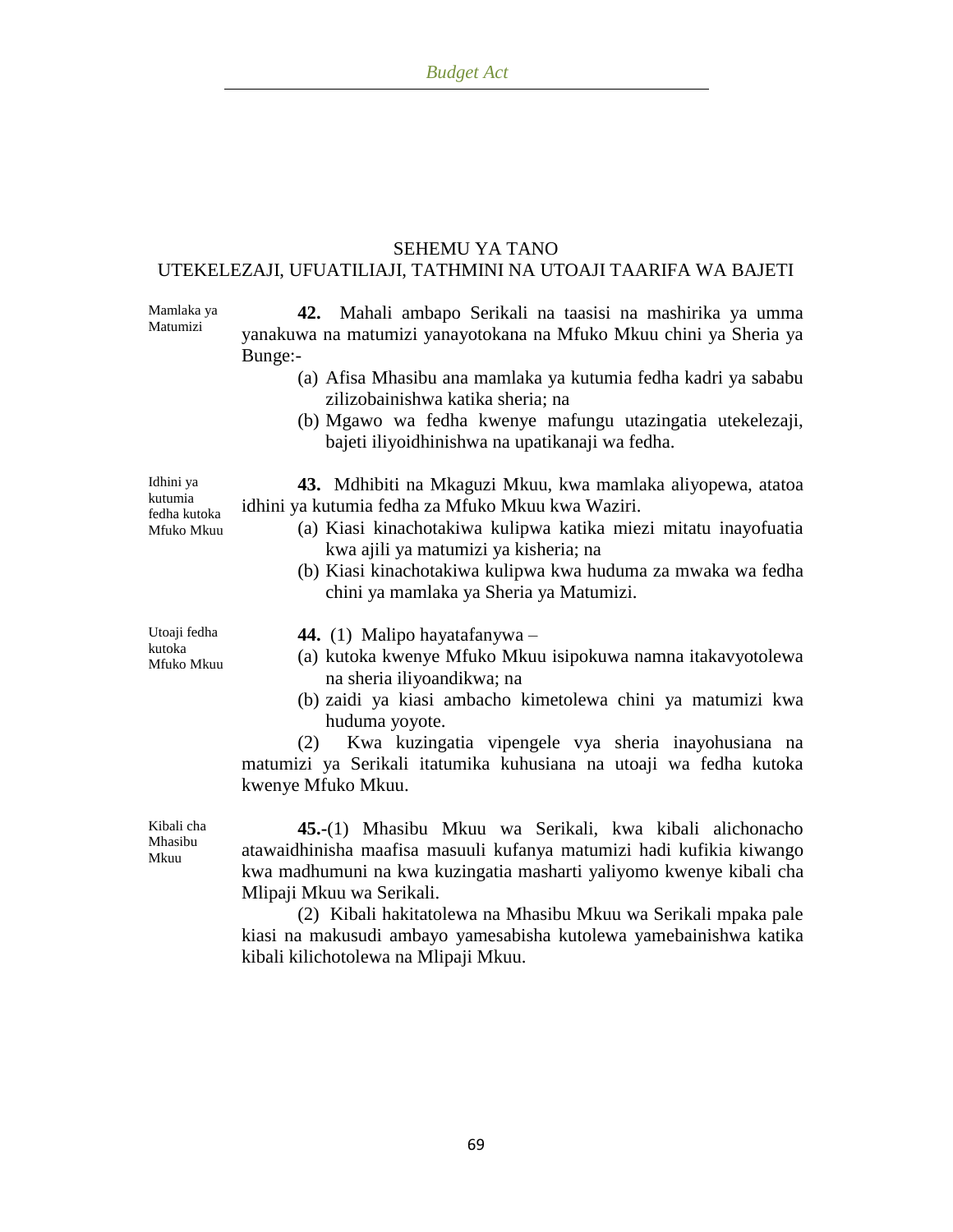(3) Kila kibali kitakachotolewa na Mhasibu Mkuu wa Serikali kitazingatia kiwango na masharti ambayo Waziri atayaainisha.

(4) Afisa Masuuli anaweza asifanye malipo yoyote au kukubali kulipa kutoka kwenye akaunti au kuingia miadi yoyote au matumizi, isipokuwa imeidhinishwa kwa kibali kufanya hivyo.

(5) Kwa madhumuni ya kifungu kidogo (4) "miadi" maana yake mkataba, makubaliano au mpangilio kwa ajili ya kufanya malipo.

**46.** Taasiri au Mashirika ya Umma itafanya miadi chini ya masharti yafuatayo-

- (a) Kiasi ambacho kitalipwa chini ya miadi ni sawa na au pungufu ya kiasi kilichopo kwa ajili ya matumizi;
- (b) Uhalali wa malipo yatakayofanywa chini ya miadi itakuwa imehakikiwa; na
- (c) Miadi ni kwa mujibu wa matoleo ya fedha ya bajeti ya robo mwaka.

Miadi ya miaka mingi

Dhana ya miadi

> **47.-**(1) Miadi yoyote ya miaka kadhaa itahitaji kwanza kupata kibali cha Waziri.

> (2) Kupata kwanza kibali cha Waziri kunahitajika kwa ajili ya kuhakikisha kuwa-

- (a) miadi haisababishi ukomo wa matumizi ya miaka kadhaa chini ya Mwongozo wa Mpango na Bajeti;
- (b) kiasi ambacho kinatakiwa kulipwa chini ya miadi katika mwaka uliopo wa fedha kinatakiwa kiwe sawa au pungufu kuliko kiasi kilichopo kwa ajili ya matumizi;
- (c) uhalali wa malipo yatakayofanyika chini ya miadi ini budi yawe yamehakikiwa; na
- (d) sehemu ya miadi inayotakiwa kulipwa kwa mwaka husika wa bajeti ni sawa na robo ya bajeti iliyotolewa kama ipo.

**48.-**(1) Serikali na Taasisi na Mashirika ya Umma yatahitajika-

- (a) kutunza mifumo ya udhibiti wa miadi ambapo miadi yote inayodhaniwa itaingizwa; na
- (b) kuzuiwa malipo kufanyika kutoka kwenye bajeti bila ya miadi ya msingi kuwa imeingizwa kwenye mfumo wa udhibiti wa

Mfumo wa udhibiti wa miadi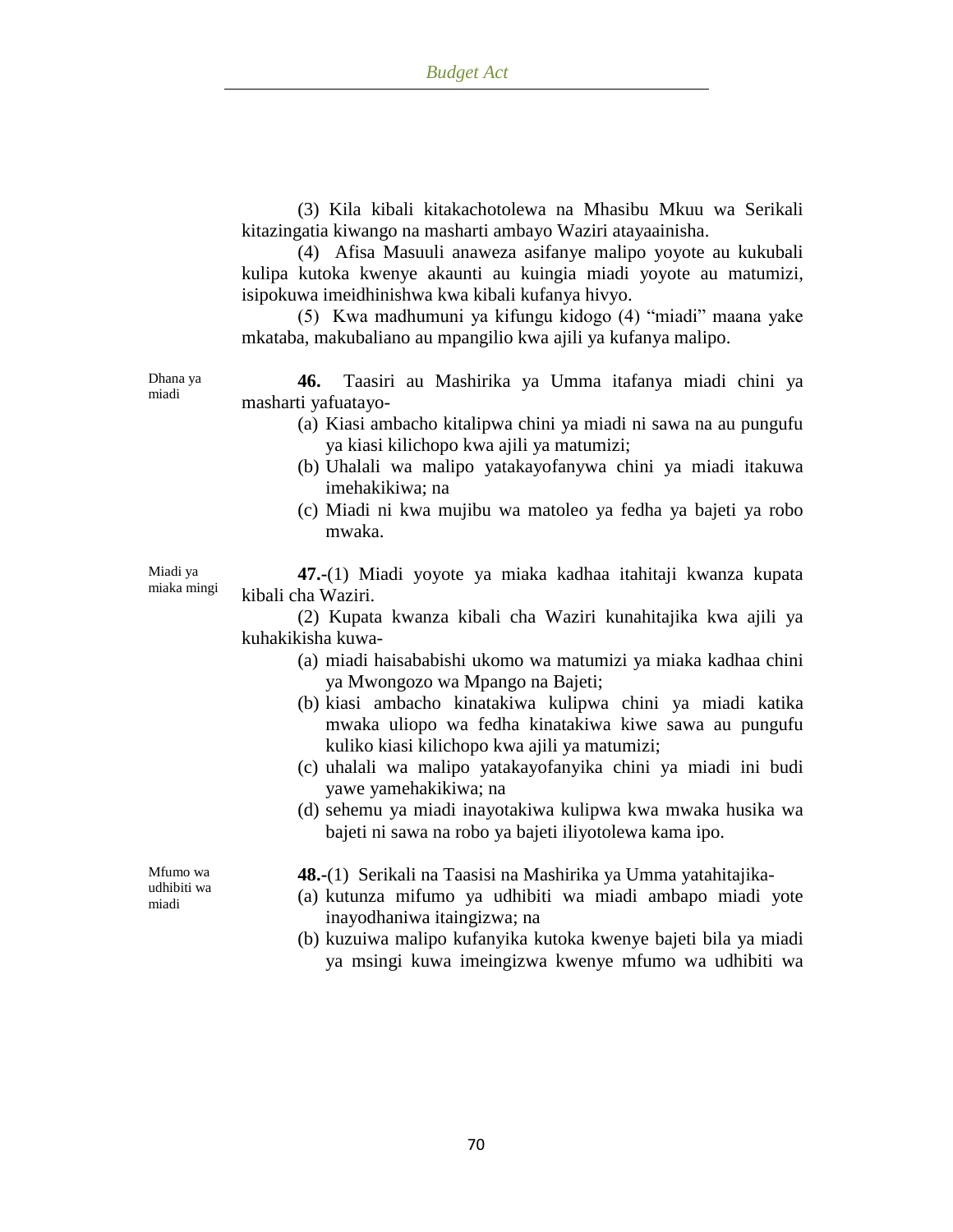miadi na namba ya miadi kutolewa na mfumo.

(2) Kwa madhumuni ya kifungu kidogo (1), miadi yote ambayo haijatekelezwa itajumuishwa kwenye makadirio ya mwaka yakionesha-

- (a) kuna kiasi cha kutosha kwenye kipengele ili kikidhi miadi ya miaka kadhaa ambayo haijatekelezwa ambayo italipwa chini ya kipengele husika; na
- (b) ukomo wa matumizi na maoteo ya kibajeti chini ya Mwongozo wa Mpango na Bajeti yanaakisi kikamilifu miadi ya miaka kadhaa.

**49.-**(1) Taasisi na Mashirika ya Umma yatakikiwa kwanza kupata kibali cha Waziri kabla ya kuingia kwenye mikataba yenye mahitaji ya kifedha.

(2) Waziri anaweza kutoa idhini ya kifedha kwa masharti kwamba mkataba unatimiza vigezo vya miadi ya miaka kadhaa na mradi unawezekana kwa maoni ya Waziri.

**50.-**(1) Mhasibu Mkuu wa Serikali ndani ya muda uliobainishwa kwenye Kanuni atatakiwa, atawasilisha kwa Katibu Mkuu, taarifa ya Serikali na taasisi na mashirika ya umma kuhusiana na mapato na matumizi halisi kwa mwezi uliopita na kiasi ambacho kinatarajiwa kukusanywa au kutumika katika mwezi huo na Serikali.

(2) Taasisi na mashirika ya umma, mifuko maalum, Mifuko ya Hifadhi ya Jamii itatoa taarifa kwa Mlipaji Mkuu kuhusu mapato na matumizi katika kila robo mwaka.

(3) Kamishna wa Bajeti kwa kushirikiana na Kamishna wa uchambuzi wa sera, ndani ya muda utakaoelezwa na kanuni watachapisha taarifa utekelezaji wa bajeti ya robo mwaka.

(4) Maafisa Wahasibu, ndani ya muda utakaoelezwa kwenye kanuni atawasilisha taarifa ya utekelezaji ya robo mwaka kwa Katibu Mkuu Hazina.

Taarifa za Utekezaji

**51.-**(1) Waziri, ndani ya miezi mitatu baada ya kuwasilisha bajeti kwenye Bunge na katika kila robo mwaka baada ya hapo atawasilisha kwenye Bunge, kwa mtiririko na kwa ujumla taarifa ya utekelezaji.

(2) Wakati Bunge halipo kwenye vikao vyake na katika

Mikataba ya Miradi ya Maendeleo

Taarifa za ndani ya mwaka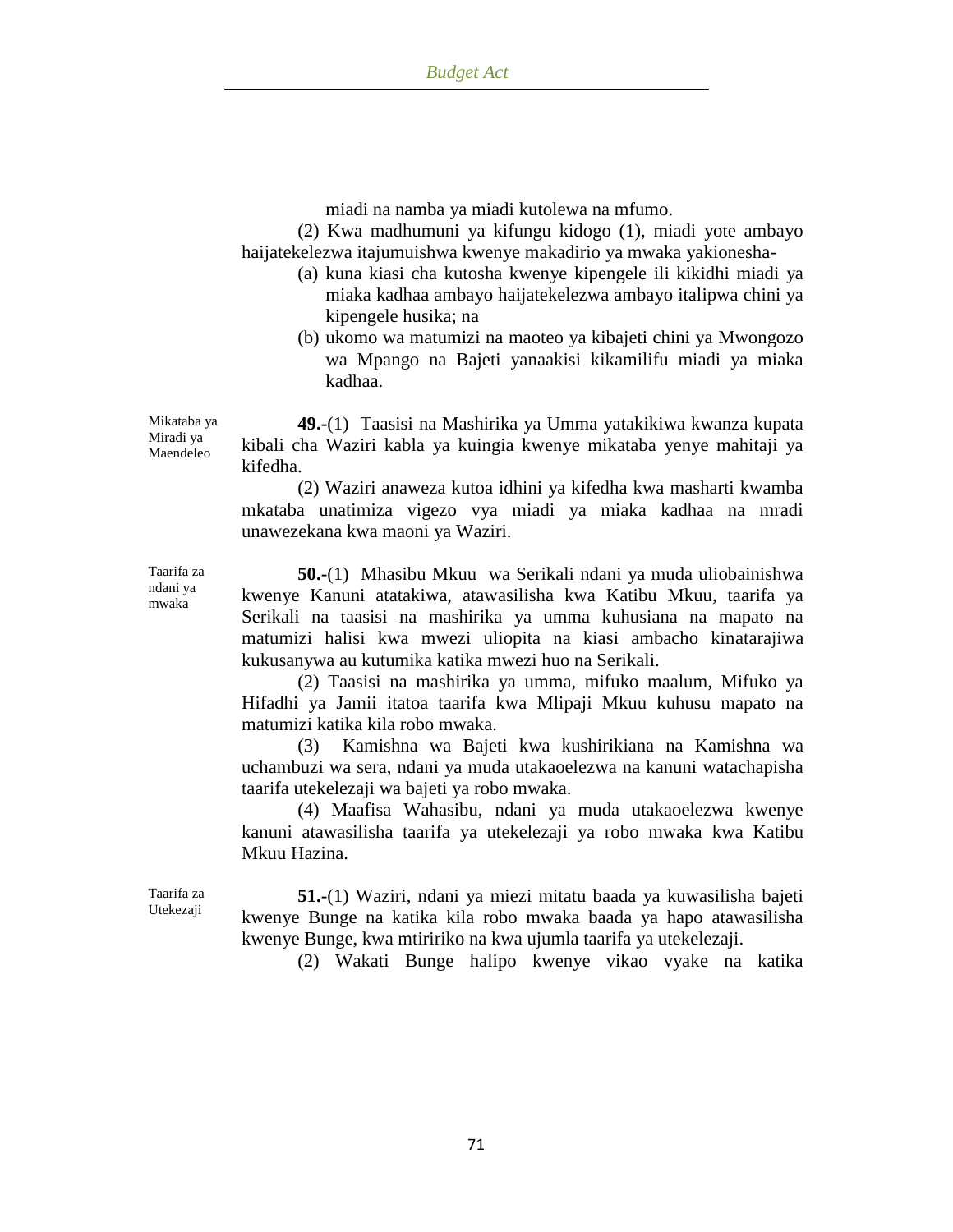zilizobainishwa kwenye kifungu kidogo (1) taarifa ya utekelezaji itawasilishwa katika Bunge katika siku ya pili, mara tu baada ya kuanza kwa Bunge.

- (3) Taarifa ya Utekelezaji-
- (a) itaonesha kipindi cha mapitio, na jinsi ambavyo malengo na shabaha katika Mwongozo wa Mpango na Bajeti yamefikiwa; na
- (b) kubainisha kiasi kifuatacho na kuvilinganisha na shabaha zinazoendana katika kipindi cha mapitio-
	- (i) mapato halisi katika kipindi husika na ikilinganishwa wa matarajio;
	- (ii) matumizi halisi kwa fungu, yakitofautishwa baina ya matumizi ya maendeleo na matumizi ya kawaida kwa kipindi hicho; na
	- (iii) mikopo halisi kwa kipindi hicho, na kwa mwaka wa fedha hadi mwisho wa mwaka wa fedha.

(4) Ambapo malengo na shabaha hayajafikiwa, taarifa ya kisheria itataja-

- (a) sababu za kwa nini malengo na shabaha hazikufikiwa;
- (b) hatua za marekebisho zinachukuliwa kuhakikisha kuwa malengo na shabaha ambayo hayakufikiwa yatafikiwa katika robo ijayo; na
- (c) Mapendekezo yoyote ya maamuzi ya kisera ya Serikali ambayo yanaweza kuathiri kwa kiwango kikubwa malengo na shabaha katika taarifa ya matarajio ya bajeti au utekelezaji wa kibajeti na kiuchumi kwa ujumla katika nchi.

(5) Mhasibu Mkuu wa Serikali, ataandaa taarifa ya kila mwezi ya Mfuko Mkuu ambayo itahusisha mapato halisina ridhaa za matumizi zilizotolewa na kuwasilishwa kwa Katibu Mkuu ili kutumika katika maandalizi ya taarifa mbalimbali.

Taarifa za Serikali za robo mwaka

**52.-**(1) Mhasibu Mkuu wa Serikali ataandaa taarifa ya mapato na matumizi halisi kwa ujumla wake ya Serikali na Taasisi na Mashirika ya Umma na kuwasilisha kwa Waziri ambaye atawasilisha kwenye Bunge mwezi mmoja baada ya mwisho wa kila robo mwaka.

(2) Afisa Masuuli ataandaa na kuwasilisha kwa Mlipaji Mkuu wa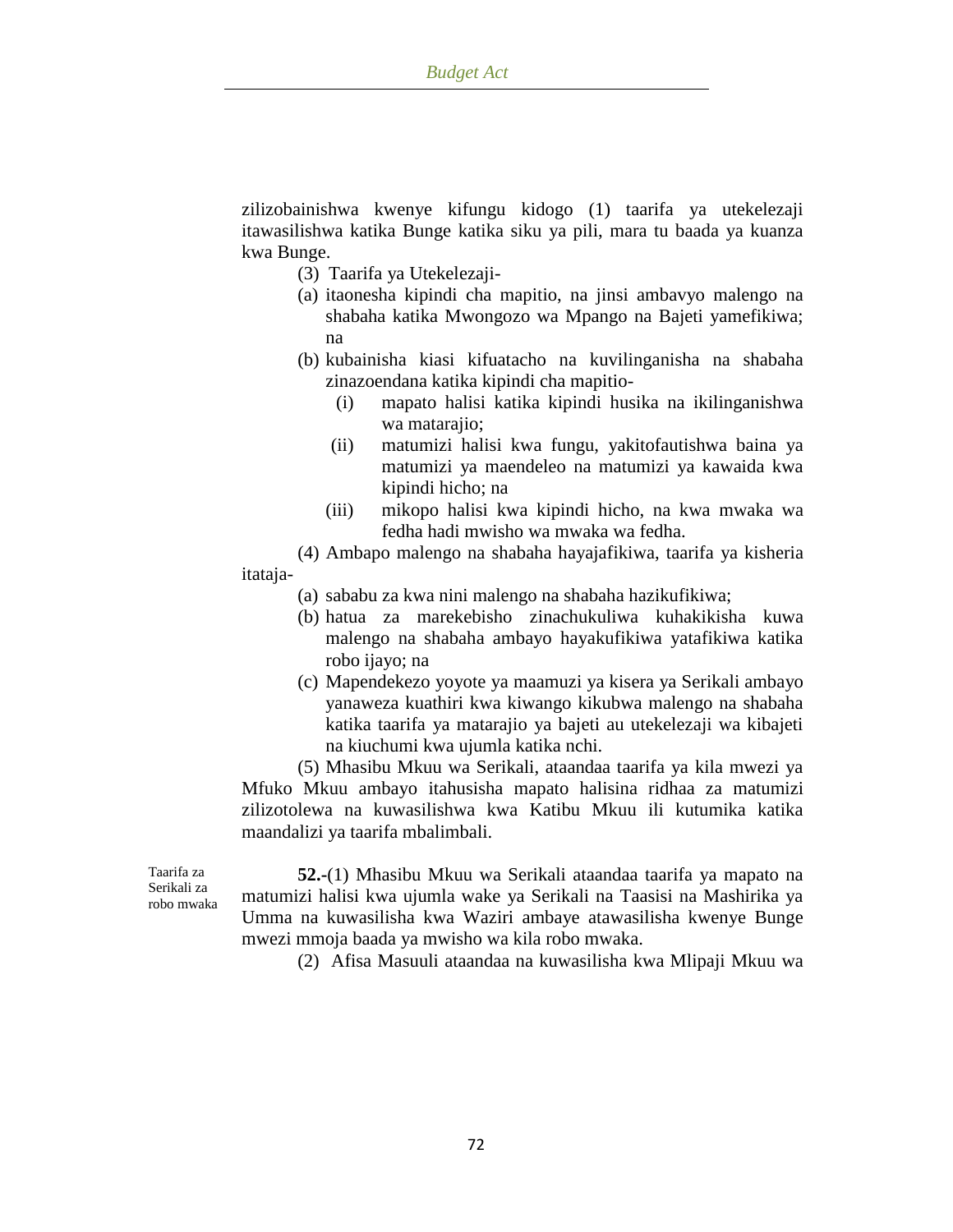Serikali taarifa za uhamisho wa fedha uliofanyika ndani ya Mafungu husika.

## SEHEMU VI USIMAMIZI WA MAPATO

Misingi ya usimamizi wa mapato

ya

- **53.-** Sehemu ya Mapato ya Bajeti itazingatia misingi ifuatayo-
- (a) mapato yote ya Serikali kutoka vyanzo vya ndani na nje yataingizwa Mfuko Mkuu wa Hazina;
- (b) yeyote aliyepewa mamlaka ya kukusanya mapato ya Serikali atawajibika katika ukusanyaji wa mapato wenye ufanisi, na utunzaji hesabu na utoaji taarifa kwa kuzingatia sheria husika na kuchukua tahadhari ili kuzuia ufujaji wa mapato ya Serikali;na
- (c) mapato yote ya Serikali yataingizwa kwenye Sheria ya Kuidhinisha Matumizi ya Fedha za Serikali.

Majukumu Ukusanyaji Mapato na Usimamizi **54.-**(1) Waziri ataweka utaratibu wa kupokea maoni na mapendekezo kuhusu makadirio ya bajeti kwa mwaka ujao wa fedha kutoka kwa Bunge ambayo yatawasilishwa kwa Waziri si zaidi ya tarehe 15 Februari.

> (2) Majukumu ya Katibu Mkuu kuhusiana na ukusanyaji na usimamizi wa mapato yatakuwa ni-

- (a) kusimamia na kuweka misingi ya mipango na utafiti wa vyanzo vya mapato vya sasa na fursa ya mapato zaidi zilizopo;
- (b) kuanzisha mfumo ambao utaweka muda maalum wa kupokea mapendekezo ya hatua za mapato;
- (c) kuandaa hatua za mapato kwa bajeti ya Serikali;
- (d) kutafuta rasilimali ikiwa pamoja na misaada kutoka kwa Washirika wa Maendeleo na kujumuisha fedha hizo kwenye michakato ya mipango, bajeti na utoaji taarifa na uwajibikaji kama inavyoelezwa na sheria hii.
- (e) kuboresha na kusimamia uwazi, ufanisi na namna inayofaa ya usimamizi wa mapato;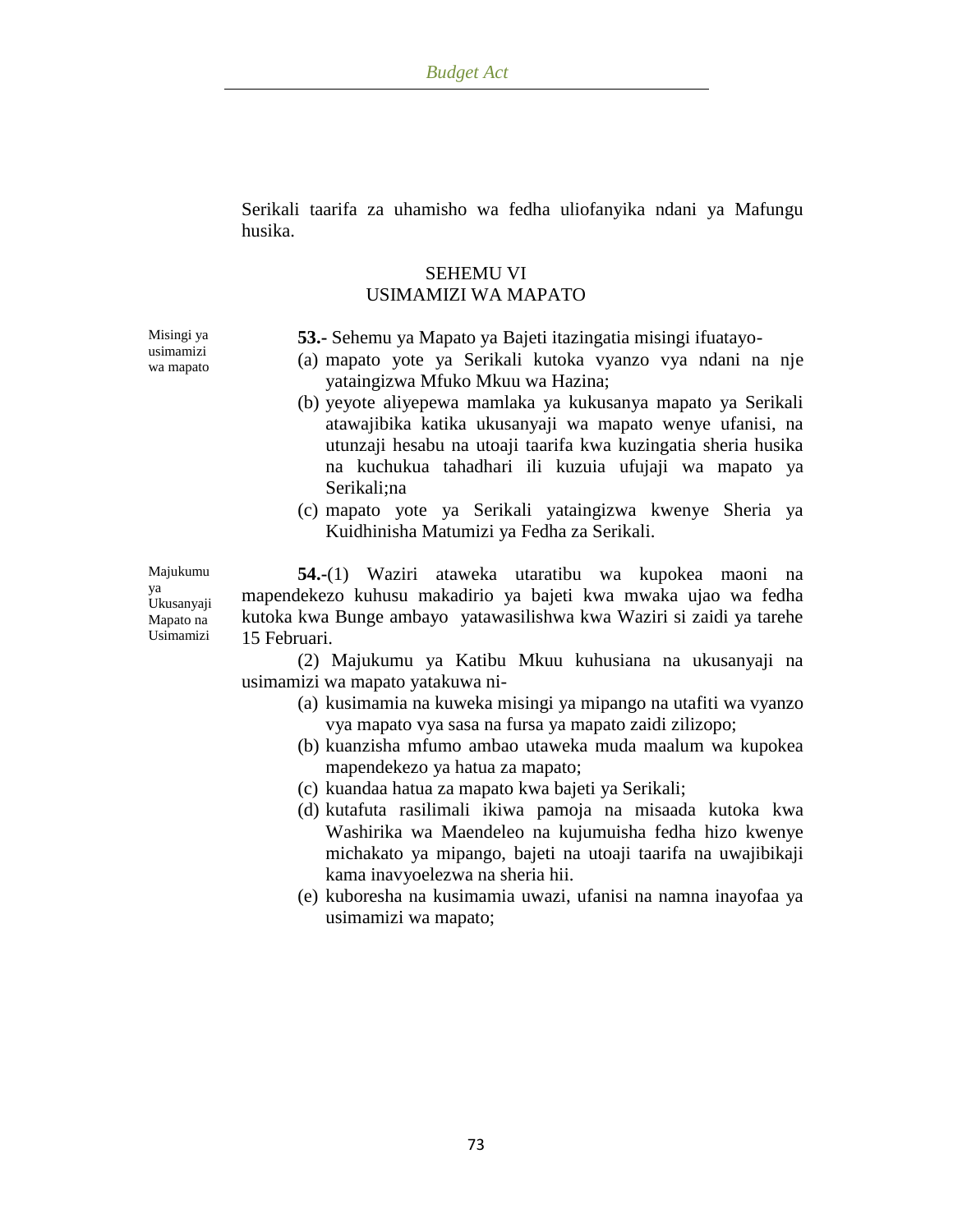## SEHEMU YA SABA USIMAMIZI WA VIFUNGU VIDOGO NA SERIKALI NA TAASISI NA MASHIRIKA YA UMMA

**55.-**(1) Waziri atasimamia masuala ya kibajeti na kifedha ya mamlaka ya Serikali za Mitaa.

(2) Kwa madhumuni ya kifungu kidogo cha (1) bajeti inayopendekezwa na bajeti zilizoidhinishwa kwa pamoja zitawasilishwa kwa Waziri kwenye dhamana ya mamlaka ya Serikali za Mitaa kwa kuzingatia muda maalum.

(3) Uanzishwaji na usimamizi wa asasi zinazofanya kazi nje ya mfumo wa bajeti na mifuko maalum ya Serikali za Mitaa kutahitaji idhini ya Waziri wa Mamlaka ya Serikali za Mitaa.

Usimamizi wa kibajeti na kifedha na wa asasi nyingine za Serikali

Usimamizi wa kibajeti na kifedha za Serikali za Mitaa

> **56.-**(1) Waziri mwenye dhamana usimamizi wa kibajeti na kifedha na asasi zilizo nje ya mfumo wa bajeti na Mifuko Maalum inayojumuishwa ndani ya Serikali Kuu na Mifuko ya Hifadhi ya Jamii.

(2) Kwa madhumuni ya kifungu kidogo cha (1)-

- (a) bajeti inayopendekezwa na bajeti iliyoidhinishwa ya asasi zilizo nje ya mfumo wa bajeti na Mifuko inatakiwa kuwasilishwa kwa Waziri na Waziri mwenye dhamana kwa kuzingatia muda maalum ulioelezwa kwenye Kanuni;
- (b) mikopo kwa ajili ya asasi zilizo nje ya mfumo wa bajeti na Mifuko maalum itahitaji kupata kwanza kibali cha Waziri, endapo asasi hiyo iliyo nje mfumo wa bajeti ina uwezo huo kisheria.

## SEHEMU YA NANE MASHARTI YA JUMLA

Kanuni na Maelekezo

**57.-**(1) Waziri anaweza kutunga kanuni zinazohitajika kuwezesha utekelezaji wa masharti ya Sheria hii.

(2) Bila kuathiri masharti kifungu kidogo (1), kanuni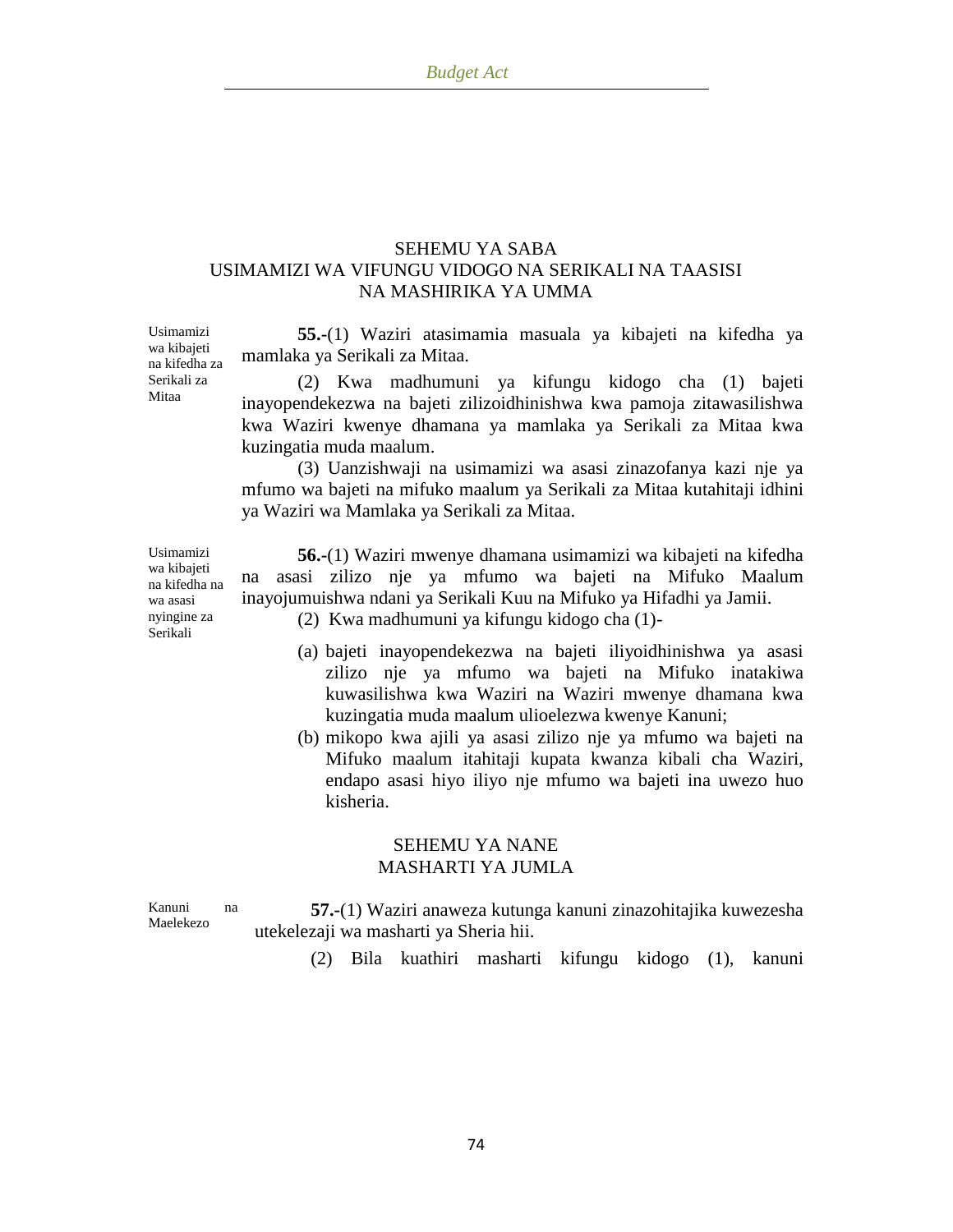zitakazotungwa zibaainisha-

- (a) yaliyomo na aina mbalimbali ya taarifa zinazohitajika na Sheria hii;
- (b) muda wa kufuata kuwasilisha taarifa kabla ya kuwasilisha Bungeni;
- (c) vigezo ambavyo Bunge litatumia kuamua endapo hoja za ukaguzi zimezingatiwa; na
- (d) kanuni au vigezo vitakavyotumika kubainisha mgao wa fungu haukuzingatia sheria hii.

**58.** Bunge linaweza kuongeza muda wa kuwasilisha taarifa au nyaraka zinazotakiwa kuwasilishwa Bungeni kwa mujibu wa Sheria hii au muda uliowekwa kikatiba kupitia azimio.

**59.-**(1) Serikali na taasisi za umma zitakaposhindwa kutekeleza masharti ya Sheria hii, Waziri atalazimika kutoa maelezo na mazingira yaliyosababisha kushindwa kutekeleza masharti husika.

(2) Endapo inapothibitika kwamba afisa wa umma kwa kusudia au kwa uzembe amesababisha Serikali au taasisi ya umma kushindwa kutekeleza masharti ya Sheria hii, Afisa huyo atakuwa ametenda kosa la kinidhamu na atachukuliwa hatua za kinidhamu na atawajibishwa yeye mwenyewe.

(3) Waziri atachukua hatua za kurekebisha taasisi ya umma pale inaposhindwa kufuata taratibu za kifedha au matumizi za ziada au matumizi ambayo hayajaidhinishwa.

(4) Hatua za kurekebisha zinazoainishwa katika kifungu kidogo cha (3) zitajumuisha:

- (a) kuwasilisha na kuidhinisha Mpango kazi;
- (b) kupunguza kiasi cha bajeti iliyotumika zaidi ya iliyoidhinishwa katika mwaka unaofuata wa fedha;
- (c) kuweka sharti la Waziri kuomba kibali kabla ya kufanya matumizi; na
- (d) kusitisha mamlaka ya Afisa Masuuli katika usimamizi wa fedha.

**60.-**(1) Waziri atachukua hatua za kurekebisha Mamlaka ya

Hatua za urekebishaji

Kuongeza Kipindi cha muda uliowekwa

Uwajibishaji wa Mamlaka iliyoshindwa kutekeleza matakwa ya Sheria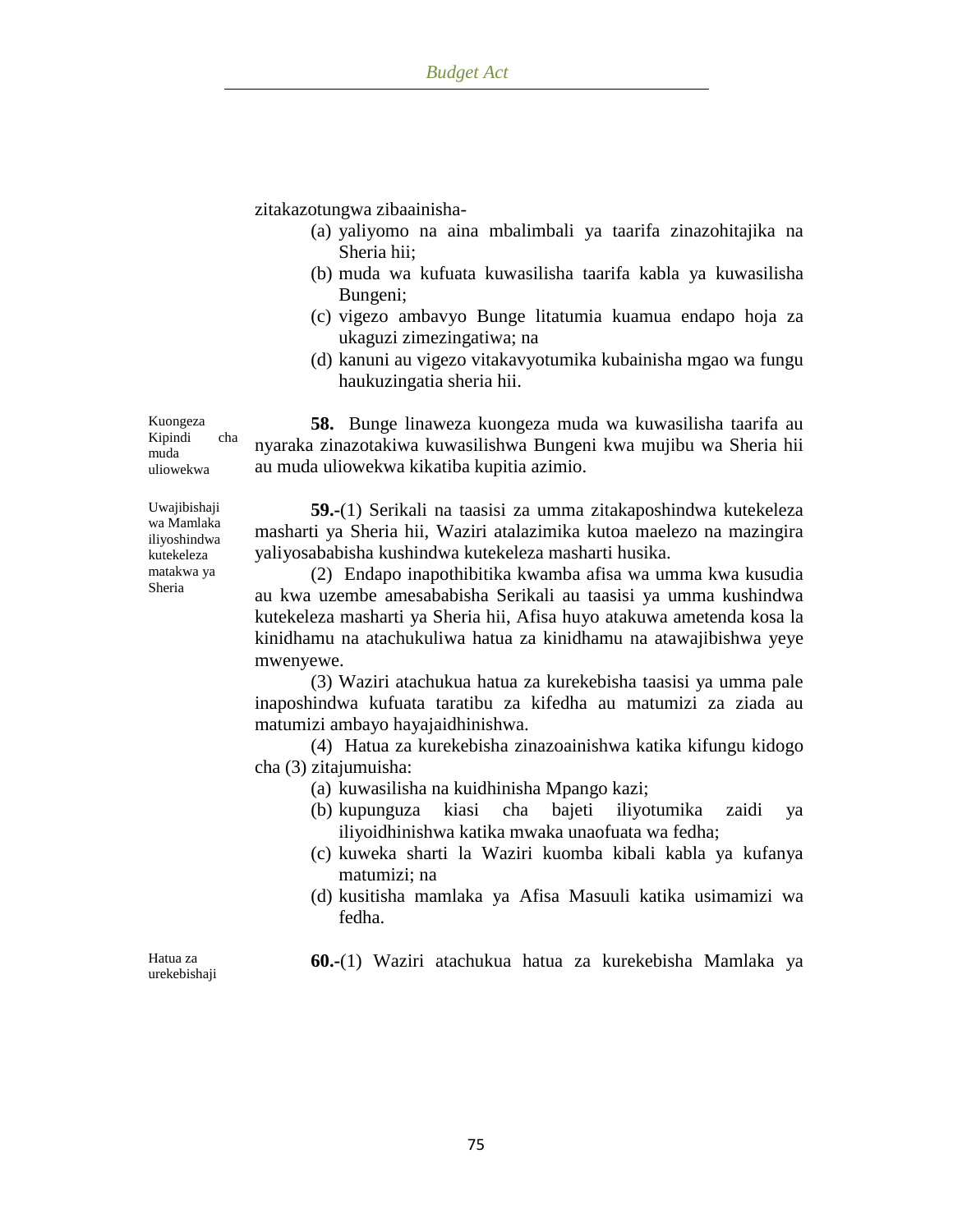| dhidi ya<br>Serikali na<br>Taasisi za<br>Umma      | Serikali za Mitaa, Taasisi iliyopo nje ya bajeti ya Serikali na mfuko<br>maalum ikiwemo Serikali, taasisi ya umma, pale Mamlaka ya Serikali za<br>Mitaa, Taasisi iliyopo nje ya bajeti ya Serikali na mfuko maalum<br>itakaposhindwa kufuata taratibu za kifedha au matatizo ya kifedha.<br>(2) Hatua za kurekebisha zitajumuisha-<br>(a) Kuwasilisha Mpango wa Utekelezaji;<br>(b) Kuweka sharti la Waziri kuomba kibali kabla ya kufanya<br>maamuzi;<br>(c) Kupunguza au kusimamisha uhamishaji wa fedha za bajeti;<br>au<br>(d) Kuteua msimamizi wa fedha ambaye atakuwa na mamlaka ya<br>kufanya maamuzi. |
|----------------------------------------------------|---------------------------------------------------------------------------------------------------------------------------------------------------------------------------------------------------------------------------------------------------------------------------------------------------------------------------------------------------------------------------------------------------------------------------------------------------------------------------------------------------------------------------------------------------------------------------------------------------------------|
| Hatua dhidi ya<br>Maafisa<br>wa<br>Umma            | 61. Afisa wa umma aliyepo Serikalini, taasisi ya umma, Taasisi<br>iliyopo nje ya bajeti ya Serikali na mfuko maalum hatachukuliwa hatua<br>mwenyewe za kiutawala au za makosa ya jinai kwa kufanya au kuacha<br>kufanya kwa nia nzuri wakati wa utekelezaji au alipotakiwa kutekelezaji<br>wajibu aliopewa au wakati wa utekelezaji wake wa majukumu aliyopewa<br>kwa mujibu wa Sheria hii na nafasi yake ya kazi.                                                                                                                                                                                            |
| Masharti<br>ya<br>Sheria kuwa na<br>mamlaka ya juu | 62. Sheria hii itakuwa na masharti ya mamlaka ya juu dhidi ya<br>sheria nyingine katika masuala yoyoyte yanayohusu-<br>(a) bajeti ya taifa, bajeti ya taasisi za umma, mamlaka za serikali<br>za mitaa au wakala nje ya bajeti;<br>(b) usimamizi wa mchakato wa bajeti;<br>(c) utekelezaji, ufuatiliaji. Tathimini na utoaji wa taarifa wa<br>bajeti;<br>(d) usimamizi wa mapato na matumizi ya bajeti; na<br>(e) kusimamia taasisi za umma na wakala nje ya bajeti.                                                                                                                                          |
| Masharti<br>ya<br>Mpito                            | 63.-(1) Sheria hii itakapoanza kutumika, fungu husika kwa ajili<br>ya mafungu mbalimbali ambazo bado hazijawasilishwa kwa kuzingatia<br>taarifa au utekelezaji wa mapendekezo ya ukaguzi zitaanza kutumika<br>siku baada ya makadirio kuwasilishwa Bungeni.<br>the contract of the contract of the contract of the contract of the contract of the contract of the contract of<br>$\sqrt{2}$                                                                                                                                                                                                                  |

(2) Mafunguyataomba kiasi kinachotakiwa kwa ajili ya kukidhi matumizi muhimu ya shughuli za Serikali na taasisi za umma kabla ya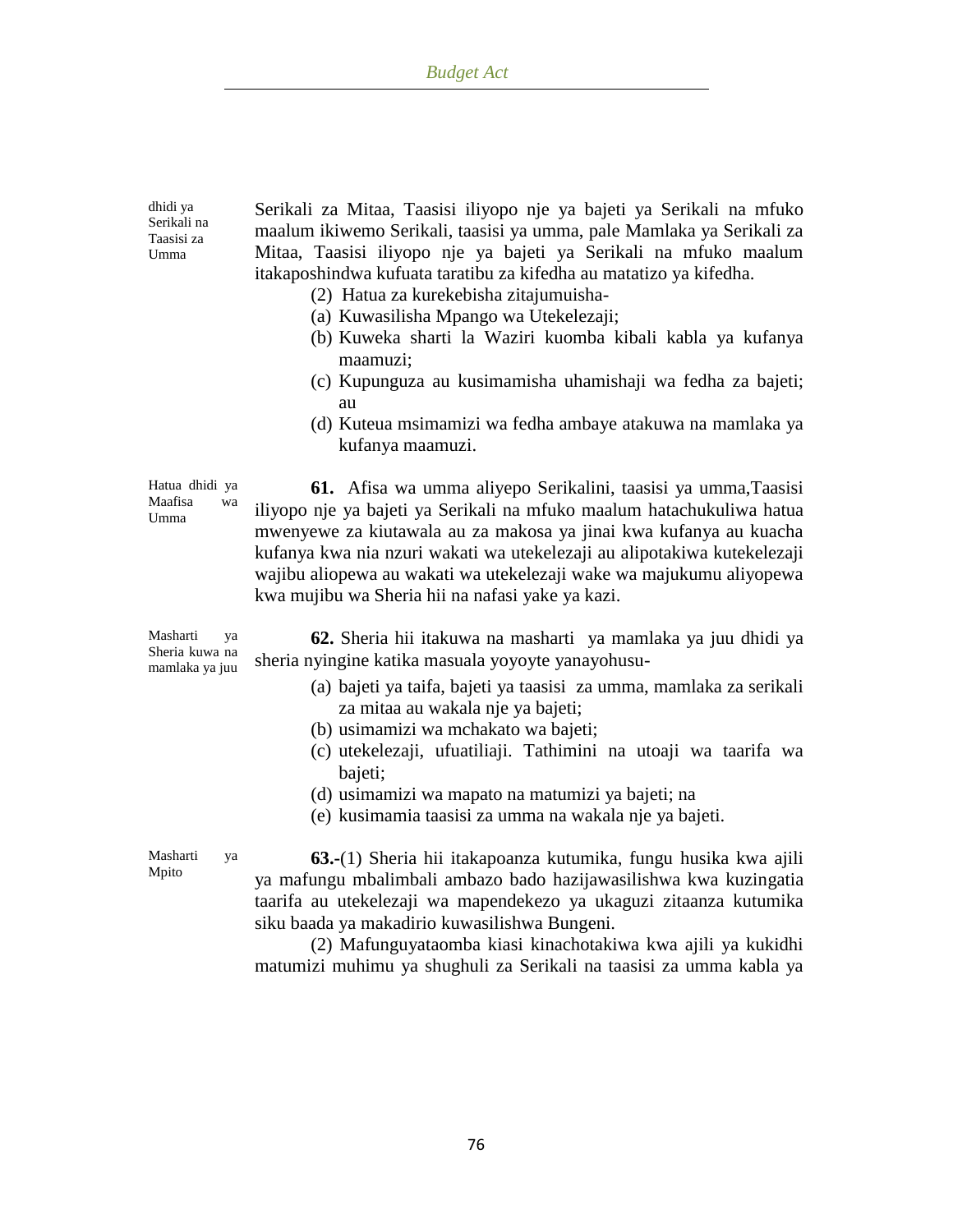kuanza kutumika kwa Sheria ya Kuidhinisha Matumizi ya Serikali kwa mwaka huo.

(3) Bunge litaweka ukomo wa kiasi kitakachoidhinishwa kwa fungu husika kwa asilimia ishirini na tano au chini ya kiasi chote kilichopo katika makadirio ya mwaka endapo anayeomba vote hajatekeleza masharti ya kifungu cha 64.

(4) Katika kifungu hiki, "shughuli za Serikali" zitamaanisha huduma zozote zinazotolewa na kazi zinazofanywa na fungu ikiwa huduma hizo ni za kawaida au sio za kawaida.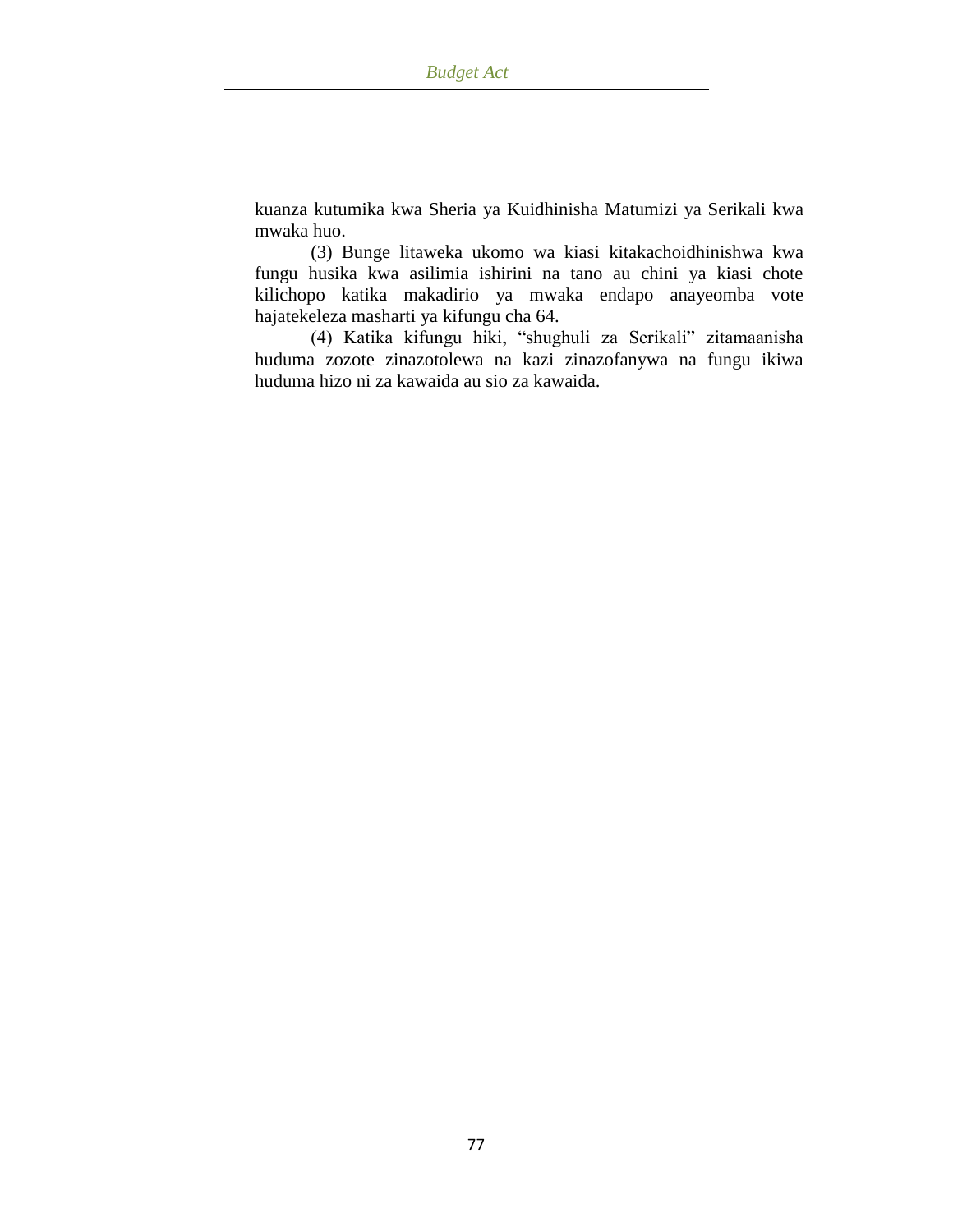## **\_\_\_\_\_\_\_\_\_\_\_\_ MADHUMUNI NA SABABU \_\_\_\_\_\_\_\_\_\_\_\_**

Muswada huu unapendekeza kutungwa kwa Sheria ya Bajeti kwa lengo la kuweka mfumo wa kisheria utakaosimamia mchakato wa Bajeti ya Serikali kuanzia uandaaji, uidhinishaji, utekelezaji, ufuatiliaji, tathimini na utoaji taarifa.

Muswada huu unakusudia kuweka mfumo bora wa kiutendaji kati ya Serikali, Bunge na vyombo vingine vinavyohusika katika mchakato wa bajeti, kuwepo kwa nidhamu ya bajeti kwa kuweka misingi ya kuzingatia mipango, mapato na matumizi, kuwepo kwa bajeti inayoaminika yenye kuzingatia utekelezaji kama ilivyoidhinishwa na Bunge pamoja na kuweka utaratibu maalum wa kufanya uhamisho wa fedha. Aidha, Muswada huu unatarajia kujumuisha Bajeti za Wakala na Taasisi za Serikali katika Vitabu vya Makadirio ya Mapato na Matumizi ya Serikali ili kuonyesha uwazi wa bajeti zao na jinsi zinavyochangia katika kukua kwa Uchumi wa Taifa.

Muswada huu umegawanyika katika Sehemu Nane.

Sehemu ya Kwanza inaainisha masharti ya utangulizi yanayojumuisha jina la Sheria, kipindi cha kuanza kutumika kwa Sheria, matumizi ya Sheria ambapo Sheria hii itatumika Tanzania Bara na Tafsiri ya maneno mbalimbali yaliyotumika ndani ya Sheria.

Sehemu ya Pili inabainisha masuala ya muundo wa mfumo wa Uchumi Jumla na bajeti. Aidha, sehemu hii inabainisha misingi ya sera za bajeti, malengo ya sera za bajeti, matarajio ya Uchumi Jumla na bajeti na Mwongozo wa Mpango wa Bajeti kwa kuzingatia Mpango wa Maendeleo wa Taifa.

Sehemu ya Tatu inabainisha mamlaka zitakazohusika katika usimamizi wa mfumo wa bajeti ya Serikali kati ya Bunge na Serikali ambapo mamlaka na majukumu yao yamebainishwa yakiwemo ya Waziri wa Fedha, Waziri wa Tume ya Mipango, Katibu Mkuu Hazina, Kamishna wa Bajeti, Kamati ya Kitaifa ya Uandaaji Mwongozo wa Bajeti, Kamishna wa Uchambuzi wa Sera, Msajili wa Hazina na Maasifa Masuuli.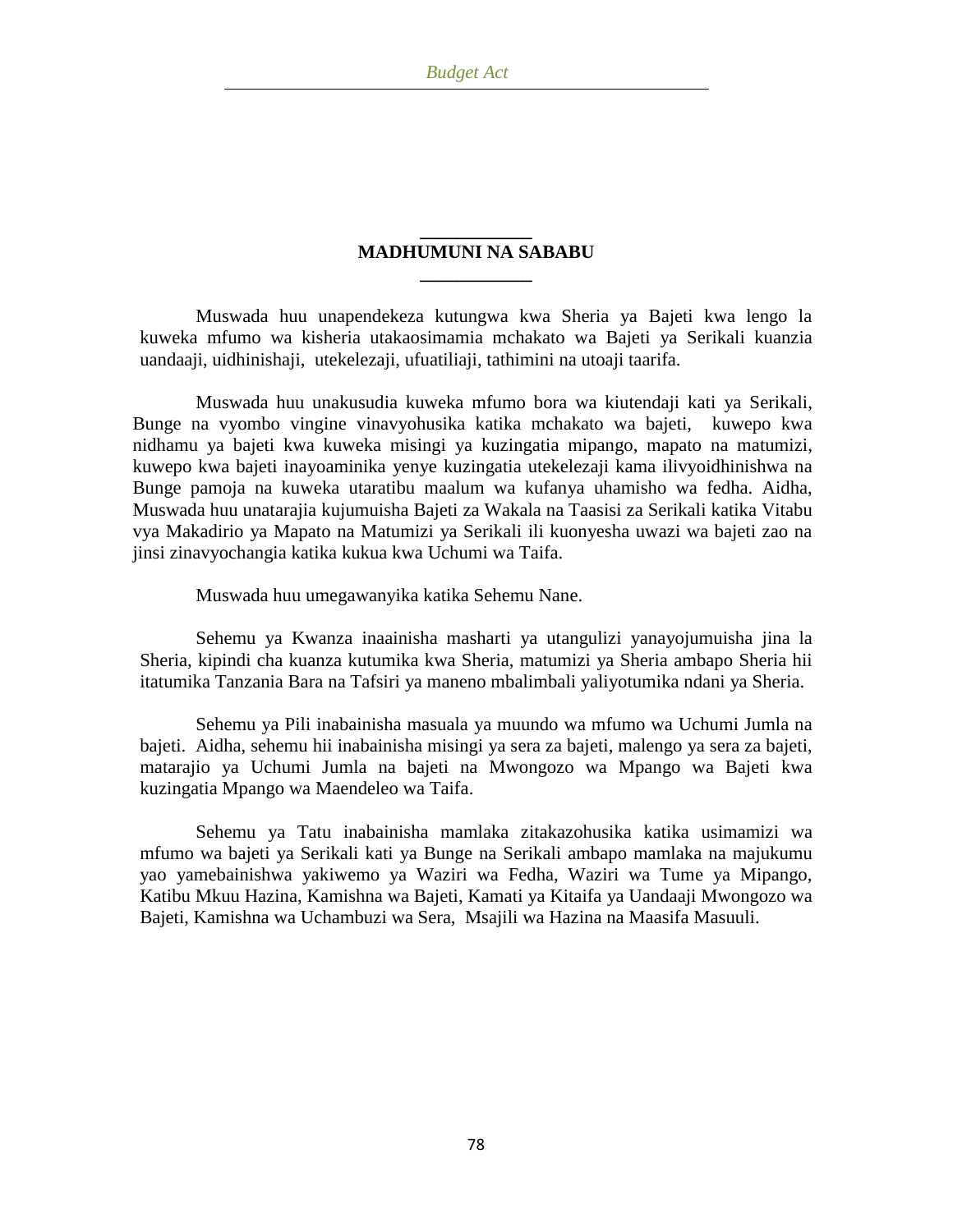Sehemu ya Nne inabainisha masuala ya uandaaji wa Bajeti ya Serikali na uidhinishwaji ambapo hatua za uandaaji wa bajeti zimeainishwa, Miongozo ya uandaaji wa Bajeti ya Serikali, Mpango wa Maendeleo wa Taifa, Bajeti za Taasisi za Serikali, Makadilio na Makisio ya Bajeti ya Serikali, nyaraka zinazopaswa kuwasilishwa Bungeni kuhusiana na Bajeti ya Serikali kwa mwaka wa fedha husika, Mamlaka ya Waziri wa Fedha kuwasilisha Bungeni ili Kuidhinisha Matumizi ya Serikali kwa kila mwaka wa Fedha, Mamlaka ya Rais kuidhinisha Matumizi ya Serikali kabla yakuanza kutumika kwa Sheria ya Kuidhinisha Matumizi ya Serikali kwa kila mwaka wa Fedha, kipindi cha matumizi ya fedha za bajeti zilizoidhinishwa na Bunge na Rais kwa mwaka wa fedha, uwasilishwaji wa mambo muhimu ya sera za kibajeti na mapato ya Serikali, Mamlaka ya Bunge ya kuidhinisha Sheria ya Matumizi ya Serikali pamoja na Sheria ya Fedha kwa kila mwaka wa Fedha, Mamlaka ya Bunge kusitisha kibali cha matumizi kwa ajili ya fungu la Serikali, ukiukaji wa Serikali wa malengo ya kibajeti wakati wa dharura, kuweka utaratibu wa vyanzo na matumizi Mfuko wa Dharura, Mamlaka ya Waziri wa Fedha kusimamia Mfuko wa Dharura, taarifa za matumizi ya Mfuko wa Dharura, Mapato yatokanayo na Mfuko wa Dharura, Uhamishaji wa Fedha zilizotengwa katika Bajeti ya Serikali, Mapato ya Ziada na Mawasilisho ya Nyongeza ya Bajeti.

Sehemu ya Tano inabainisha masuala ya, utekelezaji, ufuatiliaji, tathimini na utoaji taarifa za bajeti ikiwemo Mamlaka ya kufanya matumizi, Idhini ya kutumia fedha kutoka Mfuko Mkuu, utoaji fedha kutoka Mfuko Mkuu wa Serikali, Kibali cha matumizi kutoka kwa Mhasibu Mkuu wa Serikali, dhana ya Miadi, Miadi ya kifedha ya miaka mingi, mfumo wa udhibiti wa Miadi, mikataba ya Miradi ya Maendeleo, taarifa ndani ya mwaka wa fedha, taarifa za utekelezaji wa bajeti za robo mwaka na taarifa ya mwaka.

Sehemu ya Sita inahusu usimamizi wa mapato ambapo inabainisha misingi ya usimamizi wa mapato kwa ujumla na wajibu wa kukusanya na kusimamizi wa mapato.

Sehemu ya Saba inaweka utaratibu wa kusimamia fedha za bajeti kwa vyombo vya umma ikiwemo Serikali za Mitaa na Taasisi za Serikali zilizopo Nje ya Mfumo wa bajeti.

Sehemu ya Nane inahusu masuala ya kiujumla ikiwemo Mamlaka ya Waziri wa Fedha kuandaa kanuni za utekelezaji wa Sheria ya bajeti, Mamlaka ya Bunge kuongeza muda wa kuwasilisha taarifa za kibajeti Bungeni, uwajibishaji wa Mamlaka iliyoshindwa